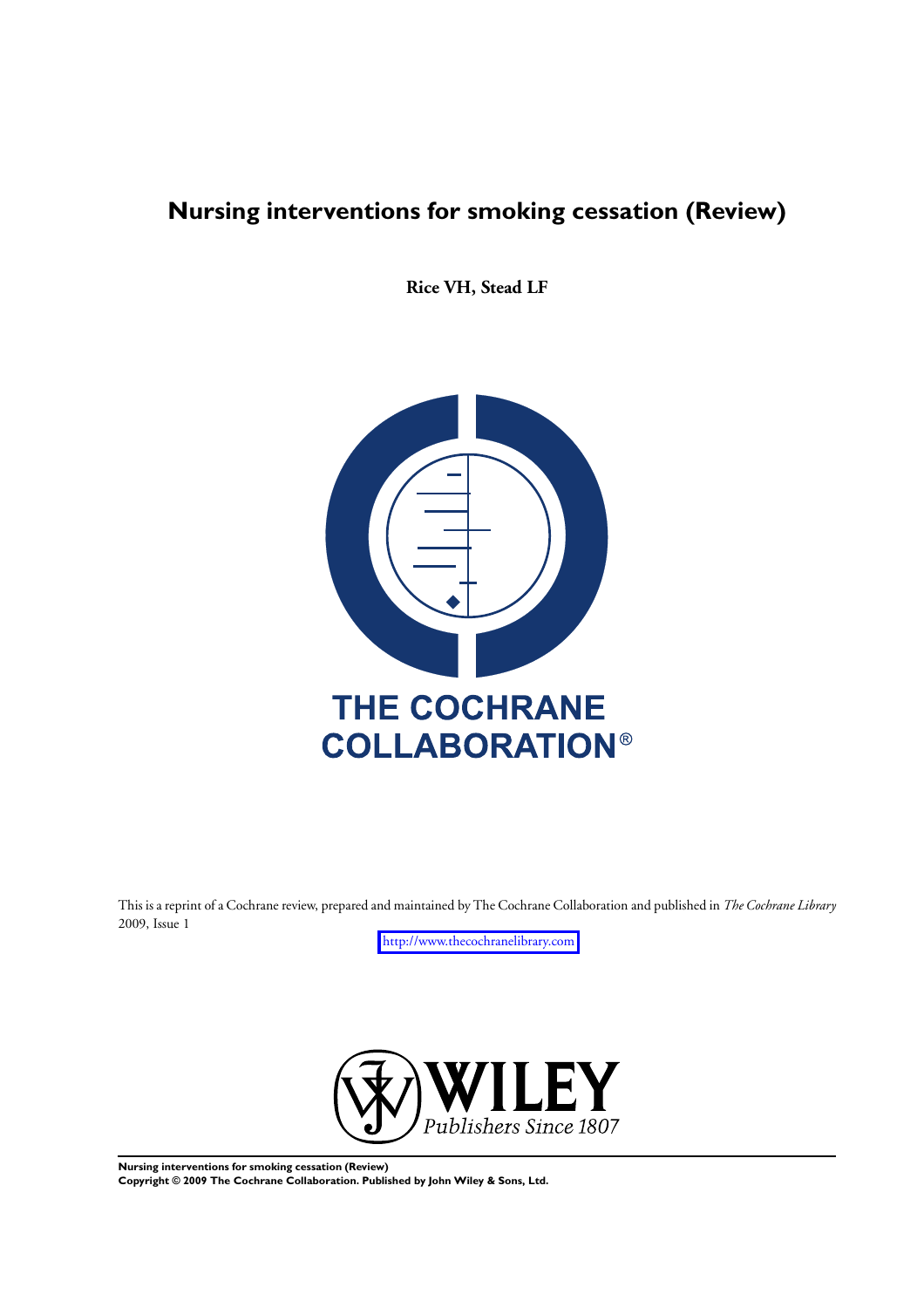# **TABLE OF CONTENTS**

|                                                                                                                                                                                                                                | C  |
|--------------------------------------------------------------------------------------------------------------------------------------------------------------------------------------------------------------------------------|----|
|                                                                                                                                                                                                                                |    |
|                                                                                                                                                                                                                                | 3  |
|                                                                                                                                                                                                                                |    |
|                                                                                                                                                                                                                                | 11 |
|                                                                                                                                                                                                                                | 13 |
|                                                                                                                                                                                                                                | 13 |
|                                                                                                                                                                                                                                | 13 |
|                                                                                                                                                                                                                                | 18 |
|                                                                                                                                                                                                                                | 46 |
| Analysis 1.1. Comparison 1 All nursing intervention vs control trials, grouped by intensity of intervention, Outcome 1                                                                                                         |    |
|                                                                                                                                                                                                                                | 48 |
| Analysis 2.1. Comparison 2 All nursing intervention vs control trials, grouped by setting and population, Outcome 1                                                                                                            |    |
|                                                                                                                                                                                                                                | 50 |
| Analysis 3.1. Comparison 3 Effect of additional strategies: Higher versus lower intensity, Outcome 1 Additional components                                                                                                     |    |
|                                                                                                                                                                                                                                | 52 |
| Analysis 3.2. Comparison 3 Effect of additional strategies: Higher versus lower intensity, Outcome 2 Additional contacts.                                                                                                      |    |
|                                                                                                                                                                                                                                | 53 |
| Analysis 4.1. Comparison 4 Sensitivity analysis by intensity, including Hajek 2002, with Lancaster, Bolman, Curry as low                                                                                                       |    |
|                                                                                                                                                                                                                                | 54 |
| Analysis 5.1. Comparison 5 Sensitivity analysis by setting and population, including Hajek 2002, Outcome 1 Smoking                                                                                                             |    |
|                                                                                                                                                                                                                                | 56 |
| WHAT'S NEW research and contain the contract of the contract of the contract of the contract of the contract of the contract of the contract of the contract of the contract of the contract of the contract of the contract o | 56 |
|                                                                                                                                                                                                                                | 56 |
|                                                                                                                                                                                                                                | 57 |
|                                                                                                                                                                                                                                | 57 |
|                                                                                                                                                                                                                                | 57 |
| <b>INDEX TERMS</b>                                                                                                                                                                                                             | 57 |

**Nursing interventions for smoking cessation (Review) i Copyright © 2009 The Cochrane Collaboration. Published by John Wiley & Sons, Ltd.**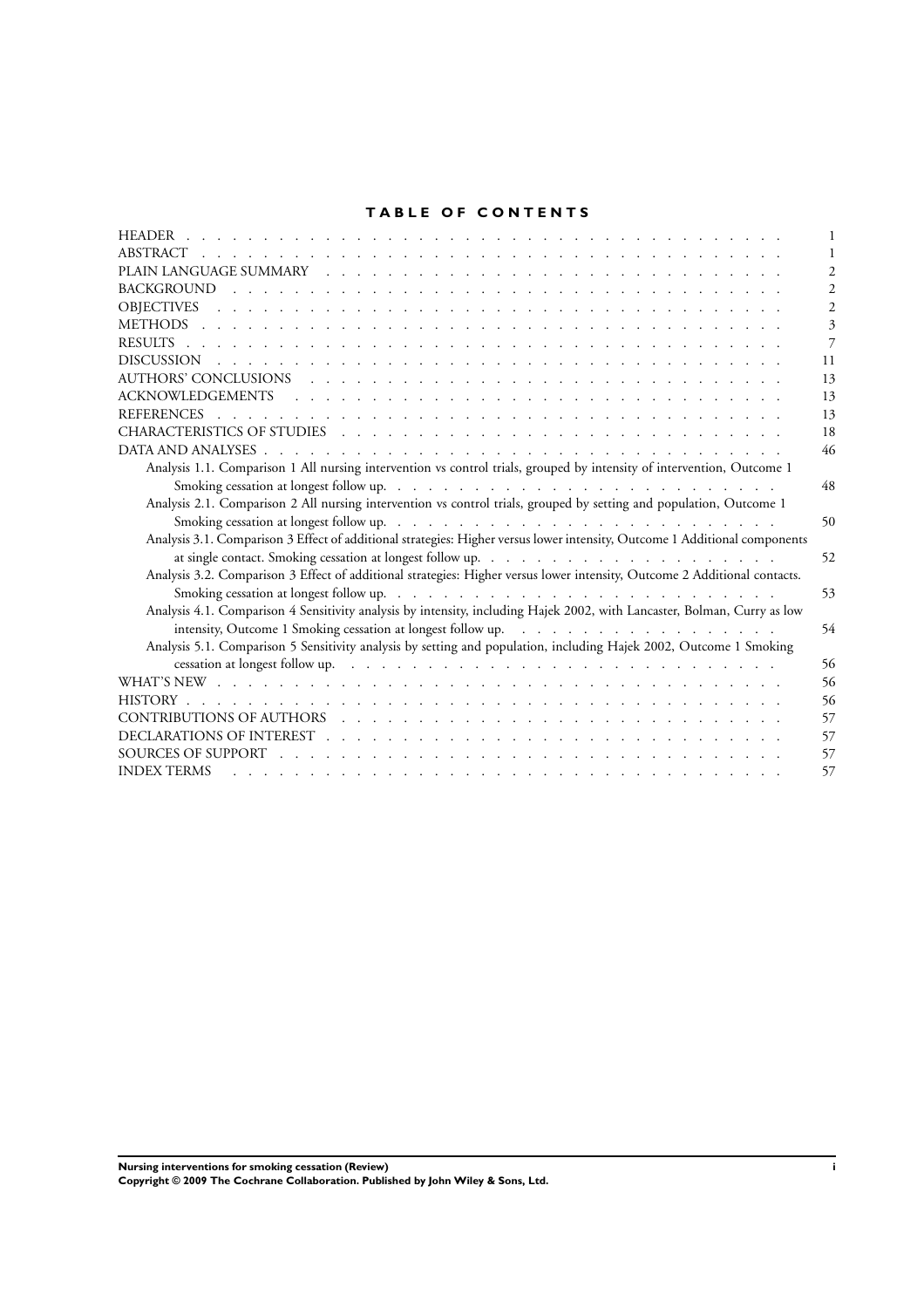**[Intervention Review]**

# **Nursing interventions for smoking cessation**

Virginia Hill Rice<sup>1</sup>, Lindsay F Stead<sup>2</sup>

<sup>1</sup>College of Nursing, Wayne State University, Detroit, Michigan, USA. <sup>2</sup>Department of Primary Health Care, University of Oxford, Oxford, UK

Contact address: Virginia Hill Rice, College of Nursing, Wayne State University, 5557 Cass Avenue, Detroit, Michigan, 48202, USA. [vfrice@aol.com.](mailto:vfrice@aol.com) [vrice@cms.cc.wayne.edu](mailto:vrice@cms.cc.wayne.edu ) .

**Editorial group:** Cochrane Tobacco Addiction Group. **Publication status and date:** Edited (no change to conclusions), published in Issue 1, 2009. **Review content assessed as up-to-date:** 20 October 2007.

**Citation:** Rice VH, Stead LF. Nursing interventions for smoking cessation. *Cochrane Database of Systematic Reviews* 2008, Issue 1. Art. No.: CD001188. DOI: 10.1002/14651858.CD001188.pub3.

Copyright © 2009 The Cochrane Collaboration. Published by John Wiley & Sons, Ltd.

# **A B S T R A C T**

#### **Background**

Healthcare professionals, including nurses, frequently advise patients to improve their health by stopping smoking. Such advice may be brief, or part of more intensive interventions.

### **Objectives**

To determine the effectiveness of nursing-delivered smoking cessation interventions.

### **Search strategy**

We searched the Cochrane Tobacco Addiction Group specialized register and CINAHL in July 2007.

### **Selection criteria**

Randomized trials of smoking cessation interventions delivered by nurses or health visitors with follow up of at least six months.

#### **Data collection and analysis**

Two authors extracted data independently. The main outcome measure was abstinence from smoking after at least six months of follow up. We used the most rigorous definition of abstinence for each trial, and biochemically validated rates if available. Where statistically and clinically appropriate, we pooled studies using a Mantel-Haenszel fixed effect model and reported the outcome as a risk ratio (RR) with 95% confidence interval (CI).

#### **Main results**

Forty-two studies met the inclusion criteria. Thirty-one studies comparing a nursing intervention to a control or to usual care found the intervention to significantly increase the likelihood of quitting (RR 1.28, 95% CI 1.18 to 1.38). There was heterogeneity among the study results, but pooling using a random effects model did not alter the estimate of a statistically significant effect. In a subgroup analysis there was weaker evidence that lower intensity interventions were effective (RR 1.27, 95% CI 0.99 to 1.62). There was limited indirect evidence that interventions were more effective for hospital inpatients with cardiovascular disease than for inpatients with other conditions. Interventions in non-hospitalized patients also showed evidence of benefit. Nine studies comparing different nursedelivered interventions failed to detect significant benefit from using additional components. Five studies of nurse counselling on smoking cessation during a screening health check, or as part of multifactorial secondary prevention in general practice (not included in the main meta-analysis) found nursing intervention to have less effect under these conditions.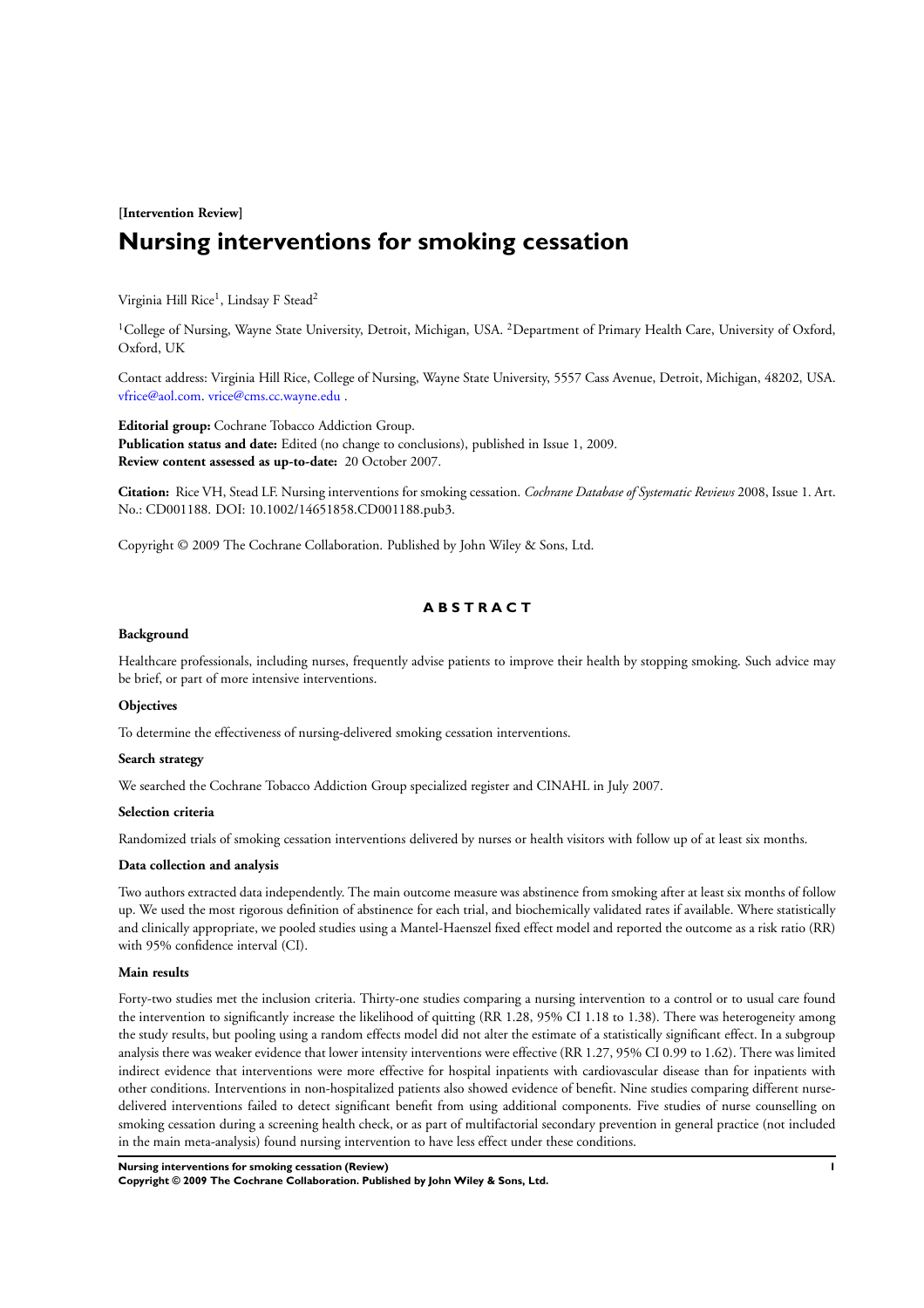#### **Authors' conclusions**

The results indicate the potential benefits of smoking cessation advice and/or counselling given by nurses to patients, with reasonable evidence that intervention is effective. The evidence of an effect is weaker when interventions are brief and are provided by nurses whose main role is not health promotion or smoking cessation. The challenge will be to incorporate smoking behaviour monitoring and smoking cessation interventions as part of standard practice, so that all patients are given an opportunity to be asked about their tobacco use and to be given advice and/or counselling to quit along with reinforcement and follow up.

### **P L A I N L A N G U A G E S U M M A R Y**

#### **Does support and intervention from nurses help people to stop smoking**

Most smokers want to quit, and may be helped by advice and support from healthcare professionals. Nurses are the largest healthcare workforce, and are involved in virtually all levels of health care. This review of clinical trials covered 42 studies, with more than 15,000 participants included in the analyses. It found that advice and support from nursing staff could increase people's success in quitting smoking, especially in a hospital setting. Similar advice and encouragement given by nurses at health checks or prevention activities seems to be less effective, but may still have some impact.

#### **B A C K G R O U N D**

Tobacco-related deaths and disabilities are on the increase worldwide, because of continued use of tobacco (mainly cigarettes). Tobacco use has reached epidemic proportions in many developing countries, while steady use continues in industrialized nations ( [Davis 2007;](#page-14-0) [West 2006;](#page-14-0) [DHHS 2004](#page-14-0)). The following two factors may help to reduce the prevalence of cigarette smoking: (1) 79% to 90% [\(Coultas 1991\)](#page-14-0) of smokers want to quit smoking ([NIH](#page-14-0) [2006](#page-14-0)) and (2) 70% of smokers visit a healthcare professional each year ([Cherry 2003](#page-14-0)). Nurses, with the largest number of healthcare providers worldwide, are involved in the majority of these visits and could therefore have a profound effect on the reduction of tobacco use ([Percival 2003](#page-14-0); [Whyte 2003\)](#page-14-0).

Systematic reviews (e.g. [Lancaster 2004\)](#page-14-0) have confirmed the effectiveness of advice to stop smoking from physicians. The Agency for Health Care Research and Quality Clinical Practice Guideline [\(AHRQ 2000](#page-14-0)) notes strong support for physicians to advise every patient who smokes to quit. The findings for advice by nonphysician clinicians have been weaker, although the guideline recommends that all clinicians provide interventions. A review of nursing's role in smoking cessation is essential if the profession is to endorse the American Nurses Association position, "...patient education and preventive healthcare interventions to stop tobacco use should be part of nursing practice" ([ANA 1995](#page-14-0)).

clinical trials where nursing provided smoking cessation interventions. The review therefore focuses on the nurse as the intervention provider, rather than on a particular type of intervention. Smoking cessation targeting pregnant women are not included here, because of the particular circumstance and motivation among these women. Interventions for pregnant smokers have been reviewed elsewhere [\(Lumley 2004\)](#page-14-0).

### **O B J E C T I V E S**

The primary objective of this review was to determine the effectiveness of nursing-delivered interventions on smoking behaviour in adults. *A priori* study hypotheses were that nursing-delivered smoking cessation interventions:

(i) are more effective than no intervention

(ii) are more effective if the intervention is more intense

(iii) differ in effectiveness with health state and setting of the participants

(iv) are more effective if they include follow ups

(v) are more effective if they include aids that demonstrate the pathophysiological effect of smoking

The aim of this review is to examine and summarize randomized

**Nursing interventions for smoking cessation (Review) 2**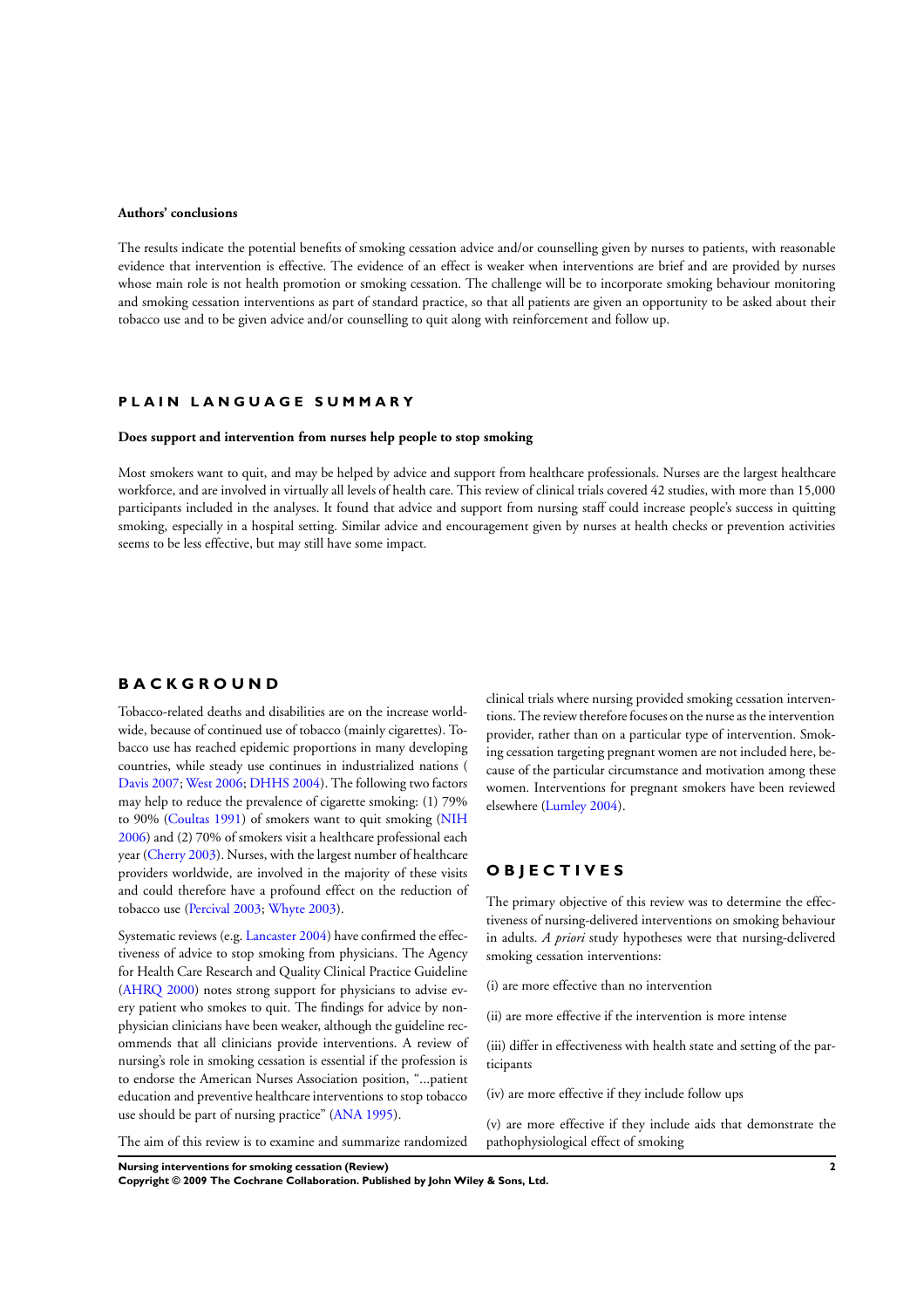This review does not address the incremental effects of providing nicotine replacement therapy (NRT) by nurses, as NRT effectiveness is addressed in a separate Cochrane review [\(Stead 2008](#page-14-0)). Studies in which advice about nicotine replacement was part of the nursing intervention are included.

### **M E T H O D S**

### **Criteria for considering studies for this review**

#### **Types of studies**

Inclusion criteria for studies were: (i) they had to have at least two treatment groups (ii) allocation to treatment groups must have been stated to be 'random' Studies that used historical controls were excluded.

#### **Types of participants**

Participants were adult smokers, 18 years and older, of either gender and recruited in any type of healthcare setting. The only exceptions were studies that had exclusively recruited pregnant women. Trials in which 'recent quitters' were classified as smokers were included, but sensitivity analyses were performed to determine whether they differed from trials that excluded such individuals.

#### **Types of interventions**

Nursing intervention was defined as the provision of advice, counselling, and/or strategies to help patients quit smoking. The review includes cessation studies that compared usual care with an intervention, brief advice with a more intensive smoking cessation intervention or different types of interventions. Studies of smoking cessation interventions as a part of multifactorial lifestyle counselling or rehabilitation were included only if it was possible to discern the specific nature and timing of the intervention, and to extract data on the outcomes for those who were smokers at baseline. Advice was defined as verbal instructions from the nurse to 'stop smoking' whether or not information was provided about the harmful effects of smoking. Interventions were grouped into low and high intensity for comparison. Low intensity was defined as trials where advice was provided (with or without a leaflet) during a single consultation lasting 10 minutes or less with up to one follow-up visit. High intensity was defined as trials where the initial contact lasted more than 10 minutes, there were additional materials (e.g. manuals) and/or strategies other than simple leaflets, and usually participants had more than one follow-up contact. Studies where patients were randomized to receive advice versus advice plus some form of nicotine replacement therapy (NRT) were excluded, since these were primarily comparisons of the effectiveness of NRT rather than nursing interventions.

#### **Types of outcome measures**

The principal outcome was smoking cessation rather than a reduction in withdrawal symptoms, or reduction in number of cigarettes smoked. Trials had to report follow up of at least six months for inclusion in the review. We excluded trials which did not include data on smoking cessation rates. We used the strictest available criteria to define abstinence in each study, e.g. sustained cessation rather than point prevalence. Where biochemical validation was used, only participants meeting the biochemical criteria for cessation were regarded as abstainers. Participants lost to follow up were regarded as continuing smokers (intention-to-treat analyses).

#### **Search methods for identification of studies**

We searched the Tobacco Addiction Review Group specialized register for trials (most recent search July 2007). This register includes trials located from systematic search of MEDLINE, EMBASE and PsycINFO and hand searching of specialist journals, conference proceedings, and reference lists of previous trials and overviews. We checked all trials with 'nurse' or 'health visitor' in the title, abstract, or keywords for relevance. We also searched the Cumulative Index to Nursing and Allied Health Literature (CINAHL) on OVID for 'nursing' and 'smoking cessation' from 1983 to July 2007.

#### **Data collection and analysis**

#### **Data extraction**

The authors extracted data from the published reports independently. Disagreements were resolved by referral to a third person. For each trial, the following data were extracted: (i) author(s) and year; (ii) country of origin, study setting, and design; (iii) number and characteristics of participants and definition of 'smoker'; (iv) description of the intervention and designation of its intensity (high or low); and (v) outcomes and biochemical validation. In trials where the details of the methodology were unclear or where the results were expressed in a form that did not allow for extraction of key data, we approached the original investigators for additional information. We treated participants lost to follow up as continuing smokers. We excluded from totals only those participants who died before follow up or were known to have moved to an untraceable address.

#### **Quality Assessment**

We assessed the studies in relation to the four general sources of bias described in the [Cochrane Handbook.](#page-14-0)

**Nursing interventions for smoking cessation (Review) 3**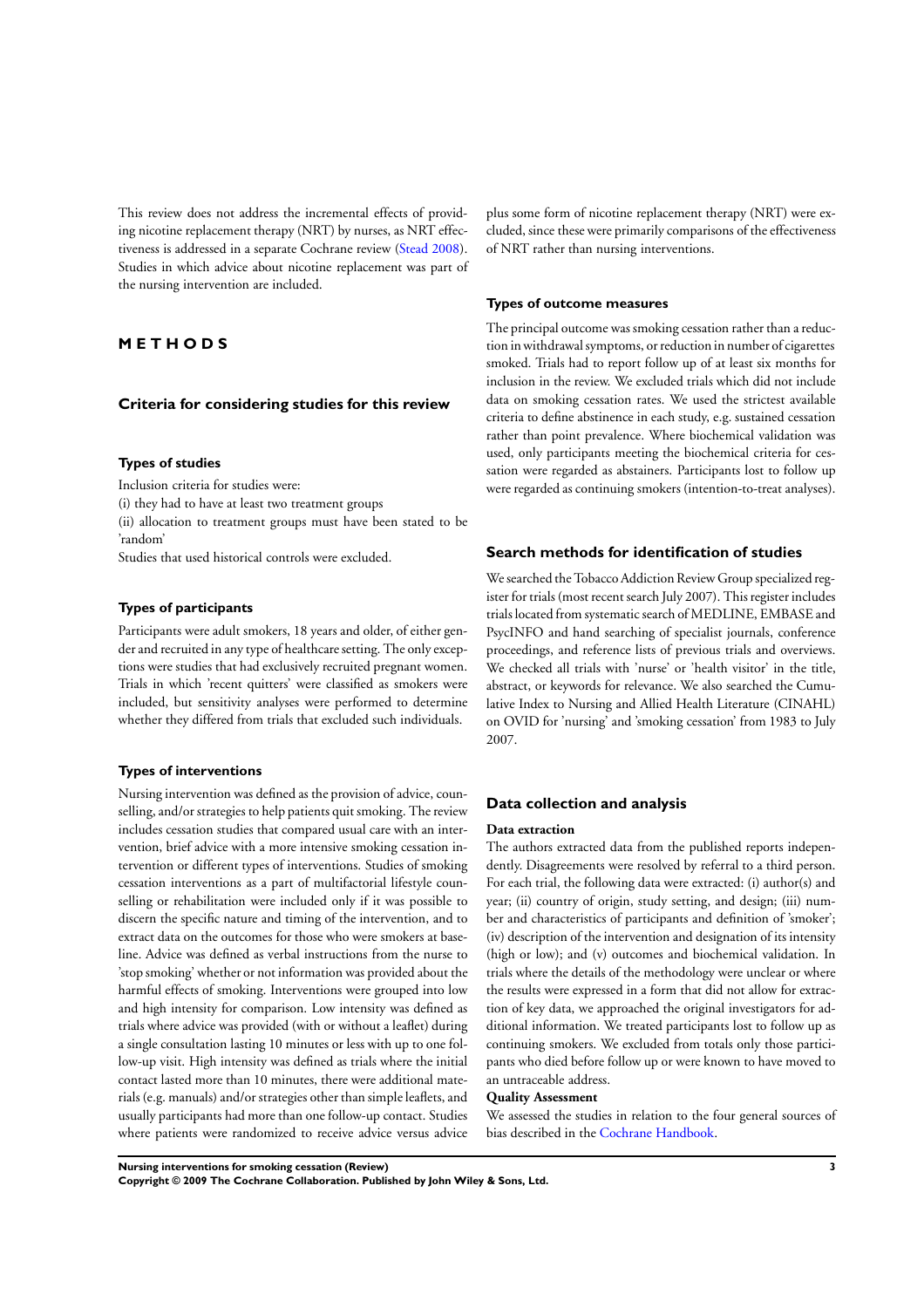(i) selection bias - systematic differences in the securing of the comparison groups

(ii) performance bias - systematic differences in care apart from the intervention of interest

(iii) attrition bias - systematic withdrawals from the trial

(iv) detection bias - systematic differences in outcome assessment Only the control of selection bias at entry has been shown empirically to result in systematic differences in the assessment of effect size ([Schulz 1995](#page-14-0)). We used a three-point scale, with a grading of A if the effort to control selection bias had been optimal (e.g. a randomly-generated table of assignment established before contact with potential participants); a grading of B if there was uncertainty as to how and when random assignments had been made, and a grading of C if group allocation had definitely not been adequately concealed.

#### **Data Analysis**

Following changes to the Cochrane Tobacco Addiction Group's recommended method of data analysis since this review was last updated, we have changed the way in which we summarise the effects of treatment. We now use the risk ratio rather than the odds ratio for summarising individual trial outcomes and for the estimate of the pooled effect. Treatment effects will seem larger when expressed as odds ratios than when expressed as risk ratios, unless the event rates are very low. For example, if 20 out of 100 participants have quit in the intervention group, and 10 out of 100 in the control group the risk ratio is 2.0 [(20/100)/(10/100)], whilst the odds ratio is 2.25 [(20/80)/(10/90)]. Whilst there are circumstances in which odds ratios may be preferable, there is a danger that they will be interpreted as if they are risk ratios, making the treatment effect seem larger [\(Deeks 2006](#page-14-0)). Where we judged a group of studies to be sufficiently clinically and statistically homogenous we used the Mantel-Haenszel fixed-effect method ([Greenland 1985\)](#page-14-0) to calculate a weighted average of the risk ratios of the individual trials, with 95% confidence intervals. To assess statistical heterogeneity between trials we used the I² statistic ([Higgins 2003](#page-14-0)). This measures the percentage of total variation across studies due to heterogeneity rather than to chance. Values of I² over 75% indicate a considerable level of heterogeneity. We append the Cochrane Tobacco Addiction Group's Glossary of tobacco-related terms as an additional table (Table 1).

#### **Table 1. Glossary of terms**

| Term                     | <b>Definition</b>                                                                                                                                                                                                         |
|--------------------------|---------------------------------------------------------------------------------------------------------------------------------------------------------------------------------------------------------------------------|
| Abstinence               | A period of being quit, i.e. stopping the use of cigarettes or other tobacco products,<br>May be defined in various ways; see also:<br>point prevalence abstinence; prolonged abstinence; continuous/sustained abstinence |
| Biochemical verification | Also called 'biochemical validation' or 'biochemical confirmation':<br>A procedure for checking a tobacco user's report that he or she has not smoked or used                                                             |

**Nursing interventions for smoking cessation (Review) 4**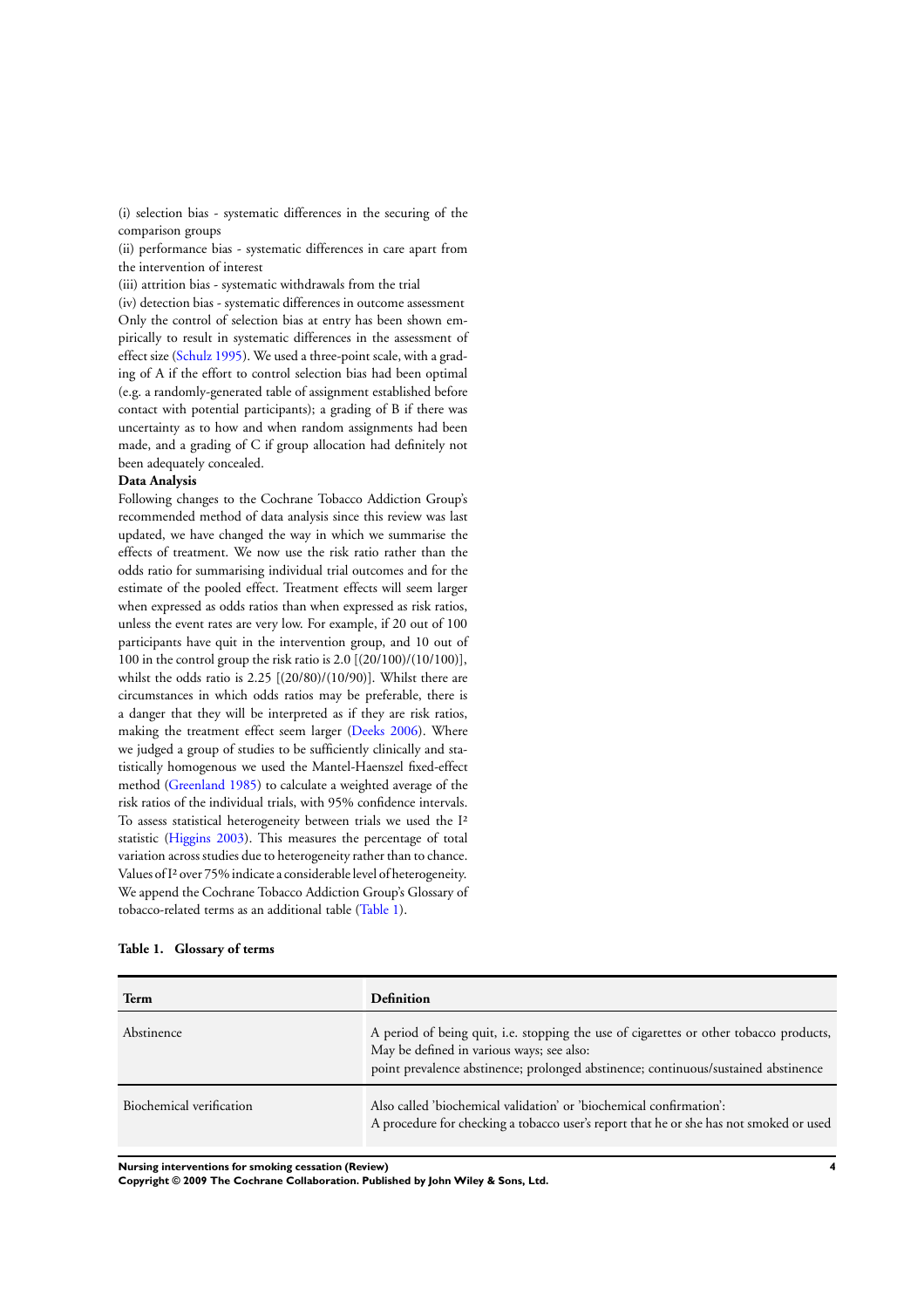### **Table 1. Glossary of terms** (*Continued)*

|                       | tobacco. It can be measured by testing levels of nicotine or cotinine or other chemicals<br>in blood, urine, or saliva, or by measuring levels of carbon monoxide in exhaled breath<br>or in blood.                                                                                                                                                                                                                                                                                                                 |  |
|-----------------------|---------------------------------------------------------------------------------------------------------------------------------------------------------------------------------------------------------------------------------------------------------------------------------------------------------------------------------------------------------------------------------------------------------------------------------------------------------------------------------------------------------------------|--|
| Bupropion             | A pharmaceutical drug originally developed as an antidepressant, but now also licensed<br>for smoking cessation; trade names Zyban, Wellbutrin (when prescribed as an antide-<br>pressant)                                                                                                                                                                                                                                                                                                                          |  |
| Carbon monoxide (CO)  | A colourless, odourless highly poisonous gas found in tobacco smoke and in the lungs<br>of people who have recently smoked, or (in smaller amounts) in people who have been<br>exposed to tobacco smoke. May be used for biochemical verification of abstinence.                                                                                                                                                                                                                                                    |  |
| Cessation             | Also called 'quitting'<br>The goal of treatment to help people achieve abstinence from smoking or other tobacco<br>use, also used to describe the process of changing the behaviour                                                                                                                                                                                                                                                                                                                                 |  |
| Continuous abstinence | Also called 'sustained abstinence'<br>A measure of cessation often used in clinical trials involving avoidance of all tobacco<br>use since the quit day until the time the assessment is made. The definition occasionally<br>allows for lapses. This is the most rigorous measure of abstinence                                                                                                                                                                                                                    |  |
| 'Cold Turkey'         | Quitting abruptly, and/or quitting without behavioural or pharmaceutical support.                                                                                                                                                                                                                                                                                                                                                                                                                                   |  |
| Craving               | A very intense urge or desire [to smoke].<br>See: Shiffman et al 'Recommendations for the assessment of tobacco craving and with-<br>drawal in smoking cessation trials'<br>Nicotine & Tobacco Research 2004: 6(4): 599-614                                                                                                                                                                                                                                                                                         |  |
| Dopamine              | A neurotransmitter in the brain which regulates mood, attention, pleasure, reward,<br>motivation and movement                                                                                                                                                                                                                                                                                                                                                                                                       |  |
| Efficacy              | Also called 'treatment effect' or 'effect size':<br>The difference in outcome between the experimental and control groups                                                                                                                                                                                                                                                                                                                                                                                           |  |
| Harm reduction        | Strategies to reduce harm caused by continued tobacco/nicotine use, such as reducing<br>the number of cigarettes smoked, or switching to different brands or products, e.g.<br>potentially reduced exposure products (PREPs), smokeless tobacco.                                                                                                                                                                                                                                                                    |  |
| Lapse/slip            | Terms sometimes used for a return to tobacco use after a period of abstinence. A<br>lapse or slip might be defined as a puff or two on a cigarette. This may proceed to<br>relapse, or abstinence may be regained. Some definitions of continuous, sustained or<br>prolonged abstinence require complete abstinence, but some allow for a limited number<br>or duration of slips. People who lapse are very likely to relapse, but some treatments<br>may have their effect by helping people recover from a lapse. |  |
| nAChR                 | [neural nicotinic acetylcholine receptors]: Areas in the brain which are thought to<br>respond to nicotine, forming the basis of nicotine addiction by stimulating the overflow<br>of dopamine                                                                                                                                                                                                                                                                                                                      |  |

**Nursing interventions for smoking cessation (Review) 5**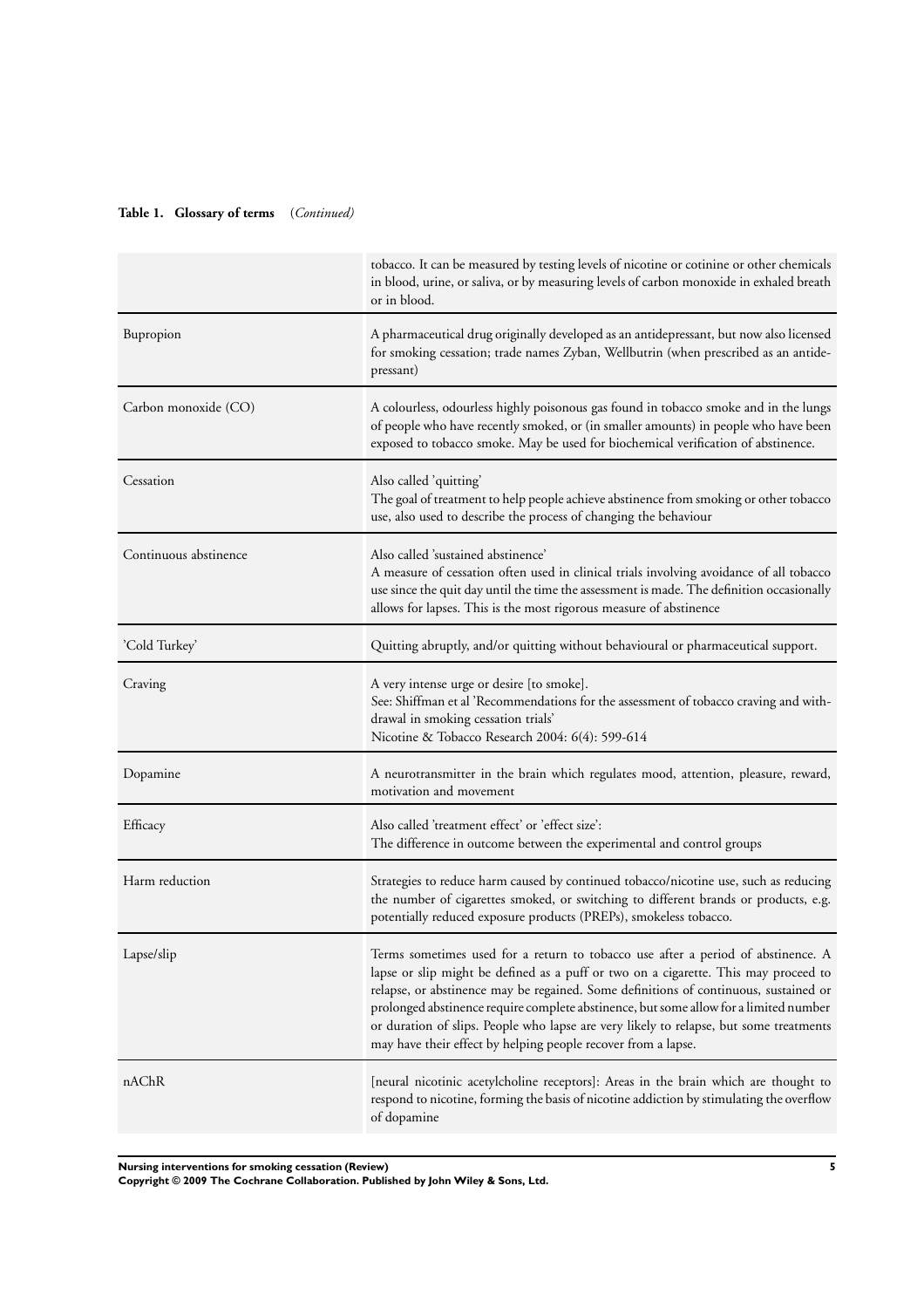### **Table 1. Glossary of terms** (*Continued)*

| Nicotine                                 | An alkaloid derived from tobacco, responsible for the psychoactive and addictive effects<br>of smoking.                                                                                                                                                                                                                                                                                                 |
|------------------------------------------|---------------------------------------------------------------------------------------------------------------------------------------------------------------------------------------------------------------------------------------------------------------------------------------------------------------------------------------------------------------------------------------------------------|
| Nicotine Replacement Therapy (NRT)       | A smoking cessation treatment in which nicotine from tobacco is replaced for a limited<br>period by pharmaceutical nicotine. This reduces the craving and withdrawal experi-<br>enced during the initial period of abstinence while users are learning to be tobacco-free<br>The nicotine dose can be taken through the skin, using patches, by inhaling a spray, or<br>by mouth using gum or lozenges. |
| Outcome                                  | Often used to describe the result being measured in trials that is of relevance to the<br>review. For example smoking cessation is the outcome used in reviews of ways to help<br>smokers quit. The exact outcome in terms of the definition of abstinence and the length<br>of time that has elapsed since the quit attempt was made may vary from trial to trial.                                     |
| Pharmacotherapy                          | A treatment using pharmaceutical drugs, e.g. NRT, bupropion                                                                                                                                                                                                                                                                                                                                             |
| Point prevalence abstinence (PPA)        | A measure of cessation based on behaviour at a particular point in time, or during a<br>relatively brief specified period, e.g. 24 hours, 7 days. It may include a mixture of recent<br>and long-term quitters. cf. prolonged abstinence, continuous abstinence                                                                                                                                         |
| Prolonged abstinence                     | A measure of cessation which typically allows a 'grace period' following the quit date<br>(usually of about two weeks), to allow for slips/lapses during the first few days when<br>the effect of treatment may still be emerging.<br>See: Hughes et al 'Measures of abstinence in clinical trials: issues and recommendations';<br>Nicotine & Tobacco Research, 2003: 5 (1); 13-25                     |
| Relapse                                  | A return to regular smoking after a period of abstinence                                                                                                                                                                                                                                                                                                                                                |
| Secondhand smoke                         | Also called passive smoking or environmental tobacco smoke [ETS]<br>A mixture of smoke exhaled by smokers and smoke released from smouldering<br>cigarettes, cigars, pipes, bidis, etc. The smoke mixture contains gases and particulates,<br>including nicotine, carcinogens and toxins.                                                                                                               |
| Self-efficacy                            | The belief that one will be able to change one's behaviour, e.g. to quit smoking                                                                                                                                                                                                                                                                                                                        |
| SPC [Summary of Product Characteristics] | Advice from the manufacturers of a drug, agreed with the relevant licensing authority,<br>to enable health professionals to prescribe and use the treatment safely and effectively.                                                                                                                                                                                                                     |
| Tapering                                 | A gradual decrease in dose at the end of treatment, as an alternative to abruptly stopping<br>treatment                                                                                                                                                                                                                                                                                                 |
| Tar                                      | The toxic chemicals found in cigarettes. In solid form, it is the brown, tacky residue<br>visible in a cigarette filter and deposited in the lungs of smokers.                                                                                                                                                                                                                                          |
| Titration                                | A technique of dosing at low levels at the beginning of treatment, and gradually in-<br>creasing to full dose over a few days, to allow the body to get used to the drug. It is<br>designed to limit side effects.                                                                                                                                                                                      |

**Nursing interventions for smoking cessation (Review) 6**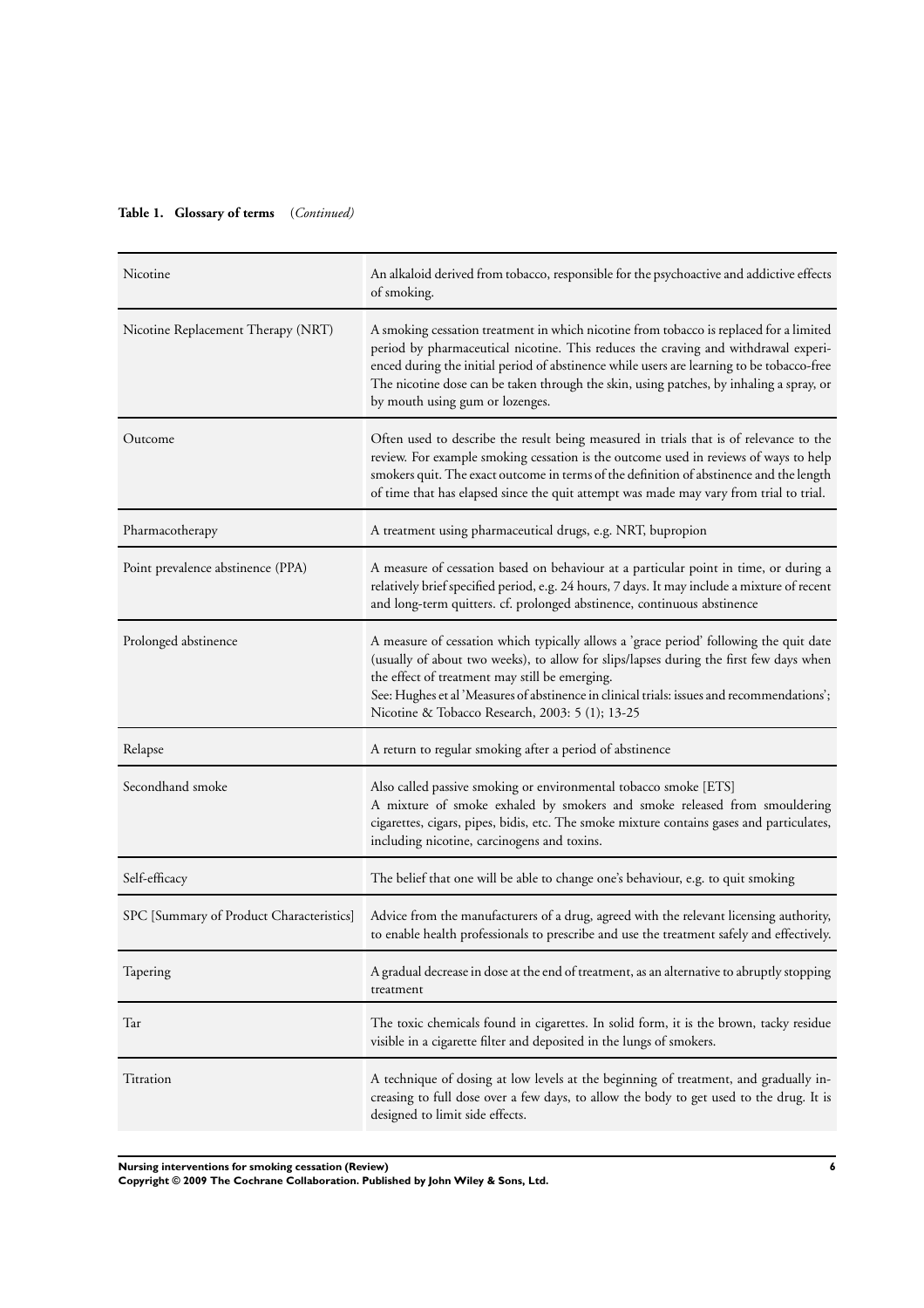| Withdrawal | A variety of behavioural, affective, cognitive and physiological symptoms, usually tran-<br>sient, which occur after use of an addictive drug is reduced or stopped.<br>See: Shiffman et al 'Recommendations for the assessment of tobacco craving and with-<br>drawal in smoking cessation trials' |
|------------|-----------------------------------------------------------------------------------------------------------------------------------------------------------------------------------------------------------------------------------------------------------------------------------------------------|
|            | Nicotine & Tobacco Research 2004: 6(4): 599-614                                                                                                                                                                                                                                                     |

### **R E S U L T S**

### **Description of studies**

### See:[Characteristics of included studies;](#page-20-0)[Characteristics of excluded](#page-45-0) [studies.](#page-45-0)

Forty-two trials met the inclusion criteria. They were of nursing interventions for smoking cessation for adults who used tobacco (primarily cigarettes), published between 1987 and 2007. One trial ([Sanders 1989a](#page-14-0); [Sanders 1989b](#page-14-0)) had two parts with randomization at each stage, so is treated here as two separate studies, making a total of 43 studies in the Table of Included Studies. Thirty studies contributed to the primary meta-analysis that compared a nursing intervention to a usual care or minimal intervention control. Nine studies included a comparison between two nursing interventions, involving different components or different numbers of contacts. Four studies did not contribute to a meta-analysis and their results are described separately. Sample sizes of studies contributing to a meta-analysis ranged from 25 to 2700 but were typically between 150 and 500.

Sixteen trials took place in the USA, nine in the UK, three in Canada, two each in Australia, Denmark, Japan, The Netherlands, Norway and Spain, and one trial each was reported from South Korea and from Sweden.

Seventeen trials intervened with hospitalized patients [\(Taylor](#page-14-0) [1990](#page-14-0); [Rigotti 1994](#page-14-0); [DeBusk 1994;](#page-14-0) [Allen 1996;](#page-14-0) [Carlsson](#page-14-0) [1997](#page-14-0); [Miller 1997;](#page-14-0) [Lewis 1998;](#page-14-0) [Feeney 2001](#page-14-0); [Bolman 2002;](#page-14-0) [Hajek 2002,](#page-14-0) [Quist-Paulsen 2003](#page-14-0); [Froelicher 2004](#page-14-0); [Hasuo 2004;](#page-14-0) [Chouinard 2005;](#page-14-0) [Hennrikus 2005;](#page-14-0) [Nagle 2005;](#page-14-0) [Hanssen 2007](#page-14-0)). One trial [\(Rice 1994\)](#page-14-0) recruited hospitalized patients, but with follow up after discharge. Nineteen studies recruited from primary care or outpatient clinics ([Janz 1987;](#page-14-0) [Sanders 1989a/Sanders](#page-14-0) [1989b;](#page-14-0) [Risser 1990](#page-14-0); [Vetter 1990;](#page-14-0) [Nebot 1992;](#page-14-0) [Hollis 1993;](#page-14-0) [OXCHECK 1994](#page-14-0); [Family Heart 1994](#page-14-0); Tonnesen 1996; Campbell [1998](#page-14-0); [Lancaster 1999](#page-14-0); [Steptoe 1999;](#page-14-0) [Canga 2000](#page-14-0); [Aveyard 2003;](#page-14-0) [Ratner 2004](#page-14-0); [Tonnesen 2006](#page-14-0); [Kim 2005;](#page-14-0) [Hilberink 2005;](#page-14-0) [Sanz-](#page-14-0)

[Pozo 2006\)](#page-14-0). In some trials, the recruitment took place during a clinic visit whilst in others the invitation to enrol was made by letter. One study [\(Terazawa 2001\)](#page-14-0) recruited employees during a workplace health check, two enrolled community-based adults motivated to make a quit attempt [\(Davies 1992](#page-14-0); [Alterman 2001](#page-14-0)), one recruited mothers taking their child to a paediatric clinic ( [Curry 2003](#page-14-0)) and one recruited people being visited by a home healthcare nurse ([Borrelli 2005\)](#page-14-0).

Twelve of the studies focused on adults with diagnosed cardiovascular health problems ([Taylor 1990;](#page-14-0) [DeBusk 1994](#page-14-0); [Family](#page-14-0) [Heart 1994](#page-14-0); [Rice 1994](#page-14-0); [Rigotti 1994](#page-14-0); [Allen 1996](#page-14-0); [Carlsson 1997;](#page-14-0) [Miller 1997](#page-14-0) (subgroup with cardiovascular disease); [Campbell](#page-14-0) [1998](#page-14-0); [Feeney 2001;](#page-14-0) [Bolman 2002](#page-14-0); [Hajek 2002](#page-14-0)); two studies were with patients with respiratory diseases [\(Tonnesen 1996;](#page-14-0) [Tonnesen](#page-14-0) [2006](#page-14-0)) and one with patients with diabetes [\(Canga 2000\)](#page-14-0). One study recruited people attending a surgical pre-admission clinic ( [Ratner 2004\)](#page-14-0).

All studies included adults 18 years and older who used some form of tobacco. [Allen 1996](#page-14-0), [Curry 2003](#page-14-0) and [Froelicher 2004](#page-14-0) studied females only, and [Terazawa 2001](#page-14-0) males only. The definition of tobacco use varied and in some cases included recent quitters.

Five of the studies examined a smoking cessation intervention as a component of multiple risk factor reduction interventions in adults with cardiovascular disease [\(DeBusk 1994](#page-14-0); [Allen 1996;](#page-14-0) [Carlsson 1997](#page-14-0); [Campbell 1998;](#page-14-0) [Hanssen 2007\)](#page-14-0). In the first three of these studies, the smoking cessation component was clearly defined, of high intensity, and independently measurable. In the fourth and fifth studies the smoking component was less clearly specified.

Thirty-one studies with a total of over 15,000 participants contributed to the main comparison of nursing intervention versus control. We classified 24 as high intensity on the basis of the planned intervention, although in some cases implementation may have been incomplete. In seven, we classified the intervention as low intensity ([Janz 1987](#page-14-0); [Vetter 1990](#page-14-0); [Davies 1992;](#page-14-0) [Nebot 1992;](#page-14-0) [Tonnesen 1996](#page-14-0); [Aveyard 2003;](#page-14-0) [Nagle 2005](#page-14-0)). All of these were conducted in outpatient, primary care or community settings. One further study [\(Hajek 2002](#page-14-0)) may be considered as a comparison between a low intensity intervention and usual care. Patients in

**Nursing interventions for smoking cessation (Review) 7**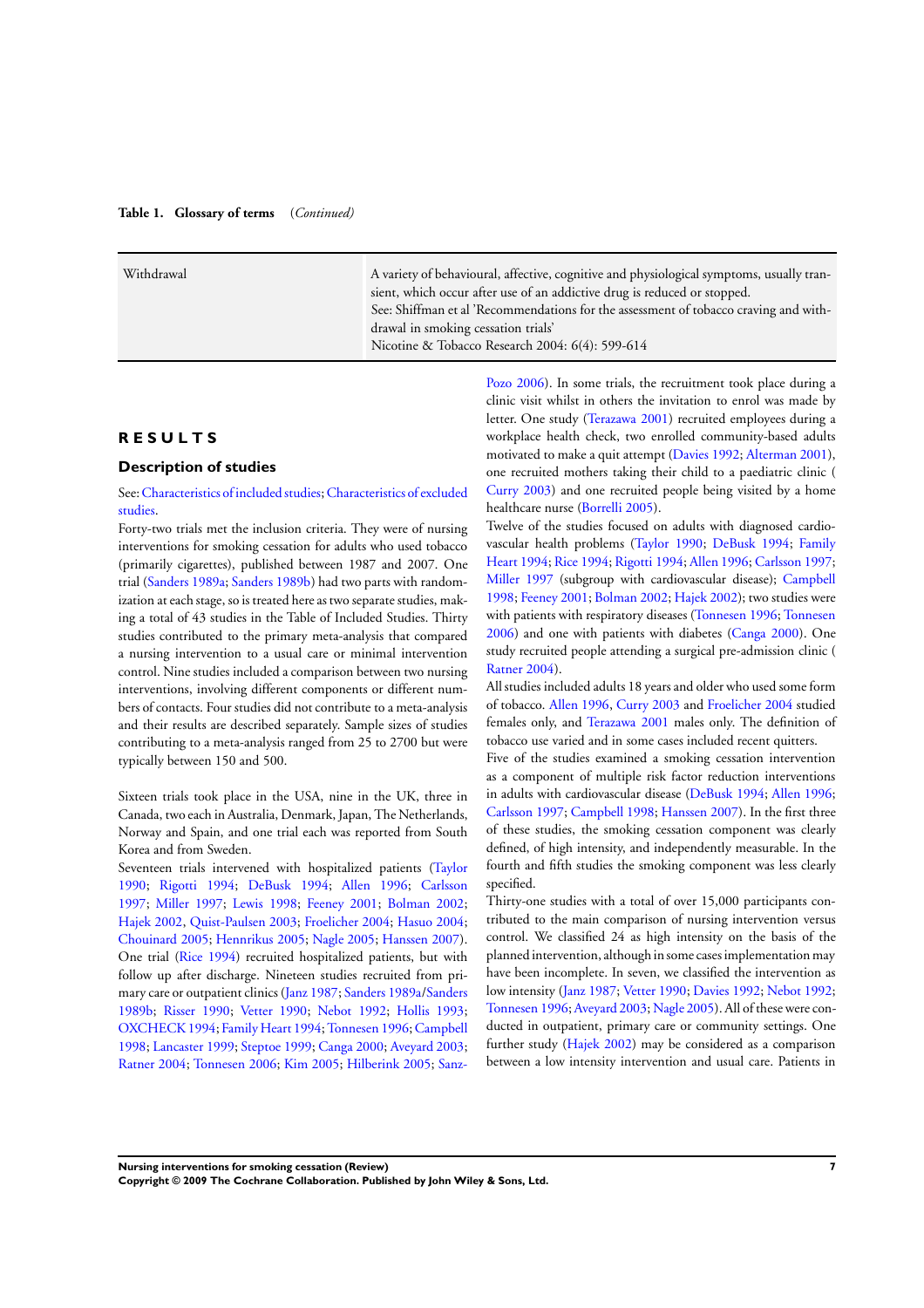the usual care control group received systematic brief advice and self-help materials from the same nurses who provided the intervention. Unlike the other trials in the low intensity subgroup, this trial was conducted amongst inpatients with cardiovascular disease. Since the control group received a form of nursing intervention, we primarily classified the trial as a comparison of two intensities of nursing intervention. But since other studies had usual care groups that may have received advice from other healthcare professionals, we also report the sensitivity of the main analysis results to including it there as a low intensity nursing intervention compared to usual care control.

[Hajek 2002](#page-14-0) and eight other studies contributed to a second group comparing two interventions involving a nursing intervention. Three of these tested additional components as part of a session; demonstration of carbon monoxide (CO) levels to increase motivation to quit ([Sanders 1989b](#page-14-0)); CO and spirometry feedback ( [Risser 1990](#page-14-0)); CO feedback, additional materials and an offer to find a support buddy ([Hajek 2002](#page-14-0)). Three involved additional counselling sessions from a nurse ([Alterman 2001;](#page-14-0) [Feeney 2001;](#page-14-0) [Tonnesen 2006\)](#page-14-0). One other study compared two interventions with a usual care control ([Miller 1997](#page-14-0)). The minimal intervention condition included a counselling session and one telephone call after discharge from hospital. In the intensive condition, participants received three additional telephone calls, and those who relapsed were offered further face-to-face meetings, and nicotine replacement therapy if needed. We classified both interventions as intensive in the main meta-analysis, but compared the intensive and minimal conditions in a separate analysis of the effect of additional follow up. [Chouinard 2005](#page-14-0) also assessed the effect of additional telephone support as an adjunct to an inpatient counselling session, so is pooled in a subgroup with [Miller 1997.](#page-14-0) We included in the same subgroup a study that tested additional telephone follow up as a relapse prevention intervention for people who had inpatient counselling [\(Hasuo 2004](#page-14-0)).

Four studies ([Family Heart 1994](#page-14-0); [OXCHECK 1994;](#page-14-0) [Campbell](#page-14-0) [1998](#page-14-0); [Steptoe 1999](#page-14-0)) were not included in any meta-analysis and do not have results displayed graphically because their designs did not allow appropriate outcome data to be extracted. The first part of a two-stage intervention study is also included here ([Sanders](#page-14-0) [1989a\)](#page-14-0); the second part [\(Sanders 1989b\)](#page-14-0) is included in one of the meta-analyses. These five studies are discussed separately in the results.

We determined whether the nurses delivering the intervention were providing it alongside clinical duties that were not smokingrelated, were working in health promotion roles, or were employed specifically as project nurses. Of the high intensity intervention studies, seven used nurses for whom the intervention was a core component of their role [\(Hollis 1993](#page-14-0); [DeBusk 1994](#page-14-0); [Allen 1996;](#page-14-0) [Carlsson 1997](#page-14-0); [Terazawa 2001;](#page-14-0) [Quist-Paulsen 2003](#page-14-0); [Froelicher](#page-14-0) [2004](#page-14-0)). In eight studies the intervention was delivered by a nurse specifically employed by the project [\(Taylor 1990;](#page-14-0) [Rice 1994;](#page-14-0) [Rigotti 1994;](#page-14-0) [Miller 1997](#page-14-0); [Lewis 1998](#page-14-0); [Canga 2000](#page-14-0); [Hennrikus](#page-14-0) [2005](#page-14-0); [Hanssen 2007\)](#page-14-0). In three of these, the same nurse provided all the interventions [\(Rigotti 1994;](#page-14-0) [Lewis 1998;](#page-14-0) [Canga 2000](#page-14-0)). One study [\(Kim 2005\)](#page-14-0) employed retired nurses who were trained to provide brief intervention using the '5 As' framework. In only four studies were intensive interventions intended to be delivered by nurses for whom it was not a core task ([Lancaster 1999;](#page-14-0) [Bolman](#page-14-0) [2002](#page-14-0); [Curry 2003](#page-14-0); [Sanz-Pozo 2006\)](#page-14-0). Most of the low intensity interventions were delivered by primary care or outpatient clinic nurses. One low intensity inpatient intervention was delivered by a clinical nurse specialist ([Nagle 2005](#page-14-0)).

A brief description of the main components of each intervention is provided in the 'Characteristics of Included Studies' table.

Follow-up periods for reinforcement and outcome measurements varied across studies, with a tendency for limited reinforcement and shorter follow-up periods in the older studies. All trials had some contact with participants in the first three months of follow up for restatement of the intervention and/or point prevalence data collection. Five of the studies had less than one year final outcome data collection ([Janz 1987](#page-14-0); [Vetter 1990](#page-14-0); [Davies 1992;](#page-14-0) [Lewis 1998](#page-14-0); [Canga 2000](#page-14-0)). The rest had follow up at one year or beyond. Outcome used for the meta-analysis was the longest follow up (six months and beyond). There was no evidence from a subgroup analysis that the differences in length of follow up explained any of the heterogeneity in study results.

#### **Risk of bias in included studies**

Of the 31 studies contributing to the primary meta-analysis, we graded 15 (48%) as A for reporting a randomization and allocation concealment process likely to avoid selection bias. The majority employed some form of computer-generated allocation system. Six studies (20%) were classified as potentially inadequate (graded C). In one of these studies the last two digits on the patient record was used for assignment [\(Hollis 1993](#page-14-0)), and in a second study participants drew a coloured ball from a bag [\(Curry 2003\)](#page-14-0). Four studies allocated interventions by provider rather than by individual participant: by clinic session [\(Janz 1987\)](#page-14-0); by intervention teams [\(Nebot 1992](#page-14-0)); by primary care clinic [\(Hilberink 2005](#page-14-0)) and by hospital [\(Bolman 2002\)](#page-14-0). In [Hilberink 2005](#page-14-0) some clinics dropped out after randomization due to problems identifying and recruiting participants. This raised the possibility of selection bias, and it was noted that the distribution of participants' stage of change differed between in the intervention and control groups. In [Bolman](#page-14-0) [2002](#page-14-0), four of eleven hospitals selected their condition, although seven were randomly allocated. There were also baseline differences among smokers, and although raw data suggested a benefit for the intervention, a logistic regression analysis did not detect a significant effect. In order to include this study in the meta-analysis we adjusted the number of quitters in the intervention group to match the odds ratio derived from the logistic regression. Excluding the study completely did not change the pooled effect. The remaining ten studies (40%) did not specify exactly how random

**Nursing interventions for smoking cessation (Review) 8**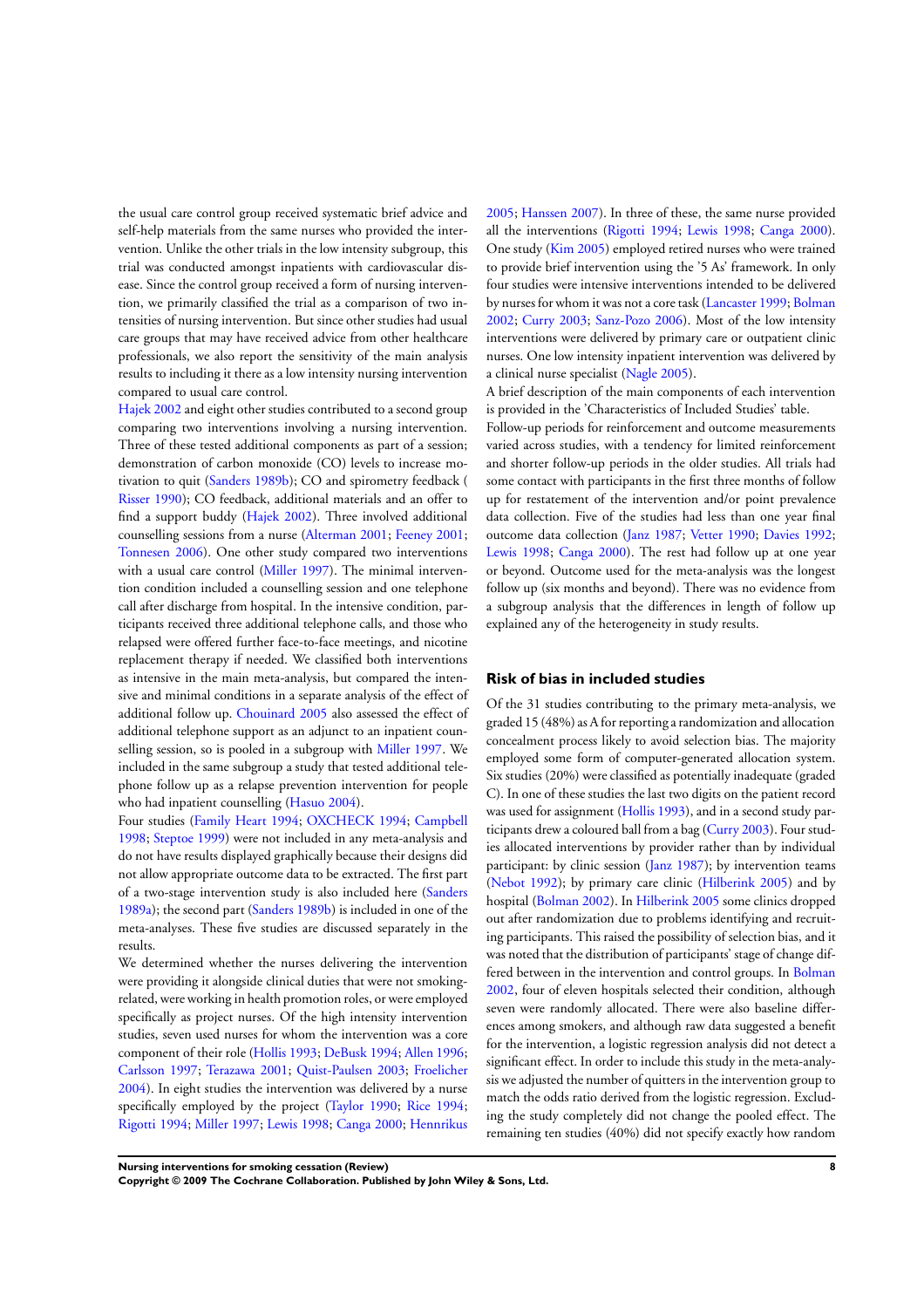assignment and allocation concealment were achieved (graded B). A sensitivity analysis including only the results of studies graded A did not alter the main conclusions. Of the five studies not used in any meta-analysis one was adequate [\(Campbell 1998](#page-14-0)), three were unclear [\(Family Heart 1994;](#page-14-0) [OXCHECK 1994](#page-14-0); [Steptoe 1999](#page-14-0)), and one was inadequate [\(Sanders 1989a\)](#page-14-0).

Definitions of abstinence ranged from single point prevalence to sustained abstinence (multiple point prevalence with self report of no slips or relapses). In one study ([Miller 1997\)](#page-14-0) we used validated abstinence at one year rather than continuous self-reported abstinence because only the former outcome was reported for disease diagnosis subgroups. Validation of smoking behaviour using biochemical analysis of body fluids (e.g. cotinine or thiocyanate) was reported in 15 (47%) of the thirty-one studies in the primary meta-analysis. Expired carbon monoxide (CO) was used for validation in another six (24%) of the trials. One study tested CO levels only amongst people followed up in person ([Curry 2003](#page-14-0)). Five others used some validation but did not report rates based on biochemical validation of every self-reported quitter [\(Nebot](#page-14-0) [1992](#page-14-0); [Miller 1997;](#page-14-0) [Froelicher 2004;](#page-14-0) [Borrelli 2005;](#page-14-0) [Rice 1994](#page-14-0)). Six studies (23%) did not use any biochemical validation and re-lied on self-reported smoking cessation at a single follow up ([Janz](#page-14-0) [1987](#page-14-0); [Allen 1996](#page-14-0); [Carlsson 1997;](#page-14-0) [Bolman 2002](#page-14-0); [Hilberink 2005;](#page-14-0) [Hanssen 2007\)](#page-14-0) though two of these warned participants that samples might be requested for testing (i.e., 'bogus pipeline'). Where both self-reported and validated quitting were reported, the level of misreporting or failure to provide a sample is typically similar across intervention and control groups. One recent study, however, reported differential validation failure rates so that the significant differences based on self report were not found for validated abstinence ([Hennrikus 2005](#page-14-0)).

Almost all the trials used convenience rather than randomly selected samples. Only one of the studies ([Vetter 1990](#page-14-0)) did not let participants know initially that they were going to be part of a smoking cessation study. In most of the research, the basis for sample size was not specified *a priori,* nor was a retrospective power analysis conducted. Most studies did not report 'refusal to participate' rates. Although a few studies did not report drop-out rates, most tried to account for all participants in their sample and treated 'non-reporters' as continuing smokers. Drop-out rates, both before and after informed consent, varied considerably across studies. In one study 79% of usual care participants were not followed up [\(Feeney 2001\)](#page-14-0).

### **Effects of interventions**

### **Effects of intervention versus control/usual care**

Smokers offered advice by a nursing professional had an increased likelihood of quitting compared to smokers without intervention, but there was evidence of moderate statistical heterogeneity between the results of the 31 studies contributing to this comparison (I²=54%). Heterogeneity was more apparent in the subgroup of 24 high intensity trials ( $I^2$ =59%). There was one trial with a significant negative effect for treatment ([Rice 1994\)](#page-14-0) and two with particularly large positive effects [\(Canga 2000](#page-14-0); [Terazawa 2001](#page-14-0)). Pooling all 31 studies using a fixed-effect method gave a risk ratio (RR) of 1.28 with 95% confidence interval (CI) 1.18 to 1.38 at the longest follow up (*Comparison 01*). Because of the heterogeneity we tested the sensitivity to pooling the studies using a randomeffects model. This did not materially alter the estimated effect size or significance (random-effects RR 1.31, 95% CI 1.14 to 1.50). Excluding the three outlying trials marginally lowered the fixedeffect estimate (RR 1.27 95% CI 1.18 to 1.38) and almost removed the heterogeneity not attributable to chance  $(I^2=17\%)$ .

We also tested the sensitivity of these results to excluding studies that did not validate all reports of abstinence, limiting the analysis to studies graded A for quality of allocation concealment, and excluding studies with less than 12 months follow up. None of these altered the estimates to any great extent, although confidence intervals became wider due to the smaller number of studies. Excluding one study ([Bolman 2002\)](#page-14-0) for which we were not able to enter the numbers of quitters directly did not alter the results.

Some participants in [Taylor 1990](#page-14-0) had been encouraged to use nicotine replacement therapy (NRT). Exclusion of these people did not alter the significant effect of the intervention in this study. In [Miller 1997](#page-14-0) more people in the intervention conditions than the control used NRT (44% of intensive and 39% of minimal intervention versus 29% of control). People who were prescribed NRT had lower quit rates than those who were not, but the relative differences in quit rates between the usual care and intervention groups were similar for the subgroups that did and did not use NRT. However, because of the different rates of use of NRT, it is probable that the increased use of NRT contributed to the effects of the nursing intervention. Use of NRT was also encouraged as part of the [Canga 2000](#page-14-0) intervention, with 17% of the intervention group accepting a prescription.

#### **Effect of intervention intensity**

We detected no evidence from our indirect comparison between subgroups that the trials we classified as using higher intensity interventions had larger treatment effects. In this update of the review the point estimate for the pooled effect of the seven lower intensity trials is effectively the same as for the 24 of higher intensity, The difference between this update and previous versions of the review is that the confidence interval for the low intensity trials no longer excludes 1. (High intensity subgroup RR 1.28, 95% CI 1.18 to 1.39. Low intensity subgroup RR 1.27, 95% CI 0.99 to 1.62). In the previous version we had found that the significance in the low intensity subgroup was lost when we included [Hajek](#page-14-0) [2002](#page-14-0), a study for which we were uncertain over the classification of the control group (as noted above in the *Description of studies* section). As before, including this study in the low intensity subgroup further reduced the point estimate and there was no evidence of a treatment effect (RR 1.09, 95% CI 0.92 to 1.29). Compared to the other trials in the low intensity subgroup, the Hajek trial

**Nursing interventions for smoking cessation (Review) 9**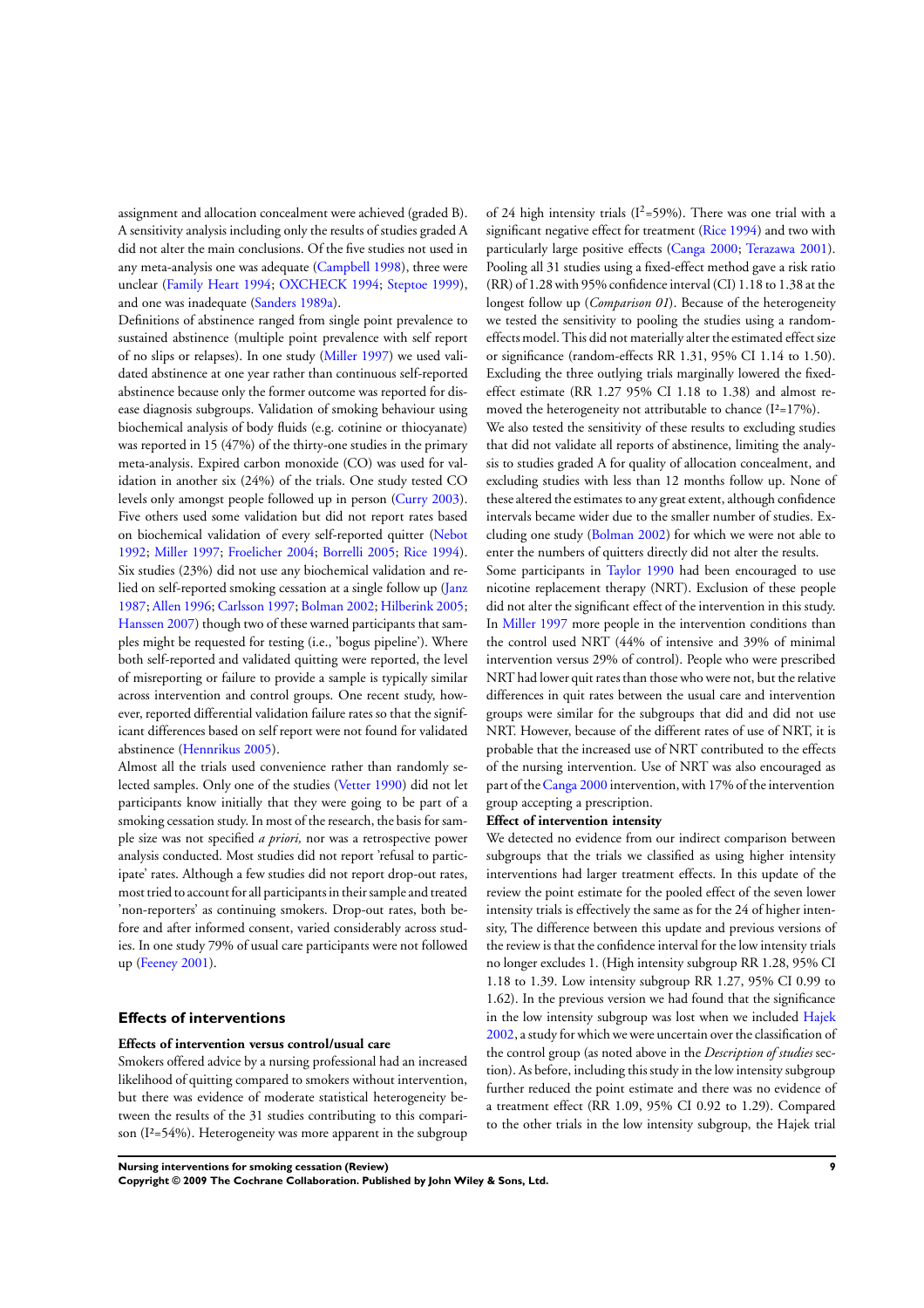was conducted amongst hospitalized patients with cardiovascular disease and the overall quit rates were high. The large number of events gave this trial a high weight in the meta-analysis.

The distinction between low and high intensity subgroups was based on our categorization of the intended intervention. Low levels of implementation were particularly noted in the trial reports for [Lancaster 1999](#page-14-0), [Bolman 2002](#page-14-0) and [Curry 2003](#page-14-0), so we tested the effect of moving them from the high to the low intensity subgroup. This reduced the point estimate of effect in the low intensity subgroup and increased it in the high intensity one. If these three studies and [Hajek 2002](#page-14-0) are included in the low intensity subgroup, the pooled estimate of effect is small and non-significant (RR 1.09, 95% CI 0.96 to 1.25 [*Comparison 04*]). We also assessed the sensitivity of the results to using additional participants in the control group for [Aveyard 2003](#page-14-0) (see notes in Included Study Table for details). This reduced the size of the effect in the low intensity subgroup but did not alter our conclusions.

### **Effects of differing health states and client settings**

Trials in hospitals recruited patients with health problems, but some trials specifically recruited patients with cardiovascular disease, and amongst these, some interventions addressed multiple risks whilst most only addressed smoking. Trials in primary care generally did not select patients with a particular health problem. We combined setting and disease diagnosis in one set of subgroups (*Comparison 02*).

Four trials that included a smoking cessation intervention from a nurse as part of cardiac rehabilitation showed a significant pooled effect on smoking (RR 1.39, 95% CI 1.17 to 1.65). Three of these ([Allen 1996;](#page-14-0) [Carlsson 1997;](#page-14-0) [Hanssen 2007\)](#page-14-0) did not use biochemical validation of quitting, and in the fourth [\(DeBusk](#page-14-0) [1994](#page-14-0)) we were unable to confirm the proportion of drop-outs with the study authors.

There was moderate heterogeneity ( $I^2 = 50\%$ ) amongst seven trials in hospitalized smokers with cardiovascular disease, due to the strong intervention effect in one of the seven trials ([Taylor 1990](#page-14-0)). The estimated RR was 1.29 (95% CI 1.14 to 1.45) and the effect remained significant if [Taylor 1990](#page-14-0) was excluded or if a randomeffects model was used. A sensitivity analysis of the effect of includ-ing [Hajek 2002](#page-14-0) in this category increased the heterogeneity ( $I^2$  = 60%), and the pooled effect was just significant whether a fixedeffect or a random-effects model was used (*Comparison 05*). Excluding [Taylor 1990](#page-14-0) again removed heterogeneity but the pooled effect was then small and not significant (RR 1.1, 95% CI 0.99 to  $1.26$ ,  $P=0.23$ , figure not shown).

Amongst the five trials in non-cardiac hospitalized smokers the risk ratio was small and the confidence interval did not exclude no effect (RR 1.04, 95% CI 0.89 to 1.22). We included in this subgroup one trial that began the intervention in a pre-admission clinic for elective surgery patients ([Ratner 2004\)](#page-14-0). There was no evidence for an effect of an intervention in one trial ([Rice 1994](#page-14-0)) amongst non-hospitalized adults with cardiovascular disease (RR 0.35, 95% CI 0.13 to 0.55). Subgroup analysis in that study, however, suggested that smokers who had experienced cardiovascular bypass surgery were more likely to quit, and these patients were over-represented in the control group who received advice to quit but no structured intervention.

Pooling 14 trials of cessation interventions for other non-hospitalized adults showed an increase in the success rates (RR 1.84, 95% CI 1.49 to 2.28). A sensitivity analysis testing the effect of excluding those trials ([Janz 1987;](#page-14-0) [Vetter 1990;](#page-14-0) [Curry 2003](#page-14-0); [Hilberink](#page-14-0) [2005](#page-14-0)) where a combination of a nursing intervention and advice from a physician was used did not substantially alter this.

### **Higher versus lower intensity interventions**

### *Effects of physiological feedback*

Two trials ([Sanders 1989b;](#page-14-0) [Risser 1990](#page-14-0)) that evaluated the effect of physiological feedback as an adjunct to a nursing intervention failed to detect an effect at maximum follow up (*Comparison 03.01*).

### *Effects of other components at a single contact*

One trial in hospitalized smokers with cardiovascular disease ( [Hajek 2002\)](#page-14-0) failed to detect a significant benefit of additional support from a nurse giving additional written materials, a written quiz, an offer of a support buddy, and carbon monoxide measurement compared to controls receiving brief advice and a self-help booklet (RR 0.91, 95% CI 0.73 to 1.13) (*Comparison 03.01*)

#### *Effects of additional telephone support*

There was weak evidence from pooling three trials that additional telephone support increased cessation, since the lower limit of the confidence interval was at the boundary of no effect, (RR 1.25, 95% CI 1.00 to 1.56; *Comparison 03.02*).

#### *Effects of additional face to face sessions*

One trial of additional support from an alcohol and drug assessment unit nurse for patients admitted to a coronary care unit ( [Feeney 2001\)](#page-14-0) showed a very significant benefit for the intervention. The cessation rate among the controls, however, was very low (1/97), and there were a large number of drop-outs, particularly from the control group. This could have underestimated the control group quit rate. In another trial ([Alterman 2001](#page-14-0)), offering four nurse sessions rather than one as an adjunct to nicotine patch showed no benefit, with the control group having a significantly higher quit rate (OR 0.36, 95% CI 0.15 to 0.85). No explanation was offered for the lower than expected quit rates in the intervention group. One trial of providing additional clinic sessions and telephone support to people receiving either nicotine sublingual tablets or placebo ([Tonnesen 2006\)](#page-14-0) had almost identical quit rates in the high and low intensity arms (all in *Comparison 03.02*).

#### **Results of studies not included in the meta-analysis**

We identified five studies [\(Sanders 1989a;](#page-14-0) [Family Heart 1994;](#page-14-0) [OXCHECK 1994](#page-14-0); [Campbell 1998;](#page-14-0) [Steptoe 1999](#page-14-0)) in which nurses intervened with primary care patients. All except [Sanders](#page-14-0) [1989a](#page-14-0) addressed multiple cardiovascular risk factors, and all except[Campbell 1998](#page-14-0) targeted healthy patients. The latter recruited patients with coronary heart disease. Although they met the main inclusion criteria, in four of the trials the design did not allow for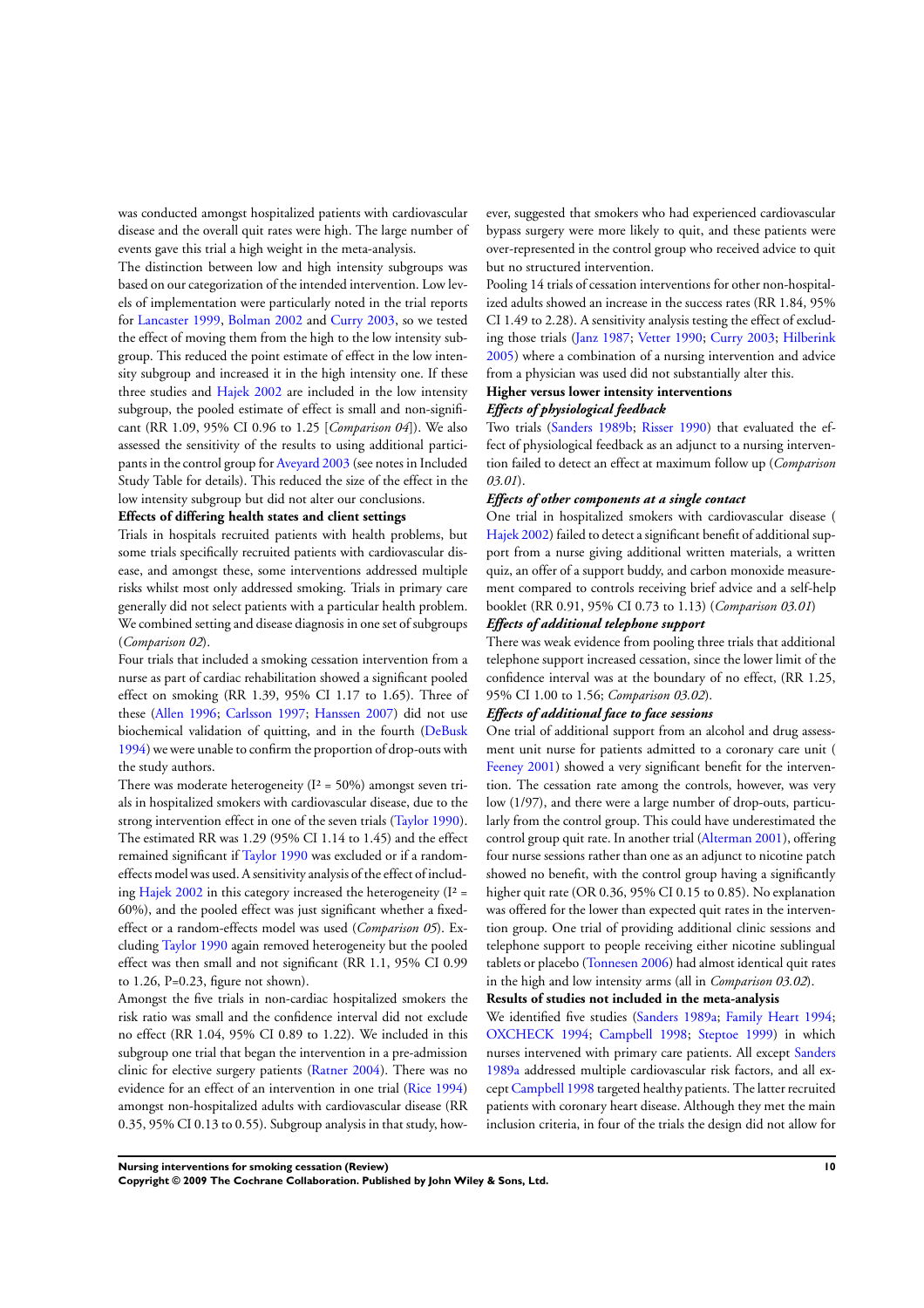data extraction for meta-analysis in a comparable format to other studies. In the other [\(Sanders 1989a](#page-14-0)) only a random sample of the control group was followed up. We therefore discuss these trials separately.

[Sanders 1989a](#page-14-0), in which smokers visiting their family doctor were asked to make an appointment for cardiovascular health screening, reported that only 25.9% of the patients made and kept such an appointment. The percentage that had quit at one month and at one year and reported last smoking before the one-month follow up was higher both in the attenders (4.7%) and the non-attenders (3.3%) than in the usual care controls (0.9%). This suggests that the invitation to make an appointment for health screening could have been an anti-smoking intervention in itself, and that the additional effect of the structured nursing intervention was small. We do not have comparable data for [OXCHECK 1994,](#page-14-0) which used similar health checks, because the households had been randomized to be offered the health check in different years. The authors compared the proportions of smokers in the intervention group who claimed to have stopped smoking in the previous year to patients attending for their one-year follow up, and to controls attending for their first health check. They found no difference in the proportions that reported stopping smoking in the previous year.

The [Family Heart 1994](#page-14-0) study offered nurse-led cardiovascular screening for men aged 40 to 59 and for their partners, with smoking cessation as one of the recommended lifestyle changes. Cigarette smokers were invited to attend up to three further visits. Smoking prevalence was lower amongst those who returned for the one-year follow up than amongst the control group screened at one year. This difference was reduced if non-returners were assumed to have continued to smoke, and if CO-validated quitting was used. In that case there was a reduction of only about one percentage point, with weak evidence of a true reduction.

[Campbell 1998](#page-14-0) invited patients with a diagnosis of coronary heart disease to nurse-run clinics promoting medical and lifestyle aspects of secondary prevention. There was no significant effect on smoking cessation. At one year the decline in smoking prevalence was greater in the control group than in the intervention group. Four-year follow up did not alter the effect of a lack of benefit. [Steptoe 1999](#page-14-0) recruited patients at increased risk of coronary heart disease for a multi-component intervention. The quit rate amongst smokers followed up after one year was not significantly higher in the intervention group (9.4%, 95% CI -9.6 to 28.3), and there was greater loss to follow up of smokers in the intervention group.

### **D I S C U S S I O N**

The results of this meta-analysis support a modest but positive effect for smoking cessation intervention by nursing, but with caution about the effects that can be expected if interventions are very brief or cannot be consistently delivered. A structured smoking cessation intervention delivered by a nurse was more effective than usual care on smoking abstinence at six months or longer posttreatment. Whilst the direction of effect was consistent in different intensities of intervention, in different settings, and in smokers with and without tobacco-related illnesses, a subgroup of low intensity studies showed small and non-significant effects. There was also some evidence of statistical heterogeneity, although this was attributable to a very small number of outlying studies. In the one study ([Rice 1994\)](#page-14-0) that showed a statistically significant higher quit rate in a control group, participants had been advised to quit and the control group included a significantly larger proportion of people who had had coronary artery bypass graft surgery. A multivariate analysis of one-year follow-up data in this study revealed a quitter was significantly more likely to be less than 48 years, male, have had individualized versus group or no cessation instruction and to have had a high degree of perceived threat relative to their health state.

In this update of the review, we have changed the summary effect measure from the odds ratio to the risk ratio. An advantage of this is that it is more stable across a range of control group quit rates, and it avoids the risk that an odds ratio will be interpreted as a relative risk. Estimated effects appear smaller in this version of the review largely as a result of the change in the measure. In this update the estimated effect in the primary comparison, pooling 31 studies, is 1.3 for the risk ratio, or 1.4 as an odds ratio. In the previous update pooling 20 studies the odds ratio was 1.5, whilst in the first version of the review published in 1999 with 15 studies the odds ratio was 1.4. The effect has therefore been quite stable over time, but a small number of the most recent trial have had smaller effects. The effect of the change in outcome measure is most apparent in the subgroup of trials where control group event rates are highest, such as interventions for people in hospital with cardiovascular disease. The risk ratio estimated from pooling four studies of multifactor risk reduction interventions (*Comparison 02.01*) is 1.4, but as an odds ratio it is 2.1, almost identical to the result based on three studies in the last version of the review.

Overall, these meta-analysis findings need to be interpreted carefully in light of the methodological limitations of both the review and the clinical trials. In terms of the review, it is possible that there was a publication selection bias due to using only tabulated data derived from published works ([Stewart 1993](#page-14-0)). Data from the unpublished and/or missed studies could have shown more or less favourable results. Secondly, the results of a meta-analysis (based on the findings of many small trials) should be viewed with caution even when the combined effect is statistically significant [\(LeLorier 1997\)](#page-14-0) . In this analysis one study [\(Miller 1997\)](#page-14-0) contributes 23% of the weight to the primary analysis, while the next largest contributes 12% of the weight. Finding statistical heterogeneity between the odds of cessation in different studies limits any assumption that interventions in any clinical setting and with any type of patient are equally effective.

**Nursing interventions for smoking cessation (Review) 11**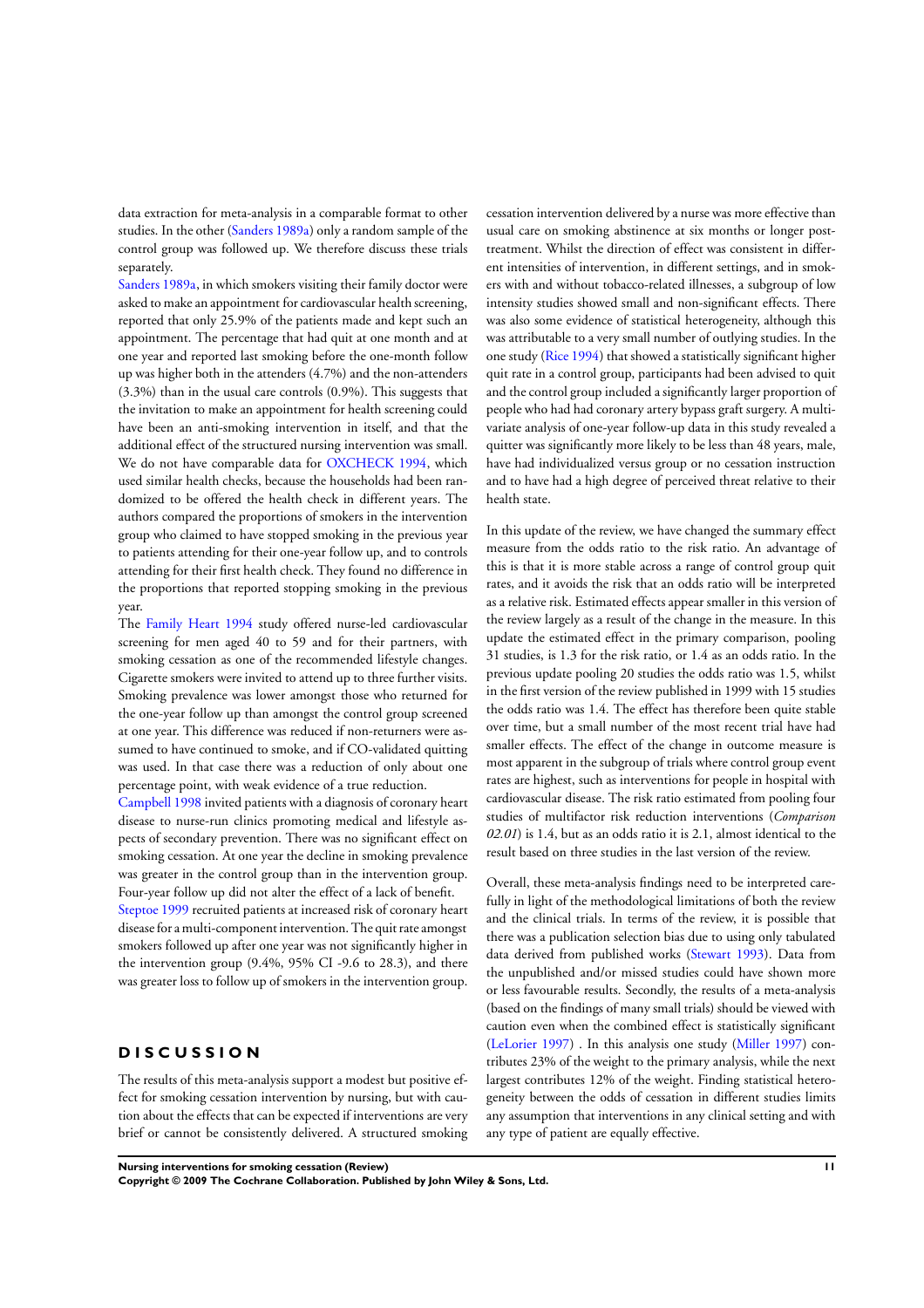A difference among the studies that may have contributed to the differences in outcome was baseline cigarette use. There was an inverse relationship between number of cigarettes smoked per day and success in quitting; the more addicted the individuals, the more difficult it was for them to quit. Studies that recruited a higher proportion of lighter smokers or that included recent quitters could have achieved better results. Interestingly, the studies in the meta-analysis that reported the highest cigarette use rates had the weakest effect for the intervention ([Davies 1992](#page-14-0); [Rice 1994](#page-14-0)). Although some trials included recent quitters in their recruitment, there was no evidence that these trials had different results.

When this review was first prepared we found similar effect estimates for high and low intensity smoking cessation interventions by nurses, as was found in a review of physicians' advice [\(Lancaster](#page-14-0) [2004](#page-14-0)). Presumably, the more components added to the intervention the more intense the intervention; however, assessing the contribution of factors such as total contact time, number of contacts, and content of the intervention was difficult. Our distinction between high and low intensity based on the length of initial contact, and number of planned follow ups may not have accurately distinguished among the key elements that could have contributed to greater efficacy. We found that the nature of the smoking cessation interventions differed from advice alone, to more intense interventions with multiple components, and that the description of what constituted 'advice only' varied. In most trials, advice was given with an emphasis on 'stopping smoking' because of some existing health problem. To make most interventions more intense, verbal advice was supplemented with a variety of counselling messages, including benefits and barriers to cessation (e.g. [Taylor 1990](#page-14-0)) and effective coping strategies (e.g. [Allen 1996\)](#page-14-0). Manuals and printed self-help materials were also added to many interventions along with repeated follow ups ([Hollis 1993;](#page-14-0) [Miller 1997](#page-14-0)). In some studies the proposed intervention was not delivered consistently to all participants. In recent updates the evidence for the benefit of a low intensity intervention has become weaker than that for a more intensive intervention, and the estimated effect is sensitive to the inclusion of one additional study ([Hajek 2002](#page-14-0)) and to the classification of intensity of three studies. Almost all the intensive interventions were delivered by either dedicated project staff or nurses with a health promotion role. Most studies in which the intensive intervention was intended to be delivered by a nurse with other roles, reported problems in delivering the intervention consistently. None showed a statistically significant benefit for the intervention. No studies were found for the giving of brief opportunistic advice that were directly analogous to the low intensity interventions used in physician advice trials [\(Lancaster 2004](#page-14-0)).

In two studies in the low intensity category [\(Janz 1987;](#page-14-0) [Vetter](#page-14-0) [1990](#page-14-0)), advice from a physician was also part of the intervention and this almost certainly contributed to the overall effect. The largest study in the high intensity subgroup ([Miller 1997](#page-14-0)) produced only relatively modest results. This was due in part to the effect of the minimal treatment condition that had just one follow-up telephone call. If their intensive condition alone had been used in the comparison, the estimate of effect in the intensive intervention subgroup of trials might have been increased.

One study [\(Miller 1997\)](#page-14-0) provided data on the effect of the same intervention in smokers with different types of illness and showed a greater effect in cardiovascular patients. In these individuals the intervention increased the 12-month quit rate from 24% to 31%, which just reached statistical significance. In other types of patients, the rates were increased from 18.5% to 21%, an effect that did not reach statistical significance. In this study patients were eligible if they had smoked any tobacco in the month prior to hospitalization, but were excluded if they had no intention of quitting (although they were also excluded if they wanted to quit on their own). These criteria may have contributed to the relatively high quit rates achieved. Also, a higher proportion of patients in the intensive treatment arm than in the minimal or usual care interventions were prescribed nicotine replacement therapy (NRT). However, the intervention was also effective in those not prescribed NRT. Those given NRT were heavier smokers (with higher levels of addiction) who achieved lower cessation rates than those who did not use NRT.

This suggests that nursing professionals may have an important 'window of opportunity' to intervene with patients in the hospital setting, or at least to introduce the notion of not resuming tobacco use on hospital discharge. The size of the effect may be dependent on the reason for hospitalization. The additional telephone support, with the possibility of another counselling session for people who relapsed after discharge, seemed to contribute to more favourable outcomes in the intensive intervention used by Miller and colleagues. A separate Cochrane review of the efficacy of interventions for hospitalized patients has been recently updated ( [Rigotti 2007](#page-14-0)), and this supports the efficacy of interventions for this patient group, but only when the interventions included postdischarge support for at least one month. It should be noted that our subgroup analysis making indirect comparisons between trials in patients with cardiovascular disease and mixed patient populations did not distinguish by intervention intensity. The subgroup differences could be due to confounding, although both subgroups included trials of higher and lower intensity interventions.

Providing additional physiological feedback in the form of spirometry and demonstrated carbon monoxide level as an adjunct to nursing intervention did not appear to have an effect. Three studies in primary care or outpatient settings used this approach ( [Sanders 1989b](#page-14-0); [Risser 1990;](#page-14-0) [Hollis 1993](#page-14-0)). It was also used as part of the enhanced intervention in a study with hospitalized patients [\(Hajek 2002](#page-14-0)).

The identification of an effect for a nurse-mediated intervention in smokers who were not hospitalized is based on 14 studies. The largest study ([Hollis 1993](#page-14-0)) increased the quit rate from 2% in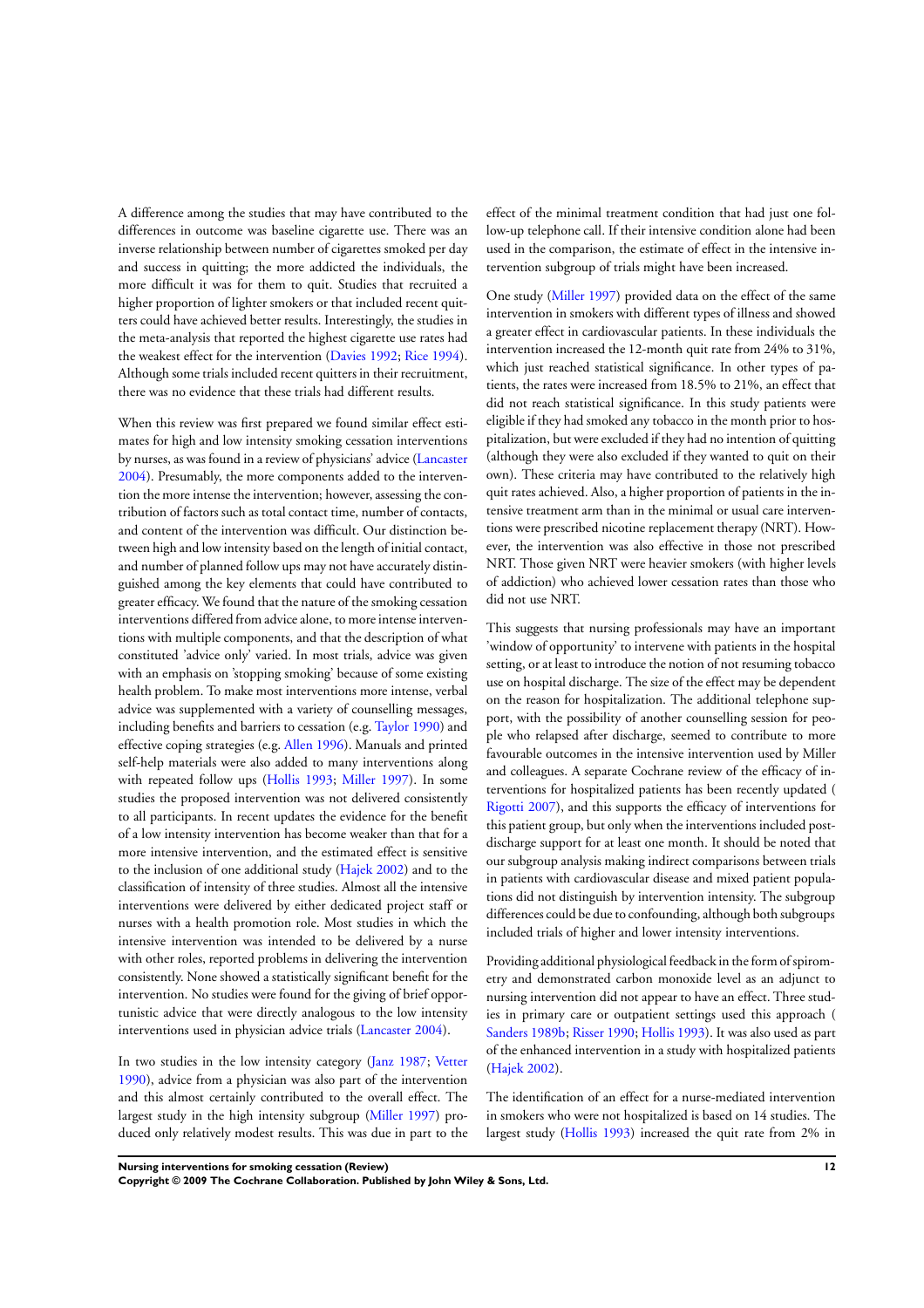<span id="page-14-0"></span>those who received only advice from a physician to 4% when a nurse delivered one of three additional interventions, including a video, written materials, and a follow-up telephone call. Control group quit rates were less than 10% in almost all these studies, and more typically between 4% and 8%. The relative risk in this group of studies, 1.8, was a little higher than in some subgroups, but because of the low background quit rate the proportion of patients likely to become long-term quitters as a result of a nursing intervention in these settings is likely to be small. However, because of the large number of people who could be reached by nursing, the effect would be important.

The evidence is not strong for an effect of nurse counselling about smoking cessation when it is provided as part of a health check. It may be unrealistic to expect a benefit from this type of intervention. Two studies that invited smokers to make an appointment with a nurse for counselling (Lancaster 1999; Aveyard 2003) also had relatively poor results. In both cases the uptake of the intervention was reported to be poor, with participants reluctant to schedule visits.

Combined efforts of many types of healthcare professionals are likely to be required. The US Public Health Service clinical practice guideline 'Treating Tobacco Use and Dependence' (AHRQ 2000) used logistic regression to estimate efficacy for interventions delivered by different types of providers. Their analysis did not distinguish among the non-physician medical healthcare providers, so that dentists, health counsellors, and pharmacists were included with nurses. The guideline concluded that these providers were effective (Table 15, OR 1.7, 95% CI 1.3 to 2.1). They also concluded that interventions by multiple clinician types were more effective (Table 16, OR 2.5, 95% CI 1.9 to 23.4). Although it was recognized that there could be confounding between the number of providers and the overall intensity of the intervention, the findings confirmed that a nursing intervention that reinforces or complements advice from physicians and/or other healthcare providers is likely to be an important component in helping smokers to quit.

### **A U T H O R S ' C O N C L U S I O N S**

### **Implications for practice**

The results of this review indicate the potential benefits of interventions given by nurses to their patients. The challenge will be to incorporate smoking cessation interventions as part of standard practice so that all patients are given an opportunity to be asked about their tobacco use and to be given advice to quit along with reinforcement and follow up. Nicotine replacement therapy has been shown to improve quit rates when used in conjunction with counselling for behavioural change and should be considered an important adjunct, but not a replacement for nursing interventions (Stead 2008). The evidence suggests that brief interventions from nurses who combine smoking cessation work with other duties are less effective than longer interventions with multiple contacts, delivered by nurses with a role in health promotion or cardiac rehabilitation.

#### **Implications for research**

Further studies of nursing interventions are warranted, with more careful consideration of sample size, participant selection, refusals, drop-outs, long-term follow up, and biochemical verification. Additionally, controlled studies are needed that carefully examine the effects of 'brief advice by nursing' as this type of professional counselling may more accurately reflect the current standard of care. Work is now required to systematize interventions so that more rigorous comparisons can be made between studies. None of the trials reviewed was a replication study; this is a very important method to strengthen the science, and should be encouraged.

### **A C K N O W L E D G E M E N T S**

Nicky Cullum and Tim Coleman for their helpful peer review comments on the original version of this review. Hitomi Kobayasha, a doctoral student, for assistance with Japanese translation of a study.

#### **R E F E R E N C E S**

#### **References to studies included in this review**

#### **Allen 1996** *{published data only}*

Allen JK. Coronary risk factor modification in women after coronary artery bypass surgery. *Nursing Research* 1996;**45**(5):260–5.

#### **Alterman 2001** *{published data only}*

Alterman AI, Gariti P, Mulvaney F. Short- and long-term smoking cessation for three levels of intensity of behavioral treatment. *Psychology of Addictive Behaviors* 2001;**15**(3):261–4.

**Aveyard 2003** *{published and unpublished data}*

Aveyard P, Griffin C, Lawrence T, Cheng KK. A controlled trial of an expert system and self-help manual intervention based on the stages of change versus standard self-help materials in smoking cessation. *Addiction* 2003;**98**(3):345–54.

### **Bolman 2002** *{published data only}*

<sup>∗</sup> Bolman C, De Vries H, van Breukelen G. A minimal-contact intervention for cardiac inpatients: long-term effects on smoking cessation. *Preventive Medicine* 2002;**35**(2):181–92. Bolman C, De Vries H, van Breukelen G. Evaluation of a nurse-

**Nursing interventions for smoking cessation (Review) 13 Copyright © 2009 The Cochrane Collaboration. Published by John Wiley & Sons, Ltd.**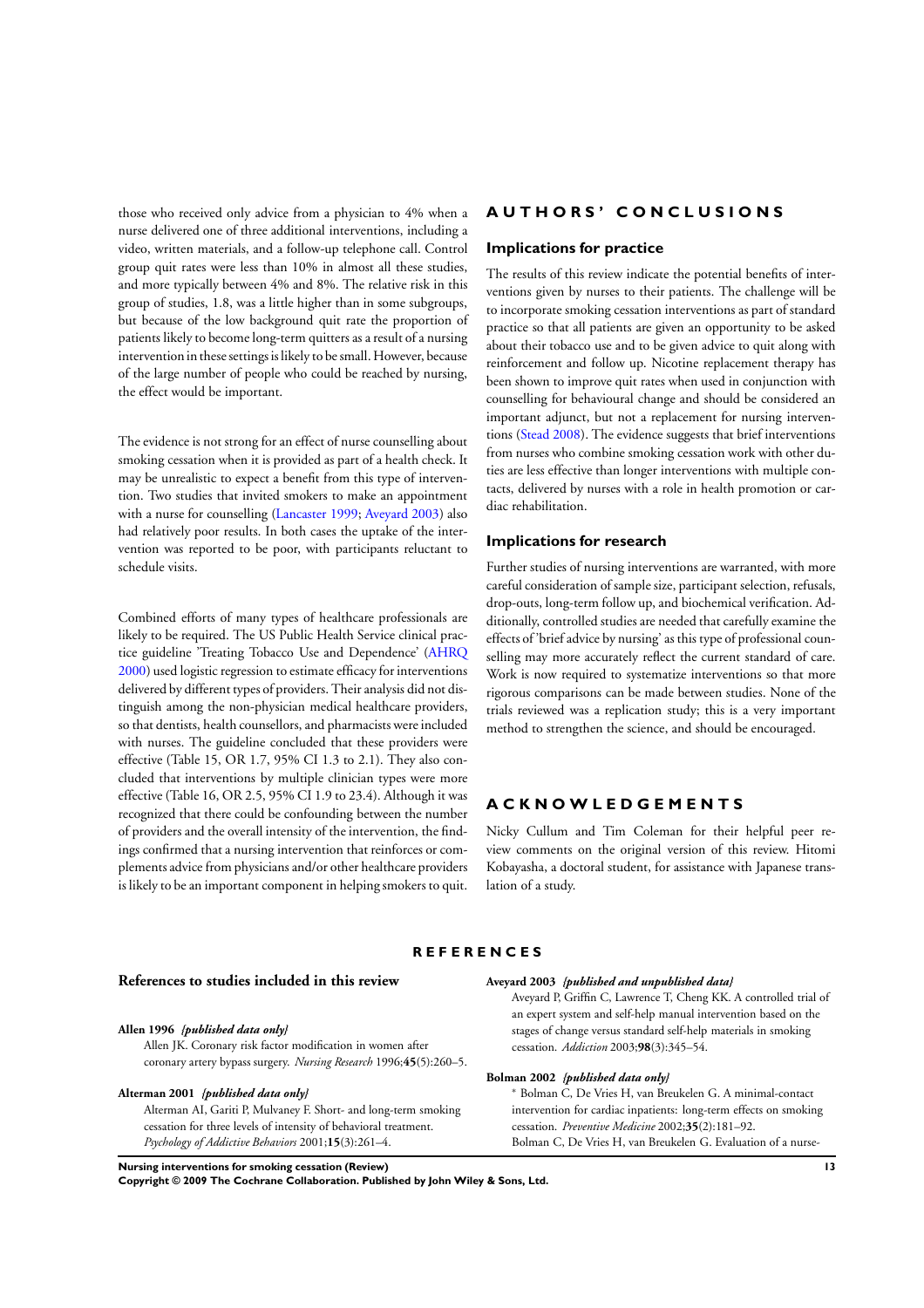managed minimal-contact smoking cessation intervention for cardiac inpatients. *Health Education Research* 2002;**17**(1):99–116.

#### **Borrelli 2005** *{published data only}*

Borrelli B, Novak S, Hecht J, Emmons K, Papandonatos G, Abrams D. Home health care nurses as a new channel for smoking cessation treatment: outcomes from project CARES (Communitynurse Assisted Research and Education on Smoking). *Preventive Medicine* 2005;**41**(5-6):815–21.

## **Campbell 1998** *{published data only}*

<sup>∗</sup> Campbell NC, Ritchie LD, Thain J, Deans HG, Rawles JM, Squair JL. Secondary prevention in coronary heart disease: a randomised trial of nurse led clinics in primary care. *Heart* 1998;**80** (5):447–52.

Campbell NC, Thain J, Deans HG, Ritchie LD, Rawles JM, Squair JL. Secondary prevention clinics for coronary heart disease: randomised trial of effect on health. *BMJ* 1998;**316**(7142):1434–7. Murchie P, Campbell NC, Ritchie LD, Simpson JA, Thain J. Secondary prevention clinics for coronary heart disease: four year follow up of a randomised controlled trial in primary care. *BMJ* 2003;**326**(7380):84.

#### **Canga 2000** *{published data only}*

Canga N, De Irala J, Vara E, Duaso MJ, Ferrer A, Martinez-Gonzalez MA. Intervention study for smoking cessation in diabetic patients: a randomized controlled trial in both clinical and primary care settings. *Diabetes Care* 2000;**23**(10):1455–60.

#### **Carlsson 1997** *{published data only}*

Carlsson R, Lindberg G, Westin L, Israelsson B. Influence of coronary nursing management follow up on lifestyle after acute myocardial infarction. *Heart* 1997;**77**(3):256–9.

### **Chouinard 2005** *{published data only}*

Chouinard MC, .Robichaud-Ekstrand S. Predictive value of the transtheoretical model to smoking cessation in hospitalized patients with cardiovascular disease. *European Journal of Cardiovascular Prevention & Rehabilitation* 2007;**14**:51–8.

<sup>∗</sup> Chouinard MC, Robichaud-Ekstrand S. The effectiveness of a nursing inpatient smoking cessation program in individuals with cardiovascular disease. *Nursing Research* 2005;**54**(4):243–54.

#### **Curry 2003** *{published and unpublished data}*

Curry SJ, Ludman EJ, Graham E, Stout J, Grothaus L, Lozano P. Pediatric-based smoking cessation intervention for low-income women: a randomized trial. *Archives of Pediatric and Adolescent Medicine* 2003;**157**(3):295–302.

#### **Davies 1992** *{published data only}*

Davies BL, Matte-Lewis L, O'Connor AM, Dulberg CS, Drake ER. Evaluation of the "Time to Quit" self-help smoking cessation program. *Canadian Journal of Public Health* 1992;**83**(1):19–23.

#### **DeBusk 1994** *{published data only}*

DeBusk RF, Miller NH, Superko HR, Dennis CA, Thomas RJ, Lew HT, et al.A case-management system for coronary risk factor modification after acute myocardial infarction. *Annals of Internal Medicine* 1994;**120**(9):721–9.

### **Family Heart 1994** *{published data only}*

Family Heart Study Group. Randomised controlled trial evaluating cardiovascular screening and intervention in general practice: principal results of British family heart study. *BMJ* 1994;**308**: 313–20.

#### **Feeney 2001** *{published data only}*

Feeney GF, McPherson A, Connor JP, McAlister A, Young MR, Garrahy P. Randomized controlled trial of two cigarette quit programmes in coronary care patients after acute myocardial infarction. *Internal Medicine Journal* 2001;**31**(8):470–5.

### **Froelicher 2004** *{published data only}*

Froelicher ES, Christopherson DJ. Women's Initiative for Nonsmoking (WINS) I: Design and methods. *Heart & Lung* 2000; **29**(6):429–37.

Froelicher ES, Christopherson DJ, Miller NH, Martin K. Women's initiative for nonsmoking (WINS) IV: description of 277 women smokers hospitalized with cardiovascular disease. *Heart & Lung* 2002;**31**:3–14.

Froelicher ES, Li WW, Mahrer-Imhof R, Christopherson D, Stewart AL. Women's Initiative for Non-Smoking (WINS) VI: Reliability and validity of health and psychosocial measures in women smokers with cardiovascular disease. *Heart & Lung* 2004; **33**(3):162–75.

<sup>∗</sup> Froelicher ES, Miller NH, Christopherson DJ, Martin K, Parker KM, Amonetti M, et al.High rates of sustained smoking cessation in women hospitalized with cardiovascular disease: the Women's Initiative for Nonsmoking (WINS). *Circulation* 2004;**109**(5): 587–93.

Mahrer-Imhof R, Froelicher ES, Li WW, Parker KM, Benowitz N. Women's Initiative for Nonsmoking (WINS)V: under-use of nicotine replacement therapy. *Heart & Lung* 2002;**31**:368–73. Martin K, Froelicher ES, Miller NH. Women's Initiative for Nonsmoking (WINS) II: The intervention. *Heart & Lung* 2000;**29** (6):438–45.

### **Hajek 2002** *{published data only}*

Hajek P, Taylor TZ, Mills P. Brief intervention during hospital admission to help patients to give up smoking after myocardial infarction and bypass surgery: randomised controlled trial. *BMJ* 2002;**324**(7329):87–9.

### **Hanssen 2007** *{published data only}*

Hanssen TA, Nordrehaug JE, Eide GE, Hanestad BR. Improving outcomes after myocardial infarction: a randomized controlled trial evaluating effects of a telephone follow-up intervention. *European Journal of Cardiovascular Prevention & Rehabilitation* 2007;**14**(3): 429–37.

#### **Hasuo 2004** *{published data only}*

Hasuo S, Tanaka H, Oshima A. [Efficacy of a smoking relapse prevention program by postdischarge telephone contacts: a randomized trial] (Japanese). *Nippon Koshu Eisei Zasshi [Japanese Journal of Public Health]* 2004;**51**(6):403–12.

### **Hennrikus 2005** *{published data only}*

Hennrikus D, Lando HA, McCarty MC, Vessey JT. The effectiveness of a systems approach to smoking cessation in hospital inpatients. Society for Research on Nicotine and Tobacco 7th Annual Meeting March 23-23 Seattle Washington. 2001:47.

<sup>∗</sup> Hennrikus DJ, Lando HA, McCarty MC, Klevan D, Holtan N, Huebsch JA, et al.The TEAM project: the effectiveness of smoking cessation interventions with hospital patients. *Preventive Medicine* 2005;**40**:249–58.

#### **Hilberink 2005** *{published data only}*

Hilberink SR, Jacobs JE, Bottema BJ, de Vries H, Grol RP. Smoking cessation in patients with COPD in daily general practice

**Nursing interventions for smoking cessation (Review) 14**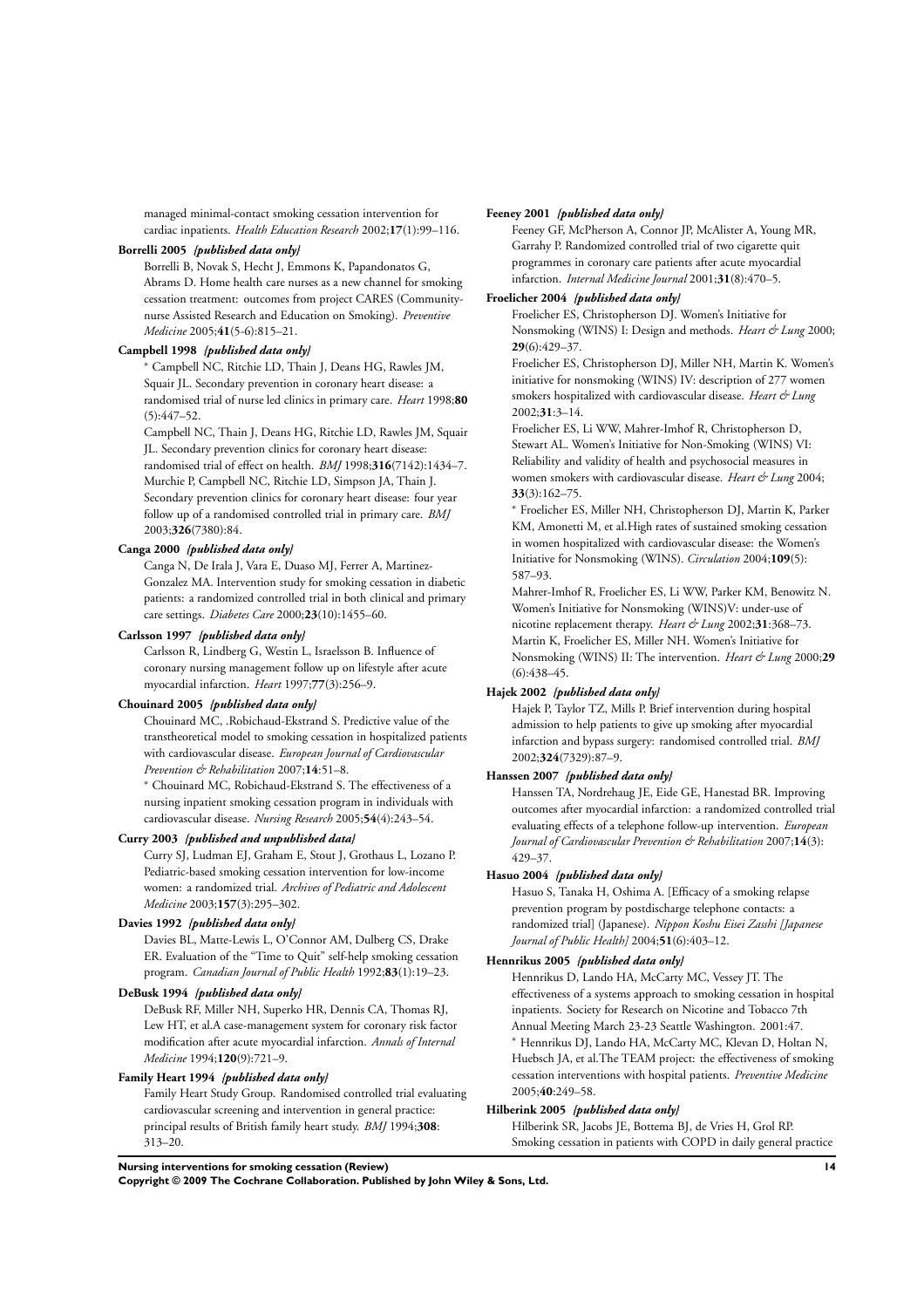(SMOCC): six months' results. *Preventive Medicine* 2005;**41**: 822–7.

#### **Hollis 1993** *{published data only}*

Hollis JF, Lichtenstein E, Mount K, Vogt TM, Stevens VJ. Nurseassisted smoking counseling in medical settings: minimizing demands on physicians. *Preventive Medicine* 1991;**20**:497–507. <sup>∗</sup> Hollis JF, Lichtenstein E, Vogt TM, Stevens VJ, Biglan A. Nurseassisted counseling for smokers in primary care. *Annals of Internal Medicine* 1993;**118**:521–5.

#### **Janz 1987** *{published data only}*

Janz NK, Becker MH, Kirscht JP, Eraker SA, Billi JE, Woolliscroft JO. Evaluation of a minimal-contact smoking cessation intervention in an outpatient setting. *American Journal of Public Health* 1987;**77**:805–9.

### **Kim 2005** *{published data only}*

Kim JR, Lee MS, Hwang JY, Lee JD. Efficacy of a smoking cessation intervention using the AHCPR guideline tailored for Koreans: a randomized controlled trial. *Health Promotion International* 2005;**20**:51–9.

#### **Lancaster 1999** *{published data only}*

Lancaster T, Dobbie W, Vos K, Yudkin P, Murphy M, Fowler G. Randomised trial of nurse-assisted strategies for smoking cessation in primary care. *British Journal of General Practice* 1999;**49**(440): 191–4.

#### **Lewis 1998** *{published data only}*

Lewis SF, Piasecki TM, Fiore MC, Anderson JE, Baker TB. Transdermal nicotine replacement for hospitalized patients: A randomized clinical trial. *Preventive Medicine* 1998;**27**:296–303.

### **Miller 1997** *{published data only}*

<sup>∗</sup> Miller NH, Smith PM, DeBusk RF, Sobel DS, Taylor CB. Smoking cessation in hospitalized patients - Results of a randomized trial. *Archives of Internal Medicine* 1997;**157**:409–15. Miller NH, Smith PM, Taylor CB, Sobel D, DeBusk RF. Smoking cessation in hospitalized patients - results of a randomized trial. *Circulation* 1995;**92**(8):SS179 (abstract 855). Taylor CB, Miller NH, Herman S, Smith PM, Sobel D, Fisher L, et al.A nurse-managed smoking cessation program for hospitalized smokers. *American Journal of Public Health* 1996;**86**(11):1557–60.

#### **Nagle 2005** *{published data only}*

Hensley MJ, Nagle AL, Hensley MJ, Schofield MJ, Koschel A. Efficacy of a brief nurse provided nicotine management intervention for hospitalised smokers. *Respirology* 2002;**7**:A12. <sup>∗</sup> Nagle AL, Hensley MJ, Schofield MJ, Koschel AJ. A randomised controlled trial to evaluate the efficacy of a nurse-provided intervention for hospitalised smokers. *Australian and New Zealand Journal of Public Health* 2005;**29**(3):285–91.

#### **Nebot 1992** *{published data only}*

Nebot M, Cabezas C. Does nurse counseling or offer of nicotine gum improve the effectiveness of physician smoking-cessation advice?. *Family Practice Research Journal* 1992;**12**:263–70.

#### **OXCHECK 1994** *{published data only}*

Imperial Cancer Research Fund OXCHECK Study Group. Effectiveness of health checks conducted by nurses in primary care: final results of the OXCHECK study. *BMJ* 1995;**310**(6987): 1099–104.

∗ Imperial Cancer Research Fund OXCHECK Study Group. Effectiveness of health checks conducted by nurses in primary care: Results of the OXCHECK study after one year. *BMJ* 1994;**308** (6924):308–12.

#### **Quist-Paulsen 2003** *{published data only}*

Brown DW. Nurse-led intervention increases smoking cessation among people with coronary heart disease. *Evidence Based Healthcare* 2004;**8**:128–30.

Quist-Paulsen P, Bakke PS, Gallefoss F. Does smoking cessation improve quality of life in patients with coronary heart disease?. *Scandinavian Cardiovascular Journal* 2006;**40**(1):11–16. Quist-Paulsen P, Bakke PS, Gallefoss F. Predictors of smoking cessation in patients admitted for acute coronary heart disease. *European Journal of Cardiovascular Prevention & Rehabilitation* 2005;**12**(5):472–7.

<sup>∗</sup> Quist-Paulsen P, Gallefoss F. Randomised controlled trial of smoking cessation intervention after admission for coronary heart disease. *BMJ* 2003;**327**(7426):1254–7.

Quist-Paulsen P, Lydersen S, Bakke PS, Gallefoss F. Cost effectiveness of a smoking cessation program in patients admitted for coronary heart disease. *European Journal of Cardiovascular Prevention & Rehabilitation* 2006;**13**(2):274–80.

#### **Ratner 2004** *{published data only}*

Ratner PA, Johnson JL, Richardson CG, Bottorff JL, Moffat B, Mackay M, et al.Efficacy of a smoking-cessation intervention for elective-surgical patients. *Research in Nursing and Health* 2004;**27** (3):148–61.

#### **Rice 1994** *{published data only}*

Rice VH, Fox DH, Lepczyk M, Sieggreen M, Mullin M, Jarosz P, et al.A comparison of nursing interventions for smoking cessation in adults with cardiovascular health problems. *Heart & Lung* 1994;**23** (6):473–86.

#### **Rigotti 1994** *{published data only}*

Rigotti NA, McKool KM, Shiffman S. Predictors of smoking cessation after coronary artery bypass graft surgery. Results of a randomized trial with 5-year follow-up. *Annals of Internal Medicine* 1994;**120**:287–93.

#### **Risser 1990** *{published data only}*

Risser NL, Belcher DW. Adding spirometry, carbon monoxide, and pulmonary symptom results to smoking cessation counseling: a randomized trial. *Journal of General Internal Medicine* 1990;**5**(1): 16–22.

#### **Sanders 1989a** *{published data only}*

Sanders D, Fowler G, Mant D, Fuller A, Jones L, Marzillier J. Randomized controlled trial of anti-smoking advice by nurses in general practice. *Journal of the Royal College of General Practitioners* 1989;**39**(324):273–6.

#### **Sanders 1989b** *{published data only}*

Sanders D, Fowler G, Mant D, Fuller A, Jones L, Marzillier J. Randomized controlled trial of anti-smoking advice by nurses in general practice. *Journal of the Royal College of General Practitioners* 1989;**39**(324):273–6.

### **Nursing interventions for smoking cessation (Review) 15**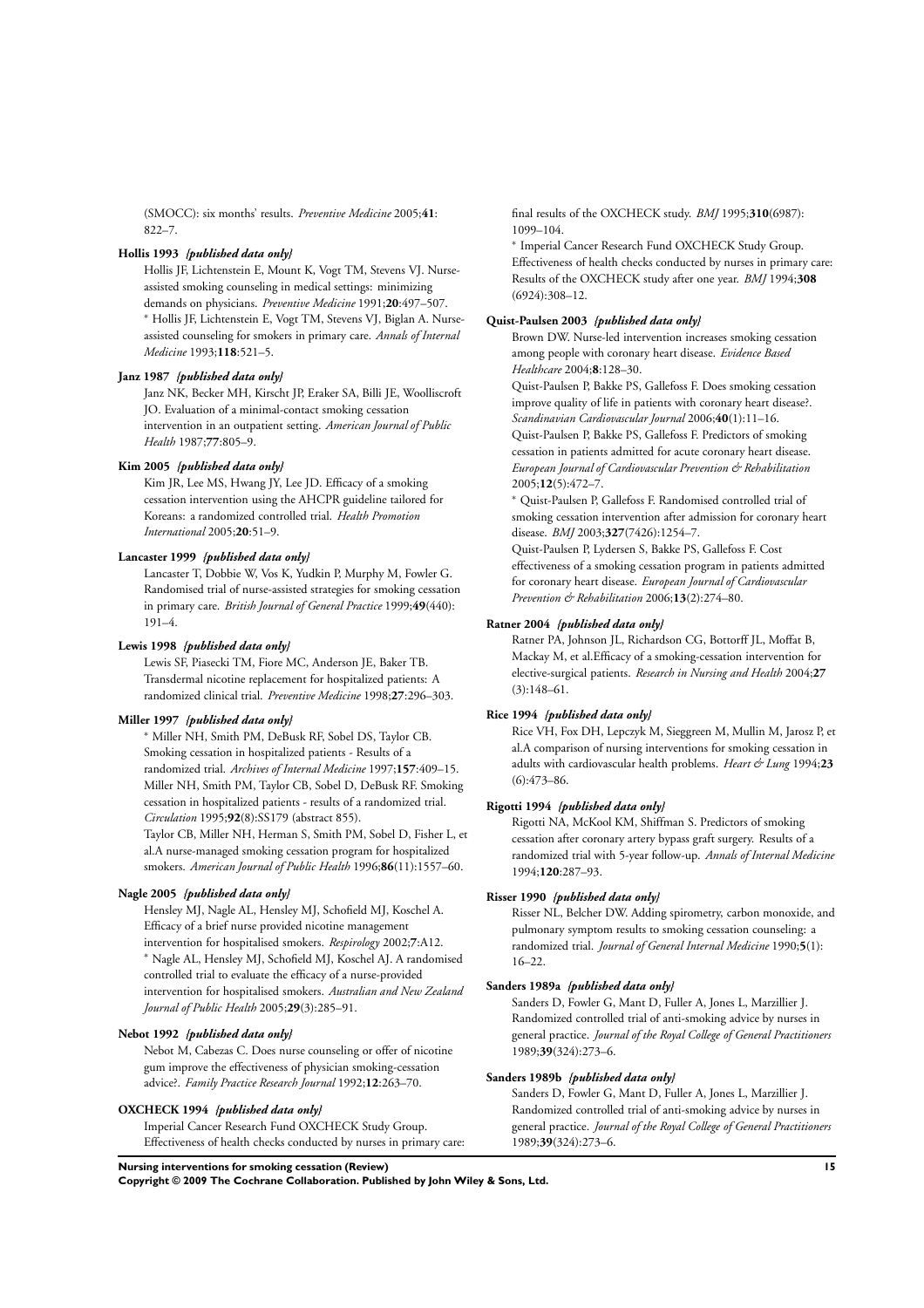#### **Sanz-Pozo 2006** *{published data only}*

Sanz Pozo B, Miguel Diaz J, Aragon Blanco M, Gonzalez Gonzalez AI, Cortes Catalan M, Vazquez I. [Effectiveness of nonpharmacological primary care methods for giving up tobacco dependency] (Spanish) [Efectividad de los métodos no farmacológicos para la deshabituación tabáquica en atención primaria]. *Atencion Primaria* 2003;**32**(6):366–70. Sanz-Pozo B, Miguel-Diez J, Anegon-Blanco M, Garcia-Carballo M, Gomez-Suarez E, Fernandez-Dominguez JF. [Effectiveness of a programme of intensive tobacco counselling by nursing professionals] (Spanish) [Efectividad de un programa de consejo antitabaco intensivo realizado por profesionales de enfermería]. *Atencion Primaria* 2006;**37**:266–72.

### **Steptoe 1999** *{published data only}*

Steptoe A, Doherty S, Rink E, Kerry S, Kendrick T, Hilton S. Behavioural counselling in general practice for the promotion of healthy behaviour among adults at increased risk of coronary heart disease: randomised trial. *BMJ* 1999;**319**:943–7.

### **Taylor 1990** *{published data only}*

Taylor CB, Houston-Miller N, Killen JD, DeBusk RF. Smoking cessation after acute myocardial infarction: effects of a nursemanaged intervention. *Annals of Internal Medicine* 1990;**113**(2): 118–23.

#### **Terazawa 2001** *{published data only}*

Terazawa T, Mamiya T, Masui S, Nakamura M. [The effect of smoking cessation counseling at health checkup] (Japanese). *Sangyo Eiseigaku Zasshi* 2001;**43**(6):207–13.

#### **Tonnesen 1996** *{published data only}*

Tonnesen P, Mikkelsen K, Markholst C, Ibsen A, Bendixen M, Pedersen L, et al.Nurse-conducted smoking cessation with minimal intervention in a lung clinic: a randomized controlled study. *European Respiratory Journal* 1996;**9**(11):2351–5.

#### **Tonnesen 2006** *{published data only}*

Tonnesen P, Mikkelsen K, Bremann L. Nurse-conducted smoking cessation in patients with COPD using nicotine sublingual tablets and behavioral support. *Chest* 2006;**130**(2):334–42.

#### **Vetter 1990** *{published data only}*

Vetter NJ, Ford D. Smoking prevention among people aged 60 and over: a randomized controlled trial. *Age and Ageing* 1990;**19**(3): 164–8.

#### **References to studies excluded from this review**

#### **Andrews 2007** *{published data only}*

Andrews JO, Felton G, Wewers ME, Waller J, Tingen M. The effect of a multi-component smoking cessation intervention in African American women residing in public housing. *Research in Nursing & Health* 2007;**30**(1):45–60.

## **Browning 2000** *{published data only}*

Browning KK, Ahijevych KL, Ross P Jr, Wewers ME. Implementing the Agency for Health Care Policy and Research's Smoking Cessation Guideline in a lung cancer surgery clinic. *Oncology Nursing Forum* 2000;**27**(8):1248–54.

### **Carlsson 1998** *{published data only}*

Carlsson R. Serum cholesterol, lifestyle, working capacity and quality of life in patients with coronary artery disease. Experiences from a hospital-based secondary prevention programme. *Scandinavian Cardiovascular Journal Supplement* 1998;**50**:1–20.

#### **Chan 2005** *{published data only}*

Chan SS, Lam TH, Salili F, Leung GM, Wong DC, Botelho RJ, et al.A randomized controlled trial of an individualized motivational intervention on smoking cessation for parents of sick children: a pilot study. *Applied Nursing Research* 2005;**18**:178–81.

#### **Fletcher 1987** *{published data only}*

Fletcher V. An individualized teaching programme following primary uncomplicated myocardial infarction. *Journal of Advanced Nursing* 1987;**12**:195–200.

#### **Galvin 2001** *{published data only}*

Galvin K, Webb C, Hillier V. Assessing the impact of a nurse-led health education intervention for people with peripheral vascular disease who smoke: the use of physiological markers, nicotine dependence and withdrawal. *International Journal of Nursing Studies* 2001;**38**(1):91–105.

#### **Griebel 1998** *{published data only}*

Griebel B, Wewers ME, Baker CA. The effectiveness of a nursemanaged minimal smoking-cessation intervention among hospitalized patients with cancer. *Oncology Nursing Forum* 1998;**25** (5):897–902.

#### **Haddock 1997** *{published data only}*

Haddock J, Burrows C. The role of the nurse in health promotion: an evaluation of a smoking cessation programme in surgical preadmission clinics. *Journal of Advanced Nursing* 1997;**26**(6): 1098–110.

#### **Hall 2007** *{published data only}*

Hall S, Reid E, Ukoumunne OC, Weinman J, Marteau TM. Brief smoking cessation advice from practice nurses during routine cervical smear tests appointments: a cluster randomised controlled trial assessing feasibility, acceptability and potential effectiveness. *British Journal of Cancer* 2007;**96**:1057–61.

#### **Jelley 1995** *{published data only}*

Jelley MJ, Prochazka AV. A smoking cessation intervention in family planning clinics. *Journal of Women's Health* 1995;**4**:555–67.

#### **Johnson 1999** *{published data only}*

Johnson JL, Budz B, Mackay M, Miller C. Evaluation of a nursedelivered smoking cessation intervention for hospitalized patients with cardiac disease. *Heart & Lung* 1999;**28**(1):55–64.

#### **Johnson 2000** *{published data only}*

∗ Johnson JL, Ratner PA, Bottorff JL, Hall W, Dahinten S. Preventing smoking relapse in postpartum women. *Nursing Research* 2000;**49**(1):44–52.

Ratner PA, Johnson JL, Bottorff JL, Dahinten S, Hall W. Twelvemonth follow-up of a smoking relapse prevention intervention for postpartum women. *Addictive Behaviors* 2000;**25**(1):81–92.

#### **Kendrick 1995** *{published data only}*

Kendrick JS, Zahniser SC, Miller N, Salas N, Stine J, Gargiullo PM, et al.Integrating smoking cessation into routine public prenatal care: the Smoking Cessation in Pregnancy project. *American Journal of Public Health* 1995;**85**(2):217–22.

### **Nursing interventions for smoking cessation (Review) 16**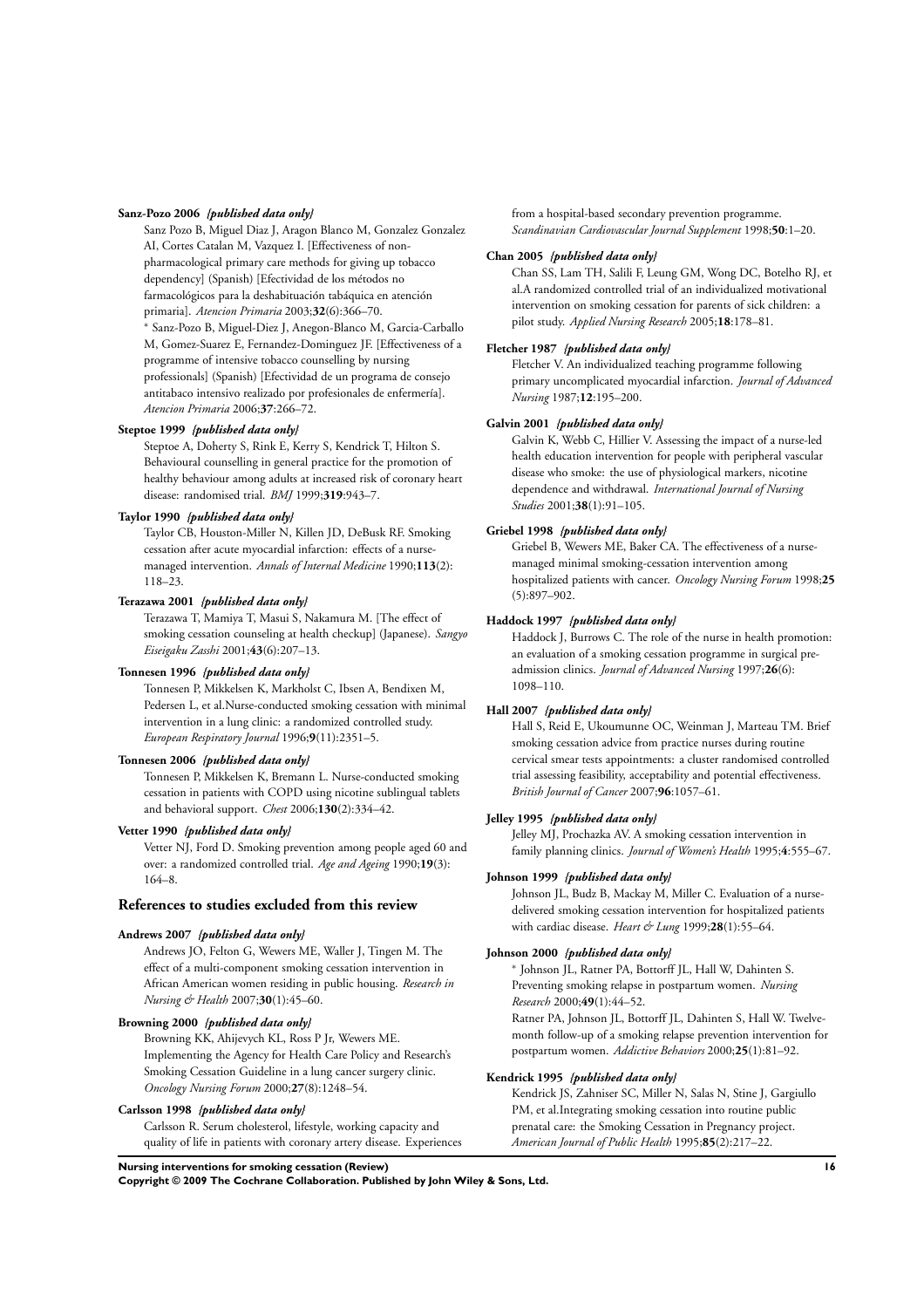#### **Lifrak 1997** *{published data only}*

Lifrak P, Gariti P, Alterman AI, McKay J, Volpicelli J, Sparkman T, et al.Results of two levels of adjunctive treatment used with the nicotine patch. *American Journal of Addiction* 1997;**6**(2):93–8.

### **McHugh 2001** *{published data only}*

McHugh F, Lindsay GM, Hanlon P, Hutton I, Brown MR, Morrison C, et al.Nurse led shared care for patients on the waiting list for coronary artery bypass surgery: a randomised controlled trial. *Heart* 2001;**86**(3):317–23.

#### **O'Connor 1992** *{published data only}*

O'Connor AM, Davies BL, Dulberg CS, Buhler PL, Nadon C, McBride BH, et al.Effectiveness of a pregnancy smoking cessation program. *Journal of Obstetric, Gynecologic, and Neonatal Nursing* 1992;**21**(5):385–92.

### **Pozen 1977** *{published data only}*

Pozen MW, Stechmiller JA, Harris W, Smith S, Fried DD, Voigt GC. A nurse rehabilitator's impact on patients with myocardial infarction. *Medical Care* 1977;**15**(10):830–7.

#### **Reeve 2000** *{published data only}*

Reeve K, Calabro K, Adams-McNeill J. Tobacco cessation intervention in a nurse practitioner managed clinic. *Journal of the American Academy of Nurse Practitioners* 2000;**12**(5):163–9.

#### **Reid 2003** *{published data only}*

Reid R, Pipe A, Higginson L, Johnson K, D'Angelo MS, Cooke D, et al.Stepped care approach to smoking cessation in patients hospitalized for coronary artery disease. *Journal of Cardiopulmonary Rehabilitation* 2003;**23**:176–82.

### **Rigotti 1997** *{published data only}*

Rigotti NA, Arnsten JH, McKool KM, Wood-Reid KM, Pasternak RC, Singer DE. Efficacy of a smoking cessation program for hospital patients. *Archives of Internal Medicine* 1997;**157**:2653–60.

#### **Stanislaw 1994** *{published data only}*

Stanislaw AE, Wewers ME. A smoking cessation intervention with hospitalized surgical cancer patients: a pilot study. *Cancer Nursing* 1994;**17**(2):81–6.

#### **Sun 2000** *{published data only}*

Sun C. [Roles of psychological nursing played in the course of auricle point applying to help individuals giving up smoking] (Chinese). *Shanxi Nursing Journal* 2000;**14**(2):69–70.

#### **van Elderen 1994** *{published data only}*

van Elderen-van Kemenade T, Maes S, van den Broek Y. Effects of a health education programme with telephone follow-up during cardiac rehabilitation. *British Journal of Clinical Psychology* 1994;**33**  $(3):367 - 78.$ 

#### **Wadland 1999** *{published data only}*

Wadland WC, Stoffelmayr B, Berger E, Crombach A, Ives K. Enhancing smoking cessation rates in primary care. *Journal of Family Practice* 1999;**48**(9):711–8.

#### **Wadland 2001** *{published data only}*

Wadland WC, Stoffelmayr B, Ives K. Enhancing smoking cessation of low-income smokers in managed care. *Journal of Family Practice* 2001;**50**(2):138–44.

### **Wewers 1994** *{published data only}*

Wewers ME, Bowen JM, Stanislaw AE, Desimone VB. A nursedelivered smoking cessation intervention among hospitalized

postoperative patients--influence of a smoking-related diagnosis: a pilot study. *Heart & Lung* 1994;**23**(2):151–6.

#### **Woollard 1995** *{published data only}*

Woollard J, Beilin LJ, Lord T, Puddey I, MacAdam D, Rouse I. A controlled trial of nurse counselling of life-style change for hypertensives treated in general practice -preliminary results. *Clinical and Experimental Pharmacology and Physiology* 1995;**22**(6- 7):466–8.

### **References to ongoing studies**

#### **Chan 2005b** *{published data only}*

Chan SC, Lam TH, Lau C-P. The effectiveness of a nurse-delivered smoking cessation intervention for cardiac patients: a randomised controlled trial. *Nicotine & Tobacco Research* 2005;**7**:692.

#### **Additional references**

#### **AHRQ 2000**

Fiore MC, Bailey WC, Cohen SJ, et al.*Treating Tobacco Use and Dependence. A Clinical Practice Guideline. AHRQ publication No. 00-0032*. Rockville, MD: US Dept of Health and Human Services, 2000.

#### **ANA 1995**

American Nurses Association. *Position Statement: Cessation of Tobacco Use*. Indianapolis: American Nurses Association, 1995.

#### **Cherry 2003**

Cherry DK, Burt CW, Woodwell DA. National Ambulatory Medical Care Survey: 2001 summary. *Advance Data* 2003;**Aug 11**  $(337):1-44.$ 

#### **Cochrane Handbook**

Higgins JPT, Green S, editors. Cochrane Handbook for Systematic Reviews of Interventions 4.2.6 [updated September 2006]. http:// www.cochrane.org/resources/handbook/hbook.htm (accessed 7th November 2007) 2006.

#### **Coultas 1991**

Coultas DB. The physician's role in smoking cessation. *Clinics in Chest Medicine* 1991;**12**(4):755–68.

#### **Davis 2007**

Davis RM, Wakefield M, Amos A, Gupta PC. The Hitchhiker's Guide to Tobacco Control: a global assessment of harms, remedies, and controversies. *Annual Review of Public Health* 2007;**28**:171–94.

#### **Deeks 2006**

Deeks JJ, Higgins, JPT, Altman DG, editors. In: Higgins JPT, Green S, editors. Analysing and presenting results. Cochrane Handbook for Systematic Reviews of Interventions 4.2.6 [updated September 2006]; Section 8. The Cochrane Library, Issue 4, 2006. Chichester, UK: John Wiley & Sons, Ltd 2006.

#### **DHHS 2004**

Dept. of Health and Human Services. *The health consequences of smoking: a report of the Surgeon General*. Washington, D.C: Centers for Disease Control and Prevention. Office on Smoking and Health, 2004.

#### **Greenland 1985**

Greenland S, Robins J. Estimation of a common effect parameter from sparse follow-up data. *Biometrics* 1985;**41**:55–68.

### **Nursing interventions for smoking cessation (Review) 17**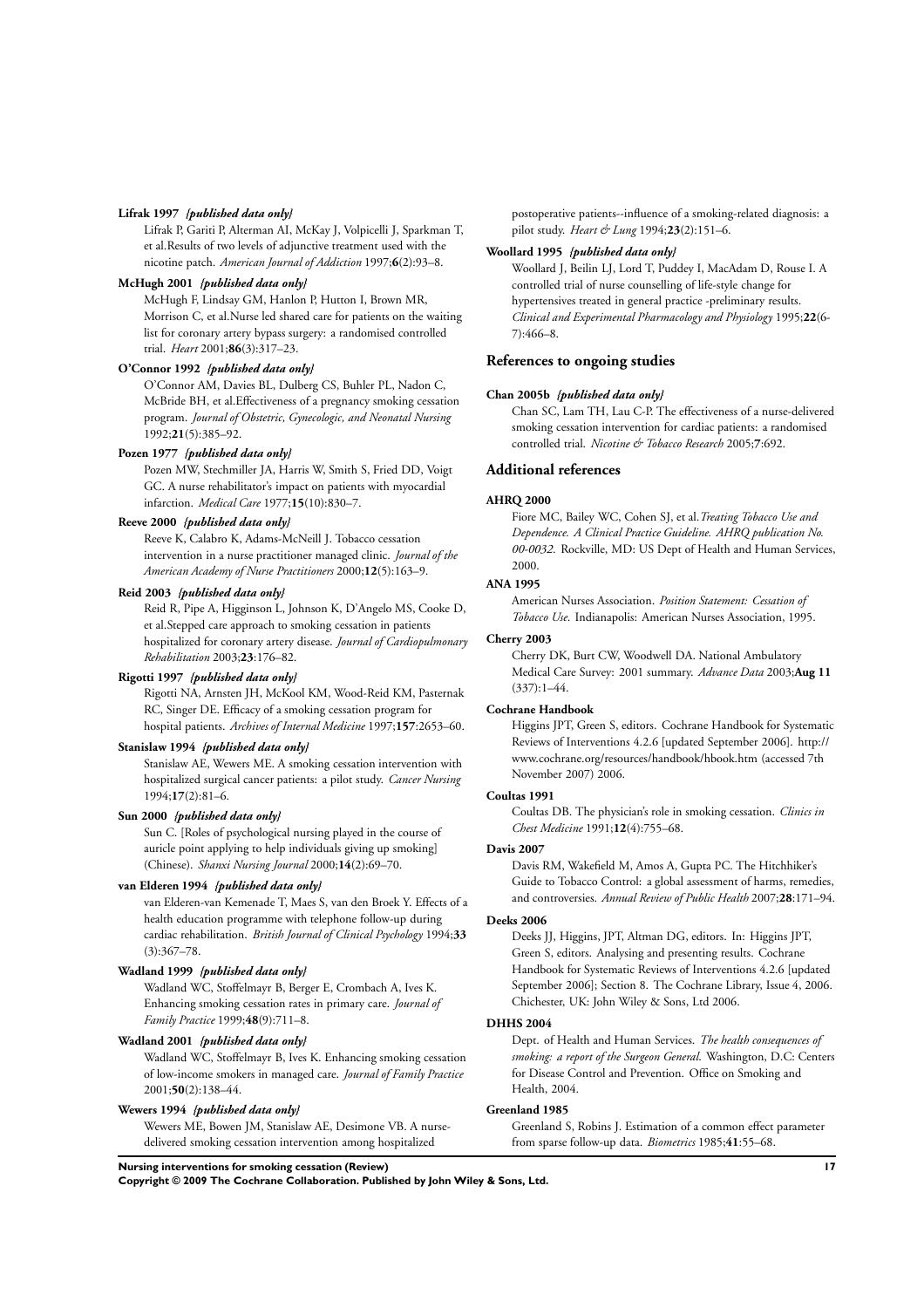#### **Higgins 2003**

Higgins JP, Thompson SG, Deeks JJ, Altman DG. Measuring inconsistency in meta-analyses. *BMJ* 2003;**327**(7414):557–60.

#### **Lancaster 2004**

Lancaster T, Stead LF. Physician advice for smoking cessation. *Cochrane Database of Systematic Reviews* 2004, Issue 4. [DOI: 10.1002/14651858.CD000165.pub2]

#### **LeLorier 1997**

LeLorier J, Gregoire G, Benhaddad A, Lapierre J, Derderian F. Discrepancies between meta-analyses and subsequent large randomized, controlled trials. *New England Journal of Medicine* 1997;**337**(8):536–42.

#### **Lumley 2004**

Lumley J, Oliver S, Waters E. Interventions for promoting smoking cessation during pregnancy. *Cochrane Database of Systematic Reviews* 2004, Issue 1.[Art. No.: CD001055. DOI: 10.1002/ 14651858.CD001055.pub3]

#### **NIH 2006**

NIH State-of-the-Science Panel. National Institutes of Health State-of-the-Science Conference Statement: Tobacco Use: Prevention, Cessation, and Control. *Archives of Internal Medicine* 2006;**145**:839–44.

#### **Percival 2003**

Percival J, Bialous SA, Chan S, Sarna L. International efforts in tobacco control. *Seminars in Oncology Nursing* 2003;**19**:301–8.

#### **Rigotti 2007**

Rigotti NA, Munafo MR, Stead LF. Interventions for smoking cessation in hospitalised patients. *Cochrane Database of Systematic Reviews* 2007, Issue 3. [DOI: 10.1002/ 14651858.CD001837.pub2]

#### **Schulz 1995**

Schulz KF, Chalmers I, Hayes RJ, Altman DG. Empirical evidence of bias. Dimensions of methodological quality associated with estimates of treatment effects in controlled trials. *JAMA* 1995;**273** (5):408–12.

#### **Stead 2008**

Stead LF, Perera R, Bullen C, Mant D, Lancaster T. Nicotine replacement therapy for smoking cessation. *Cochrane Database of Systematic Reviews* 2008, Issue 1. [DOI: 10.1002/ 14651858.CD000146.pub3]

#### **Stewart 1993**

Stewart LA, Parmar MK. Meta-analysis of the literature or of individual patient data: is there a difference?. *Lancet* 1993;**341**: 418–22.

#### **West 2006**

West R. Tobacco control: present and future. *British Medical Bulletin* 2006;**77-78**:123–36.

#### **Whyte 2003**

Whyte F, Kearney N. Enhancing the nurse's role in tobacco control. Tobacco Control Factsheets, UICC GLOBALink. http:// factsheets.globalink.org/en/nursesrole.shtml (accessed 10th November 2007). UICC Globalink, 2003.

#### **References to other published versions of this review**

#### **Rice 1999a**

Rice VH, Stead LF. Nursing interventions for smoking cessation. *Cochrane Database of Systematic Reviews* 1999, Issue 3.[Art. No.: CD001188. DOI: 10.1002/14651858.CD001188.pub3]

#### **Rice 1999b**

Rice VH. Nursing intervention and smoking cessation: a metaanalysis. *Heart & Lung* 1999;**28**:438–54.

#### **Rice 2001**

Rice VH, Stead LF. Nursing interventions for smoking cessation. *Cochrane Database of Systematic Reviews* 2001, Issue 3.[Art. No.: CD001188. DOI: 10.1002/14651858.CD001188.pub3]

#### **Rice 2004**

Rice VH, Stead LF. Nursing interventions for smoking cessation. *Cochrane Database of Systematic Reviews* 2004, Issue 1.[Art. No.: CD001188. DOI: 10.1002/14651858.CD001188.pub3]

∗ *Indicates the major publication for the study*

**Nursing interventions for smoking cessation (Review) 18**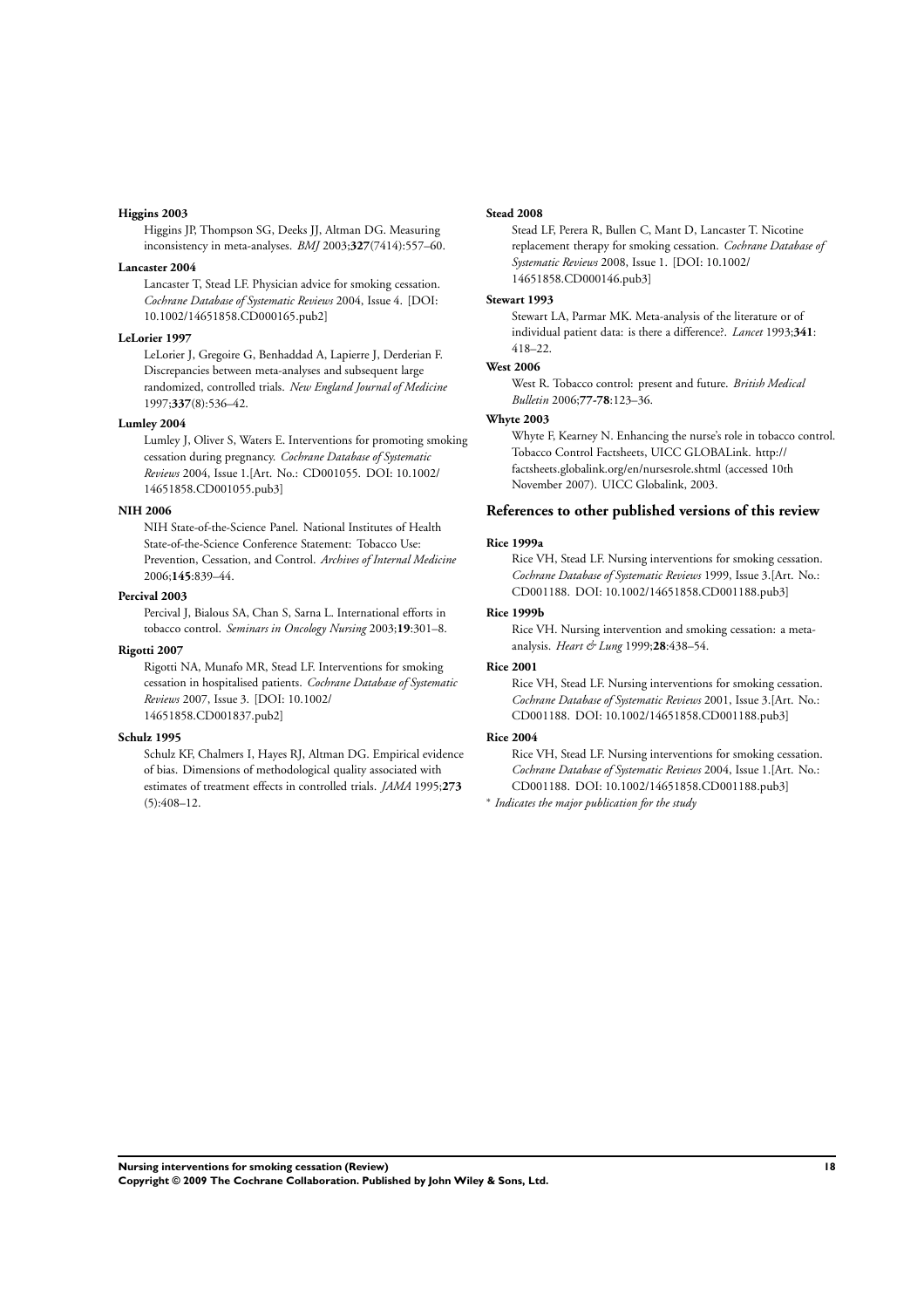# <span id="page-20-0"></span>**CHARACTERISTICS OF STUDIES**

# **Characteristics of included studies** *[ordered by study ID]*

**Allen 1996**

| Methods                 | Country: USA (Maryland)<br>Recruitment setting: hospital inpatients. Intervention: Prior to hospital discharge and 2 weeks post dis-<br>charge<br>Randomization: computer assignment with balanced allocation. Allocation concealed                   |             |  |
|-------------------------|-------------------------------------------------------------------------------------------------------------------------------------------------------------------------------------------------------------------------------------------------------|-------------|--|
| Participants            | 116 female post CABG patients. 25 smokers amongst them. Smoker defined by use of cigs in 6 months<br>before admission.<br>Nurses provided intervention as part of their core role                                                                     |             |  |
| Interventions           | 1. Multiple risk factor intervention, self efficacy programme: 3 sessions with nurse using AHA Active<br>Partnership Program and a follow-up call<br>2. Usual care (standard discharge teaching and physical therapy instructions)<br>Intensity: high |             |  |
| Outcomes                | Abstinence at 12m ('current use')<br>Validation: none                                                                                                                                                                                                 |             |  |
| <b>Notes</b>            | Data on number of quitters derived from percentages. Likely to include some who stopped prior to<br>intervention.                                                                                                                                     |             |  |
| <b>Risk of bias</b>     |                                                                                                                                                                                                                                                       |             |  |
| Item                    | Authors' judgement                                                                                                                                                                                                                                    | Description |  |
| Allocation concealment? | Yes                                                                                                                                                                                                                                                   | Adequate    |  |
| Alterman 2001           |                                                                                                                                                                                                                                                       |             |  |
| Methods                 | Country: USA<br>Recruitment setting: community volunteers, motivated to quit, cessation clinic<br>Randomization: 'urn technique', no description of concealment                                                                                       |             |  |
| Participants            | 160 smokers $(>= 1$ pack/day) in relevant arms                                                                                                                                                                                                        |             |  |
| Interventions           | All received nicotine patch 21mg 8 weeks incl weaning<br>Medium Intensity: 4 sessions over 9 weeks, 15-20 mins, advice & education from nurse practitioner<br>Low Intensity: single 30 min session with nurse, 3 videos                               |             |  |
| Outcomes                | Abstinence at 12m, not defined<br>Validation: CO<9ppm, urine cotinine <50ng/ml                                                                                                                                                                        |             |  |
| Notes                   | No control group so not in main analysis.<br>High intensity intervention not included in review.<br>Authors give 77 as ITT denominator for medium intensity group. N randomized of 80 used here.                                                      |             |  |

**Nursing interventions for smoking cessation (Review) 19 Copyright © 2009 The Cochrane Collaboration. Published by John Wiley & Sons, Ltd.**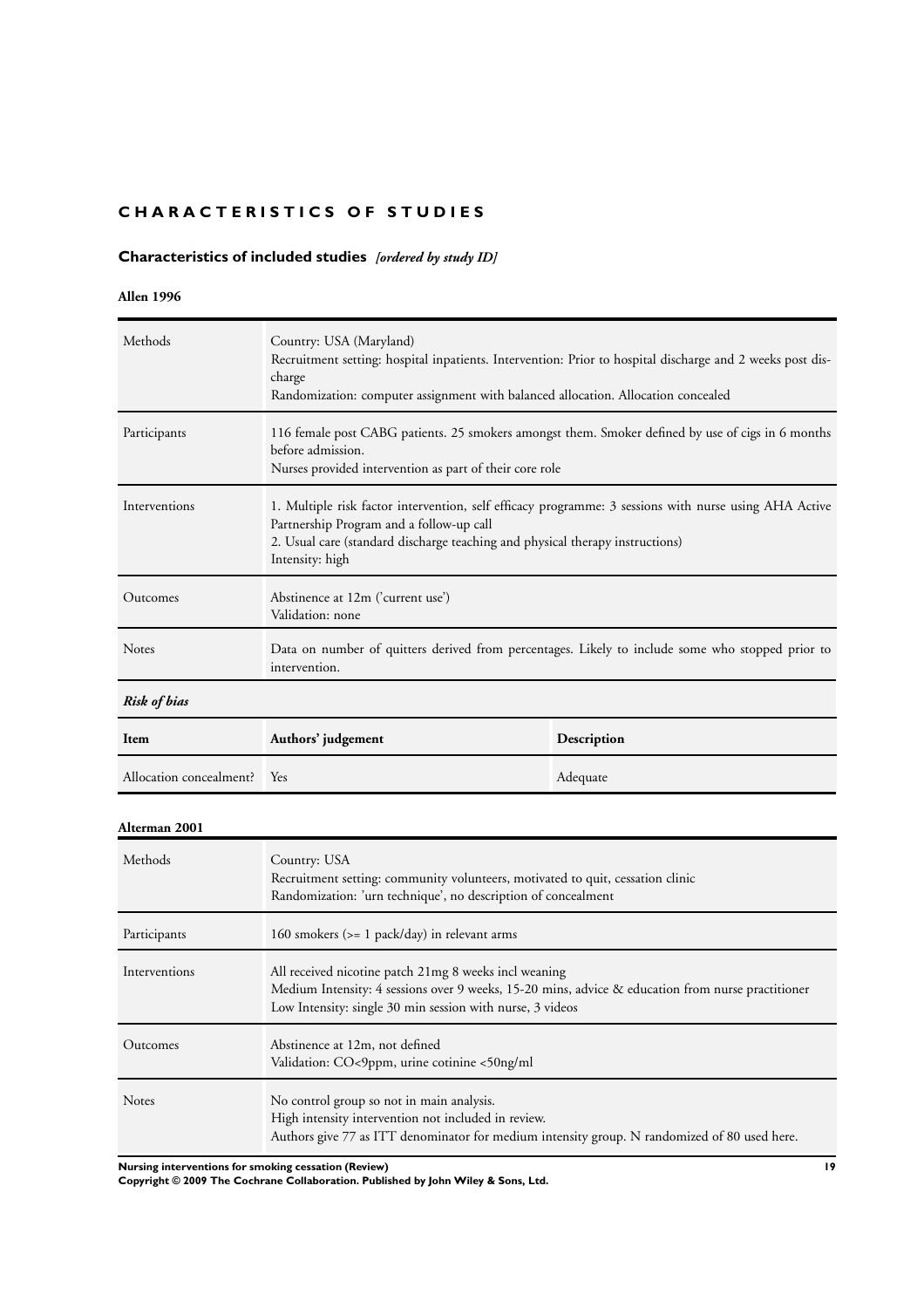### **Alterman 2001** (*Continued)*

| <b>Risk of bias</b>     |                                                                                                                                                                                                                                                                                                                                                                                                                                                                                                                                                             |             |  |
|-------------------------|-------------------------------------------------------------------------------------------------------------------------------------------------------------------------------------------------------------------------------------------------------------------------------------------------------------------------------------------------------------------------------------------------------------------------------------------------------------------------------------------------------------------------------------------------------------|-------------|--|
| Item                    | Authors' judgement                                                                                                                                                                                                                                                                                                                                                                                                                                                                                                                                          | Description |  |
| Allocation concealment? | Unclear                                                                                                                                                                                                                                                                                                                                                                                                                                                                                                                                                     | Unclear     |  |
| Aveyard 2003            |                                                                                                                                                                                                                                                                                                                                                                                                                                                                                                                                                             |             |  |
| Methods                 | Country: UK<br>Recruitment setting: 65 general practices, invitation by letter<br>Randomization: questionnaire read optically, allocation by computer using minimization                                                                                                                                                                                                                                                                                                                                                                                    |             |  |
| Participants            | 831 current smokers in relevant arms, volunteers but not selected by motivation (>80% precontemplators)<br>Intervention from practice nurses with 2 days training in Pro-Change system                                                                                                                                                                                                                                                                                                                                                                      |             |  |
| Interventions           | 1. In addition to tailored self help in 2., asked to make appointment to see practice nurse. Single postal<br>reminder if no response. Up to 3 visits, at time of letters. Reinforced use of manual.<br>2. Self-help manual based on Transtheoretical model, maximum of 3 letters generated by expert system.<br>No face to face contact.<br>Intensity: low<br>(Standard S-H control and telephone counselling arms not used in review.)                                                                                                                    |             |  |
| Outcomes                | Abstinence at 12m, self-reported sustained for 6m<br>Validation: saliva cotinine <14.2ng/ml                                                                                                                                                                                                                                                                                                                                                                                                                                                                 |             |  |
| Notes                   | Low uptake of nurse component, 20% attended 1st visit, 6% 2nd and 2% 3rd, also more withdrawals<br>$(20\%).$<br>Nursing arm discontinued part way through recruitment. We use only the Manual (control) group<br>recruited during 4 arm section of trial (3/418, data from author website www.publichealth.bham.ac.uk/<br>berg/pdf/Addiction2003.pdf, compared to 15/683 for Manual group across the entire trial). This increases<br>apparent benefit of nurse intervention. A sensitivity analysis did not alter any findings from the meta-<br>analysis. |             |  |
| <b>Risk of bias</b>     |                                                                                                                                                                                                                                                                                                                                                                                                                                                                                                                                                             |             |  |
| Item                    | Authors' judgement                                                                                                                                                                                                                                                                                                                                                                                                                                                                                                                                          | Description |  |
| Allocation concealment? | Yes                                                                                                                                                                                                                                                                                                                                                                                                                                                                                                                                                         | Adequate    |  |
| Bolman 2002             |                                                                                                                                                                                                                                                                                                                                                                                                                                                                                                                                                             |             |  |
| Methods                 | Country: Netherlands<br>Recruitment setting: cardiac ward patients in 11 hospitals<br>Randomization: by hospital, 4/11 selected condition (exclusion of these did not change results)                                                                                                                                                                                                                                                                                                                                                                       |             |  |

**Nursing interventions for smoking cessation (Review) 20**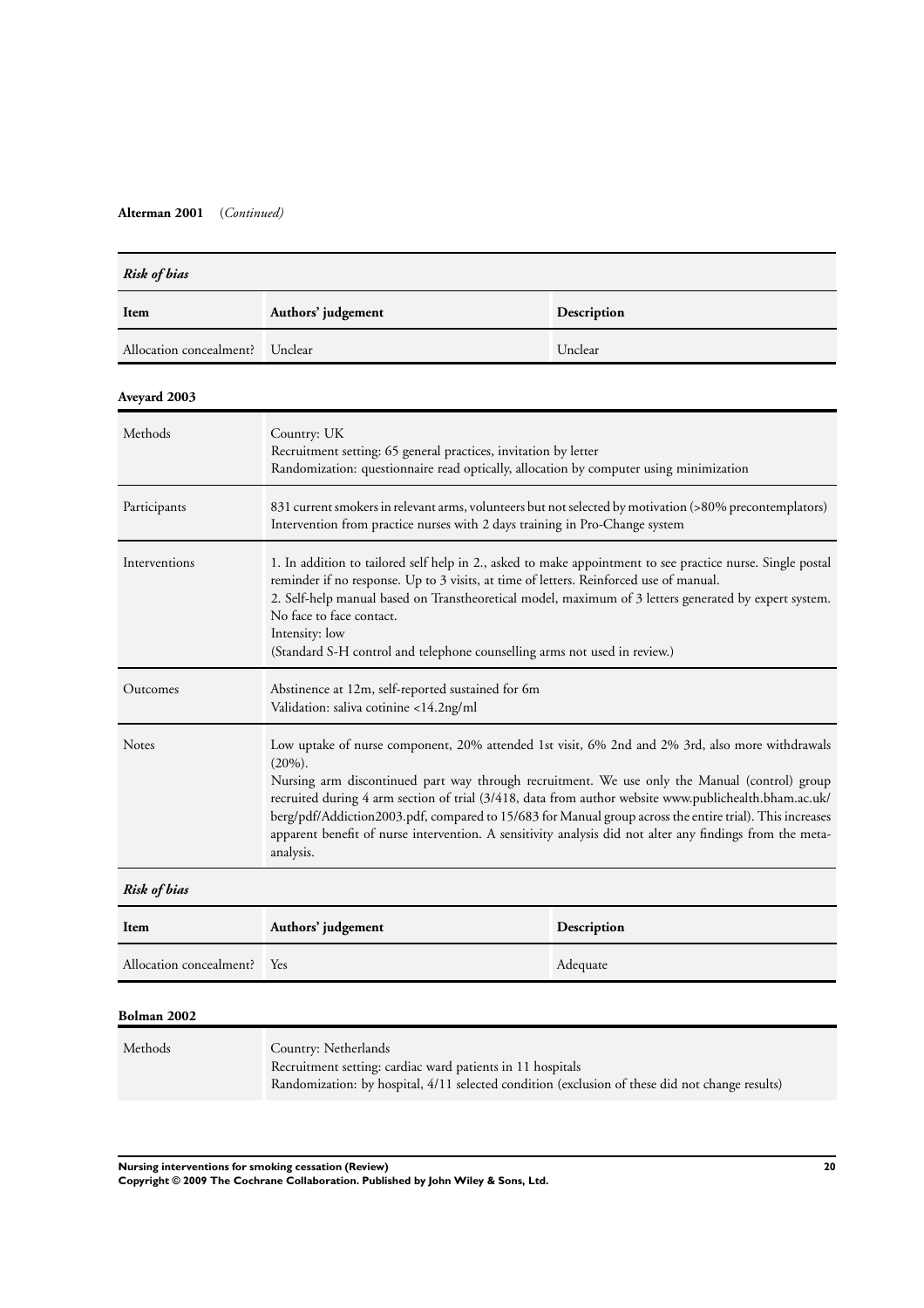### **Bolman 2002** (*Continued)*

| Participants        | 789 smokers who had smoked in previous week. 25 deaths, 38 refusals, 64 missing baseline data excluded<br>from analysis denominator.<br>Nurses had 2 hours training and delivered intervention alongside normal duties                                                                                                                                                                                                                                                   |
|---------------------|--------------------------------------------------------------------------------------------------------------------------------------------------------------------------------------------------------------------------------------------------------------------------------------------------------------------------------------------------------------------------------------------------------------------------------------------------------------------------|
| Interventions       | 1. Cardiologist advice on ward and 1st check-up, GP notified, Nurse provided stage of change-based<br>counselling and provided a self-help cessation manual and a brochure on smoking and CHD. Nurse<br>assessed smoking behaviour, addiction, motivation, addressed pros and cons, barriers and self-efficacy,<br>encouraged a quit date.<br>2. Usual care (nurses on control wards intended to be blind to status)<br>Intensity: High (but not consistently delivered) |
| Outcomes            | Abstinence at 12m (no smoking since hospital discharge)<br>Validation: none ('bogus pipeline')                                                                                                                                                                                                                                                                                                                                                                           |
| <b>Notes</b>        | Process analysis indicated some implementation failure.<br>Due to cluster randomization there were baseline differences between intervention and control partici-<br>pants. Raw numbers quit are misleading. Regression analyses suggest no significant effect on continuous<br>abstinence at 12m, so numbers quit in intervention group in meta-analysis adjusted to approximate the<br>odds ratio & confidence interval from regression analysis                       |
| <b>Risk of bias</b> |                                                                                                                                                                                                                                                                                                                                                                                                                                                                          |
|                     |                                                                                                                                                                                                                                                                                                                                                                                                                                                                          |

| Item                       | Authors' judgement | Description |
|----------------------------|--------------------|-------------|
| Allocation concealment? No |                    | Inadequate  |

### **Borrelli 2005**

| Methods       | Country: USA<br>Recruitment/setting: Home healthcare nursing service<br>Randomization: cluster randomized by nurse, method of allocation not described                                                                                                                      |
|---------------|-----------------------------------------------------------------------------------------------------------------------------------------------------------------------------------------------------------------------------------------------------------------------------|
| Participants  | 278 smoking patients of home healthcare nurses, not selected by motivation<br>54% F, av.age 57, av.cpd 21<br>Home healthcare nurses trained to deliver intervention during usual visits                                                                                     |
| Interventions | 1. Motivational enhancement. 3 x 20-30 min sessions during nursing visits. 5 min follow-up call.<br>2. Standard care control based on 5As model, single 5-15 min session with brief support at subsequent<br>nursing visits, consistent with guidelines.<br>Intensity: High |
| Outcomes      | Abstinence at 12m (no smoking since 6m assessment)<br>Validation: CO<10ppm obtained for 60%, informant report also used                                                                                                                                                     |
| <b>Notes</b>  | New for 2008/1 update<br>Nurses treated an average of 4 patients (range 1-13). Within-nurse correlation low, so multilevel models<br>not reported.                                                                                                                          |

**Nursing interventions for smoking cessation (Review) 21**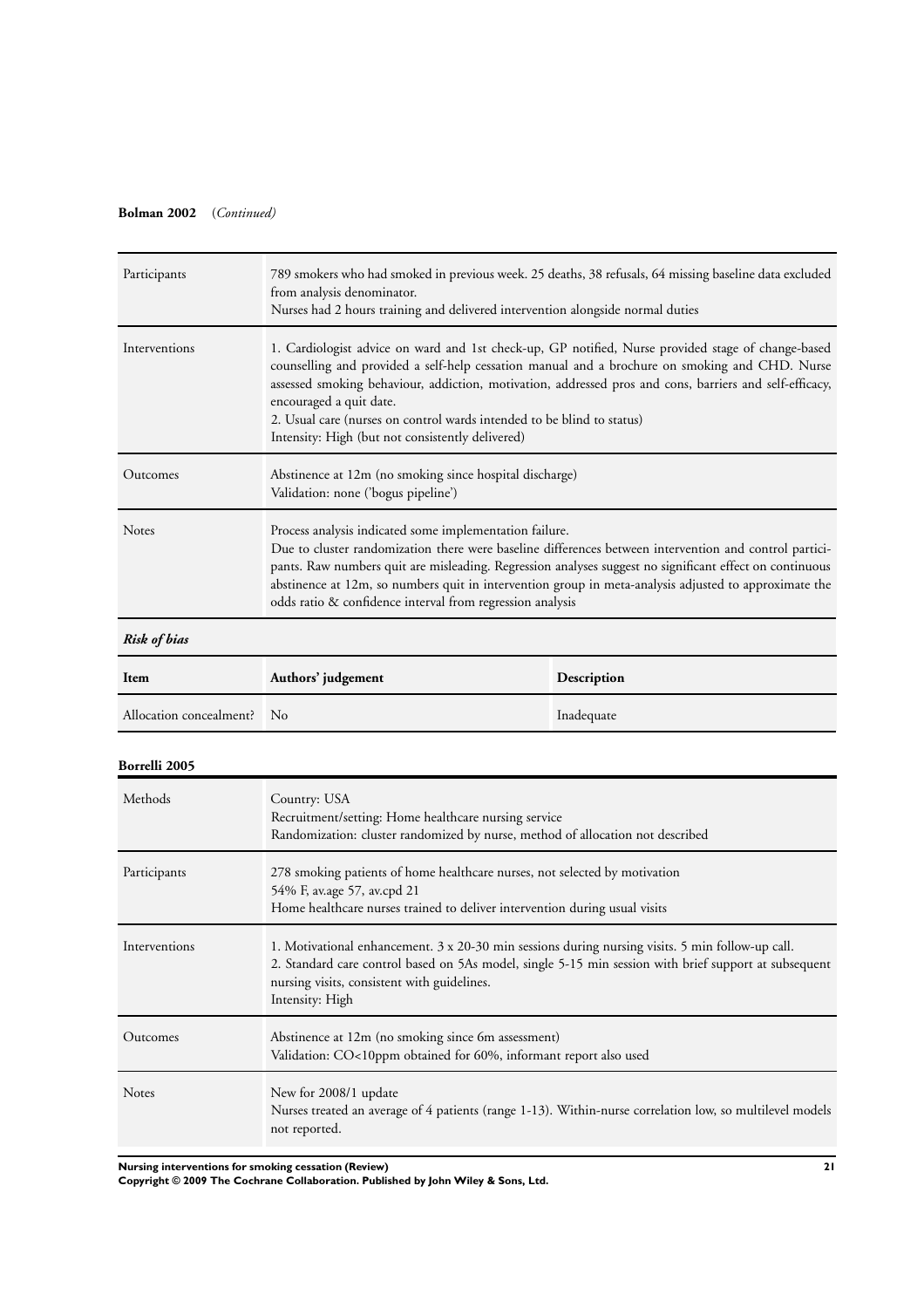### **Borrelli 2005** (*Continued)*

39 deaths & 5 who quit before intervention excluded from denominators. Included in high intensity subgroup. Control intervention was more than usual care.

## *Risk of bias*

| Item                            | Authors' judgement | Description |
|---------------------------------|--------------------|-------------|
| Allocation concealment? Unclear |                    | Unclear     |

## **Campbell 1998**

| Methods                     | Country: UK (Scotland)<br>Recruitment setting: GP (Family Practice)<br>Intervention: within 3m of enrolment<br>Randomization: centrally, stratified for age, sex & practice |             |  |
|-----------------------------|-----------------------------------------------------------------------------------------------------------------------------------------------------------------------------|-------------|--|
| Participants                | Approx 200 smokers amongst 1343 patients with CVD diagnosis                                                                                                                 |             |  |
| Interventions               | 1. Multiple risk factor intervention, at least one 45min counselling session plus follow-up visits<br>2. Usual care                                                         |             |  |
| Outcomes                    | Abstinence at 12m<br>Validation: none                                                                                                                                       |             |  |
| <b>Notes</b>                | Not included in meta-analysis. Data presented as odds ratio for non-smoking                                                                                                 |             |  |
| <b>Risk of bias</b>         |                                                                                                                                                                             |             |  |
| Item                        | Authors' judgement                                                                                                                                                          | Description |  |
| Allocation concealment? Yes |                                                                                                                                                                             | Adequate    |  |

## **Canga 2000**

| Methods       | Country: USA<br>Recruitment: 15 primary care centres, 2 hospitals<br>Intervention: After enrolment<br>Randomization: computer-generated sequence, sealed envelope used but not specified to be numbered &<br>opaque. |
|---------------|----------------------------------------------------------------------------------------------------------------------------------------------------------------------------------------------------------------------|
| Participants  | 280 smokers with diabetes (incl 16 recent quitters)<br>Intervention delivered by a single research nurse                                                                                                             |
| Interventions | 1. Individual counselling based on NCI physician manual: 40 min, follow up with phone call, 2 further<br>visits, letter.<br>2. Usual care<br>Intensity: High                                                         |

**Nursing interventions for smoking cessation (Review) 22**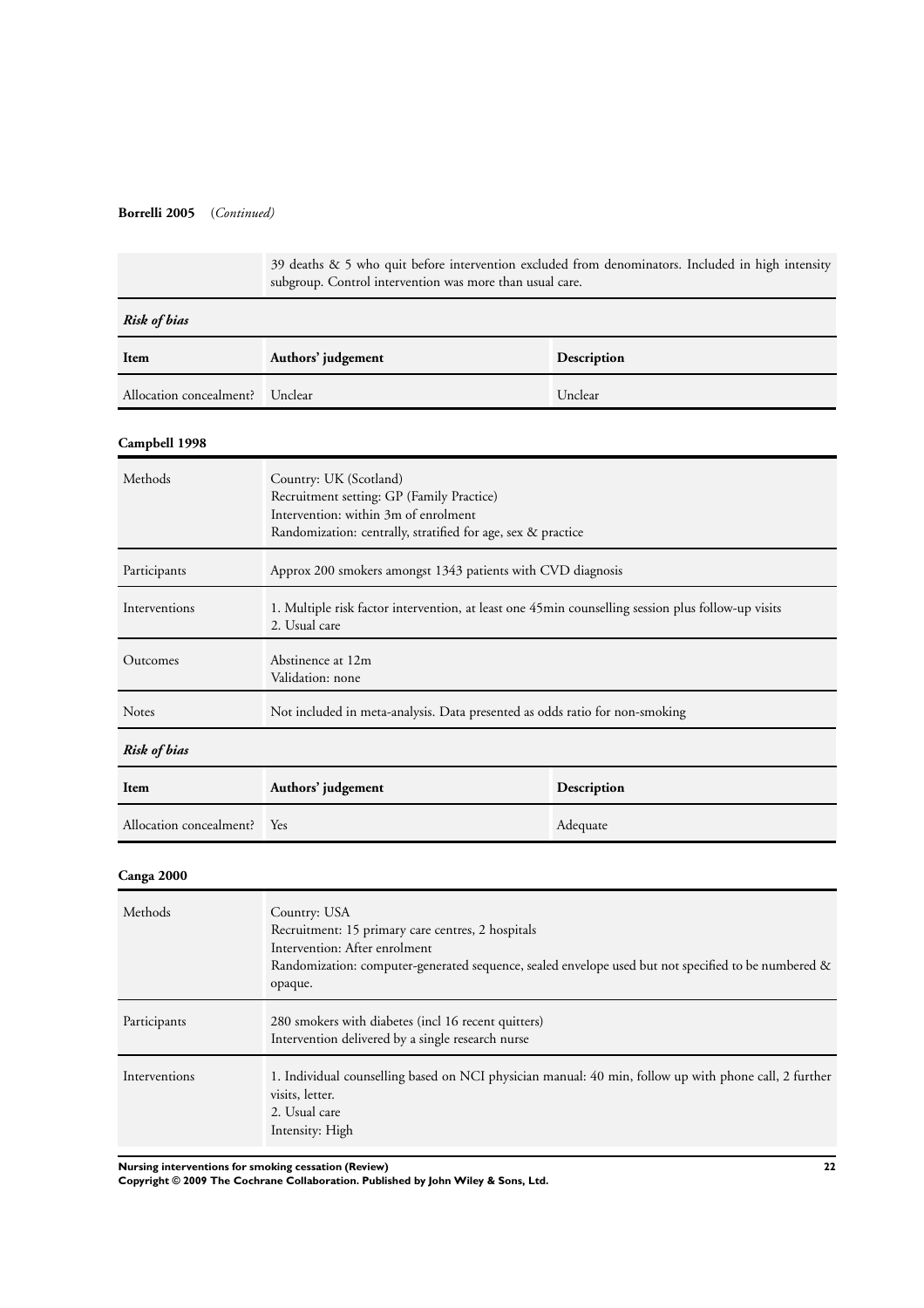## **Canga 2000** (*Continued)*

| Outcomes                | Abstinence at 6m for >5m.<br>Validation: urine cotinine                                                                                                                                                                                                          |             |
|-------------------------|------------------------------------------------------------------------------------------------------------------------------------------------------------------------------------------------------------------------------------------------------------------|-------------|
| Notes                   | NRT offered to 105 of intervention group but only accepted by 25. No reported use in control group.<br>Quit rate for NRT user subgroup not stated.<br>6 in int and 4 in control failed/refused validation                                                        |             |
| <b>Risk of bias</b>     |                                                                                                                                                                                                                                                                  |             |
| Item                    | Authors' judgement                                                                                                                                                                                                                                               | Description |
| Allocation concealment? | Unclear                                                                                                                                                                                                                                                          | Unclear     |
| Carlsson 1997           |                                                                                                                                                                                                                                                                  |             |
| Methods                 | Country: Sweden<br>Recruitment setting: Hospital CCU. Intervention at home 4 weeks after discharge.<br>Randomization: method not stated                                                                                                                          |             |
| Participants            | 168 survivors of AMI. 67 smokers amongst them defined as present smoker by questionnaire.<br>Intervention delivered by a trained nurse rehabilitator                                                                                                             |             |
| Interventions           | 1. Multiple risk factor intervention in secondary prevention unit, 1.5 hrs smoking cessation component<br>as part of 9 hours group/ individual counselling. 4 visits to nurse during 9m.<br>2. Usual care, follow up by general practitioners<br>Intensity: High |             |
| Outcomes                | Abstinence at 12m<br>Validation: none                                                                                                                                                                                                                            |             |
| Notes                   |                                                                                                                                                                                                                                                                  |             |
| <b>Risk of bias</b>     |                                                                                                                                                                                                                                                                  |             |
| Item                    | Authors' judgement                                                                                                                                                                                                                                               | Description |
| Allocation concealment? | Unclear                                                                                                                                                                                                                                                          | Unclear     |
| <b>Chouinard 2005</b>   |                                                                                                                                                                                                                                                                  |             |
| Methods                 | Country: Canada<br>Recruitment setting: Inpatients with cardiovascular disease (MI, angina, CHF) or PVD, unselected by<br>motivation<br>Randomization: In blocks of 3-6, sealed envelope                                                                         |             |
| Participants            | 168 past-month smokers.                                                                                                                                                                                                                                          |             |

**Nursing interventions for smoking cessation (Review) 23**

Av.age 56

**Copyright © 2009 The Cochrane Collaboration. Published by John Wiley & Sons, Ltd.**

Intervention delivered by a research nurse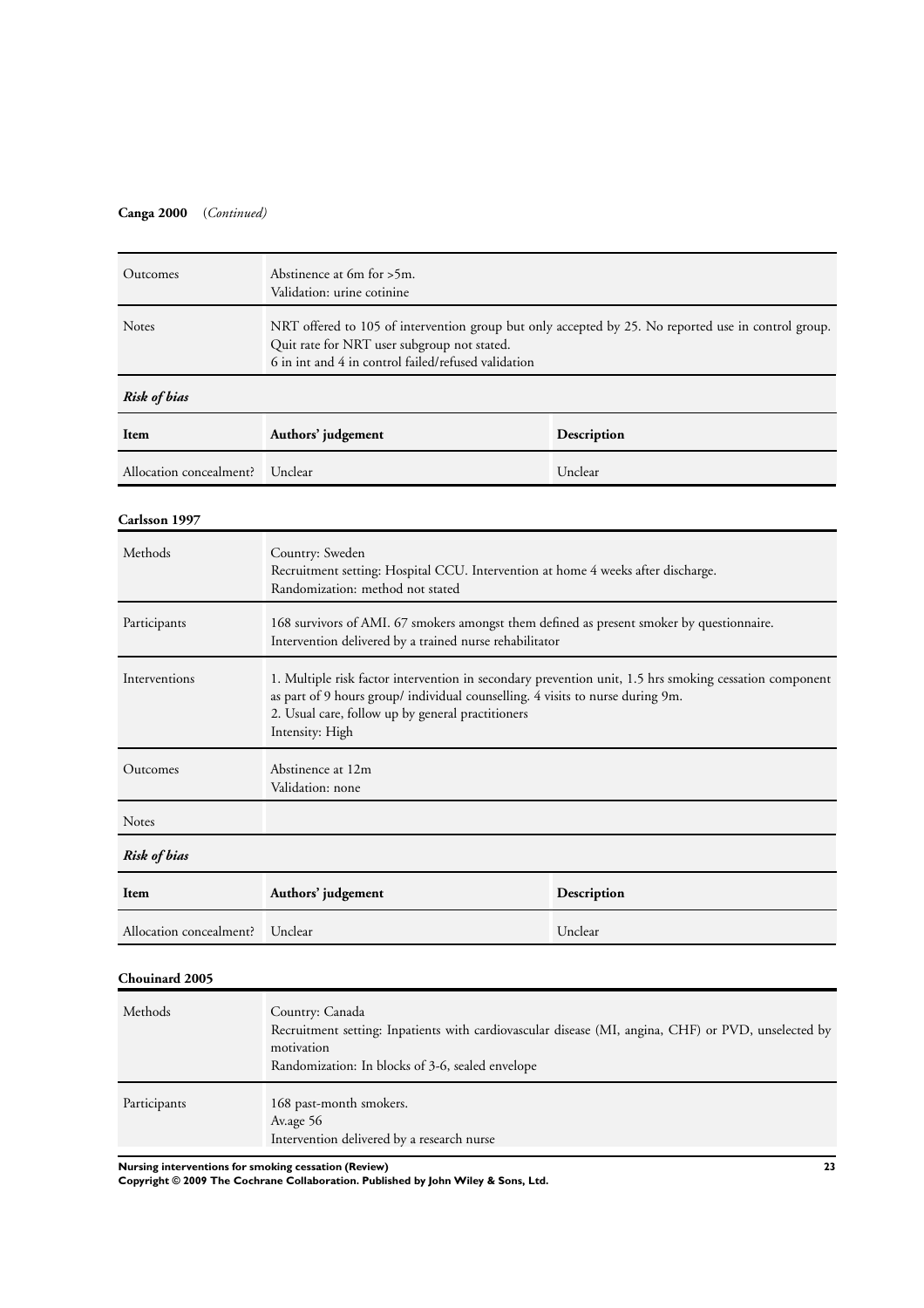### **Chouinard 2005** (*Continued)*

| Interventions           | 1. Counselling by research nurse (1x, 10-60 mins, av. 40 min, based on Transtheoretical Model, included<br>component to enhance social support from a significant family member), 23% used pharmacotherapy.<br>2. As 1, plus telephone follow up, 6 calls over 2m post-discharge, 29% used pharmacotherapy<br>3. Control: cessation advice, 11% used pharmacotherapy. |             |
|-------------------------|-----------------------------------------------------------------------------------------------------------------------------------------------------------------------------------------------------------------------------------------------------------------------------------------------------------------------------------------------------------------------|-------------|
| Outcomes                | Abstinence at 6m (sustained at 2m & 6m)<br>Validation: Urine cotinine or CO                                                                                                                                                                                                                                                                                           |             |
| <b>Notes</b>            | New for 2008/1 update<br>Two interventions combined versus control in high intensity subgroup. 1 versus 2 used in higher versus<br>lower comparison. Four deaths (3 in Grp 1., 1 in Grp 2.) and 3 not meeting follow-up criteria excluded<br>from MA denominators. Other losses to follow up included.                                                                |             |
| Risk of bias            |                                                                                                                                                                                                                                                                                                                                                                       |             |
| Item                    | Authors' judgement                                                                                                                                                                                                                                                                                                                                                    | Description |
| Allocation concealment? | <b>Yes</b>                                                                                                                                                                                                                                                                                                                                                            | Adequate    |

## **Curry 2003**

| Methods             | Country: USA<br>Recruitment setting: mothers attending 4 paediatric clinics, unselected by motivation<br>Randomization: selection of coloured ping-pong ball                                                                                                                                     |             |
|---------------------|--------------------------------------------------------------------------------------------------------------------------------------------------------------------------------------------------------------------------------------------------------------------------------------------------|-------------|
| Participants        | 303 women (any smoking), 23% in precontemplation<br>av age 33, av cpd 12<br>Intervention delivered either by clinic nurses or a study interventionist. Nurses received 8 hours individual<br>training in motivational interviewing                                                               |             |
| Interventions       | 1. Clinician advice based on 5A's (1-5mins), Self-help materials targeted for mothers. Asked to meet a<br>nurse or health educator who provided motivational interviewing during visit. Up to 3 phone calls over<br>3m.<br>2. No intervention<br>Intensity: High (but implementation incomplete) |             |
| Outcomes            | Abstinence at 12m (Sustained at 3m & 12m. PP also reported)<br>Validation: CO<10ppm, only for women followed up in person. Tabulated rates based on self report                                                                                                                                  |             |
| <b>Notes</b>        | Intervention included physician advice. Not all participants received intervention. Based on counsellor<br>records, 74% received face-to-face intervention, average length 13 mins, and 78% had at least 1 phone<br>call. Nurses provided intervention as part of their normal duties.           |             |
| <b>Risk of bias</b> |                                                                                                                                                                                                                                                                                                  |             |
| Item                | Authors' judgement                                                                                                                                                                                                                                                                               | Description |

**Nursing interventions for smoking cessation (Review) 24**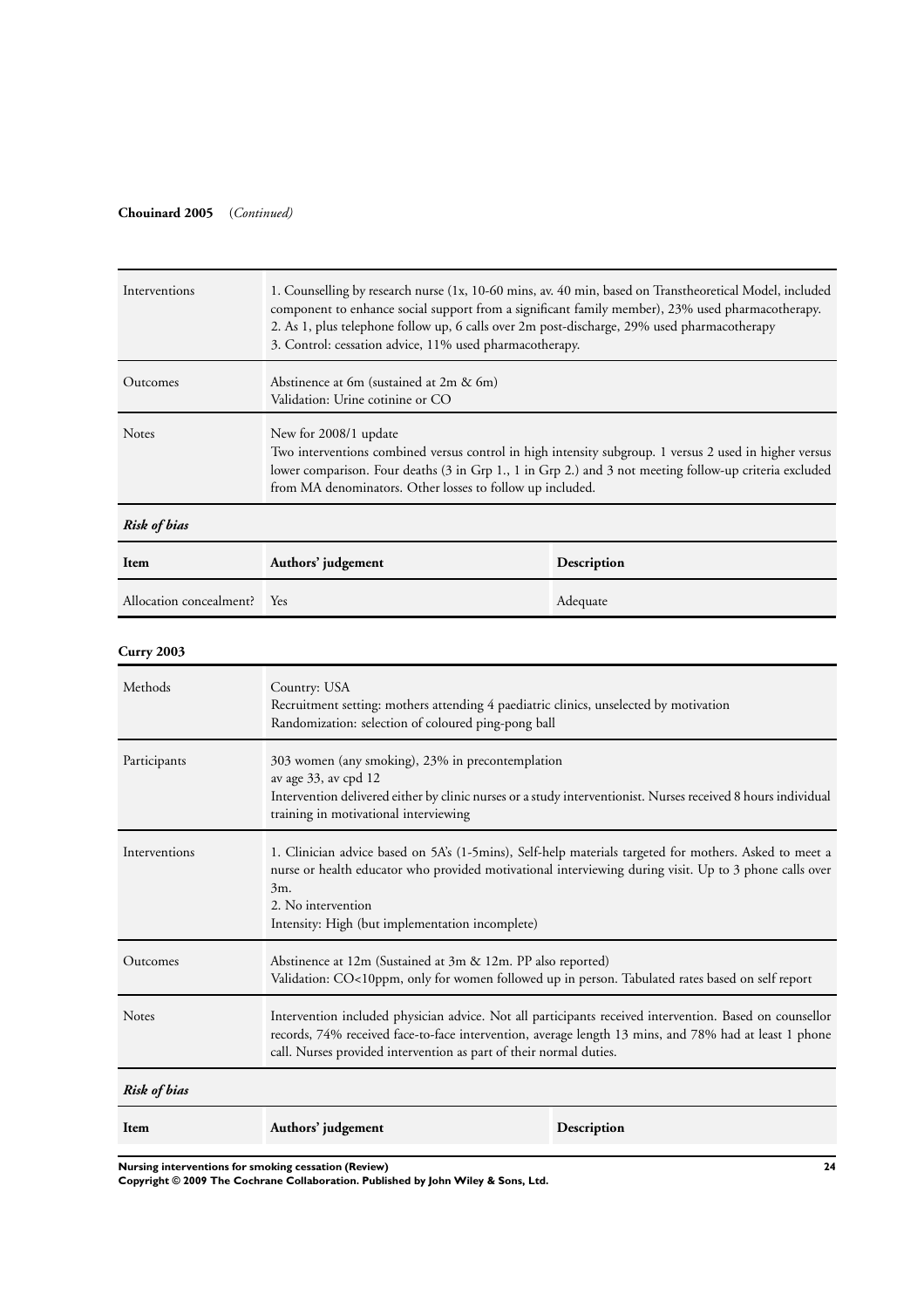## **Curry 2003** (*Continued)*

| Allocation concealment? | No                                                                                                                                                                                                                                                                                                                                                                                                                                                                   | Inadequate  |
|-------------------------|----------------------------------------------------------------------------------------------------------------------------------------------------------------------------------------------------------------------------------------------------------------------------------------------------------------------------------------------------------------------------------------------------------------------------------------------------------------------|-------------|
| Davies 1992             |                                                                                                                                                                                                                                                                                                                                                                                                                                                                      |             |
| Methods                 | Country: Canada<br>Recruitment setting: healthy adult community-based volunteers<br>Randomization: method not stated. Each participating nurse visited a control patient first, then received<br>training.                                                                                                                                                                                                                                                           |             |
| Participants            | 307 essentially healthy adult smokers of at least 5 cpd                                                                                                                                                                                                                                                                                                                                                                                                              |             |
| Interventions           | 1. 'Time To Quit' programme delivered by a student nurse trained in programme<br>2. Visit by same student nurse prior to receiving training<br>Intensity: Low                                                                                                                                                                                                                                                                                                        |             |
| Outcomes                | Abstinence at 9m<br>Validation: Cotinine<100ng/ML                                                                                                                                                                                                                                                                                                                                                                                                                    |             |
| <b>Notes</b>            | Effect of training and manuals on nurse intervention                                                                                                                                                                                                                                                                                                                                                                                                                 |             |
| <b>Risk of bias</b>     |                                                                                                                                                                                                                                                                                                                                                                                                                                                                      |             |
| Item                    | Authors' judgement                                                                                                                                                                                                                                                                                                                                                                                                                                                   | Description |
| Allocation concealment? | Unclear                                                                                                                                                                                                                                                                                                                                                                                                                                                              | Unclear     |
| DeBusk 1994             |                                                                                                                                                                                                                                                                                                                                                                                                                                                                      |             |
| Methods                 | Country: USA (California)<br>Recruitment setting: inpatients with AMI at 5 hospitals<br>Randomization: centralized computer allocation. Both smokers and non-smokers randomized.                                                                                                                                                                                                                                                                                     |             |
| Participants            | 131/293 intervention and 121/292 control patients were smokers as defined by any use of tobacco in 6m<br>before admission.<br>Nurses provided intervention as part of their core role                                                                                                                                                                                                                                                                                |             |
| Interventions           | 1. Multiple risk factor intervention case-management system with smoking cessation, nutritional coun-<br>selling, lipid lowering therapy and exercise therapy. Smoking cessation: 2 min physician then nurse coun-<br>selling with repeated telephone follow ups x8. NRT offered only to highly addicted patients who relapsed<br>post-discharge.<br>2. Usual care including physician counselling. Group cessation programmes available for US\$50 (2%<br>enrolled) |             |
| Outcomes                | Abstinence at 1yr (PP)<br>Validation: plasma cotinine<10ng/mL, or 11-15 ng/mL with expired CO<10ppm.                                                                                                                                                                                                                                                                                                                                                                 |             |

**Nursing interventions for smoking cessation (Review) 25**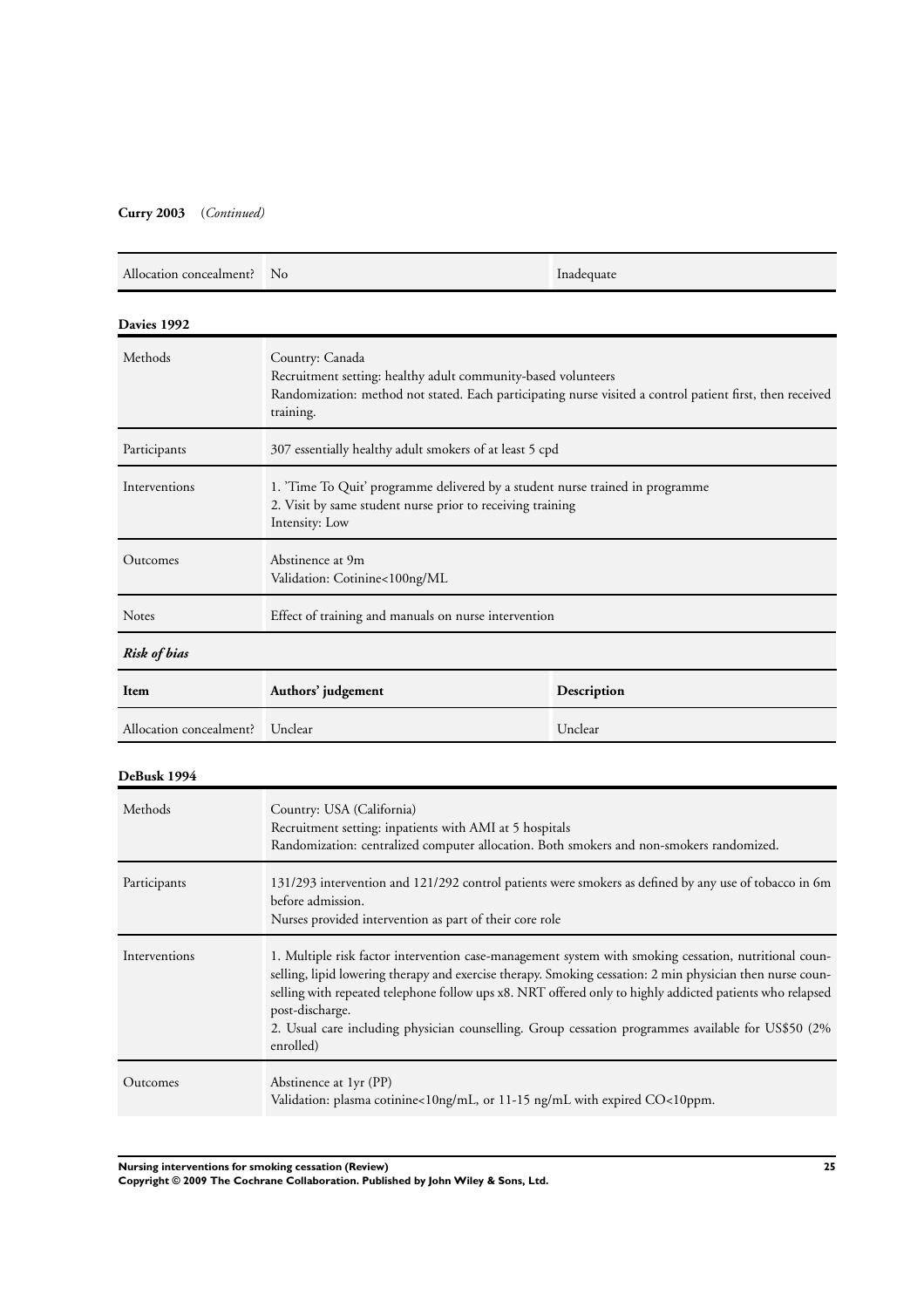### **DeBusk 1994** (*Continued)*

| <b>Notes</b>                | Number of quitters derived from smoking cessation rates based on number of baseline smokers - Author<br>contacted for smoker drop-out rates. |          |  |
|-----------------------------|----------------------------------------------------------------------------------------------------------------------------------------------|----------|--|
| Risk of bias                |                                                                                                                                              |          |  |
| Item                        | Authors' judgement<br>Description                                                                                                            |          |  |
| Allocation concealment? Yes |                                                                                                                                              | Adequate |  |

# **Family Heart 1994**

| Methods                 | Country: UK<br>Recruitment setting: Male general practice (family practice) patients aged 40-59 and partners, identified<br>by household<br>Randomization: by practice (one of a pair in each of 14 towns), and within intervention practices by<br>individuals to screening/ intervention or 1 year screening                      |             |
|-------------------------|-------------------------------------------------------------------------------------------------------------------------------------------------------------------------------------------------------------------------------------------------------------------------------------------------------------------------------------|-------------|
| Participants            | 7460 male and 5012 female medical practice patients who reported 'smoking' on a questionnaire.                                                                                                                                                                                                                                      |             |
| Interventions           | 1. Screening for cardiovascular risk factors, risk-related lifestyle intervention during a single 1.5 hr visit.<br>2. Delayed screening (at 1 year) for families in the same practice (internal control) and the paired practice<br>(external control)                                                                              |             |
| Outcomes                | Smoking prevalence at 1yr<br>Validation: CO                                                                                                                                                                                                                                                                                         |             |
| <b>Notes</b>            | Not included in meta-analysis because outcome not directly comparable with cessation studies. Smoking<br>prevalence was lower in the intervention subjects at 1yr than in either internal or external practice controls.<br>But non-returners in the intervention group had a higher smoking prevalence at baseline than returners. |             |
| <b>Risk of bias</b>     |                                                                                                                                                                                                                                                                                                                                     |             |
| Item                    | Authors' judgement                                                                                                                                                                                                                                                                                                                  | Description |
| Allocation concealment? | Unclear                                                                                                                                                                                                                                                                                                                             | Unclear     |
| Feeney 2001             |                                                                                                                                                                                                                                                                                                                                     |             |
| Methods                 | Country: Australia<br>Recruitment/setting: CCU, single hospital<br>Randomization: numbered sealed envelopes (but admin error led to more in control)                                                                                                                                                                                |             |
| Participants            | 198 smokers in previous week, unselected for motivation. 9 deaths (4/5) excluded from denominator in<br>analysis                                                                                                                                                                                                                    |             |

**Nursing interventions for smoking cessation (Review) 26**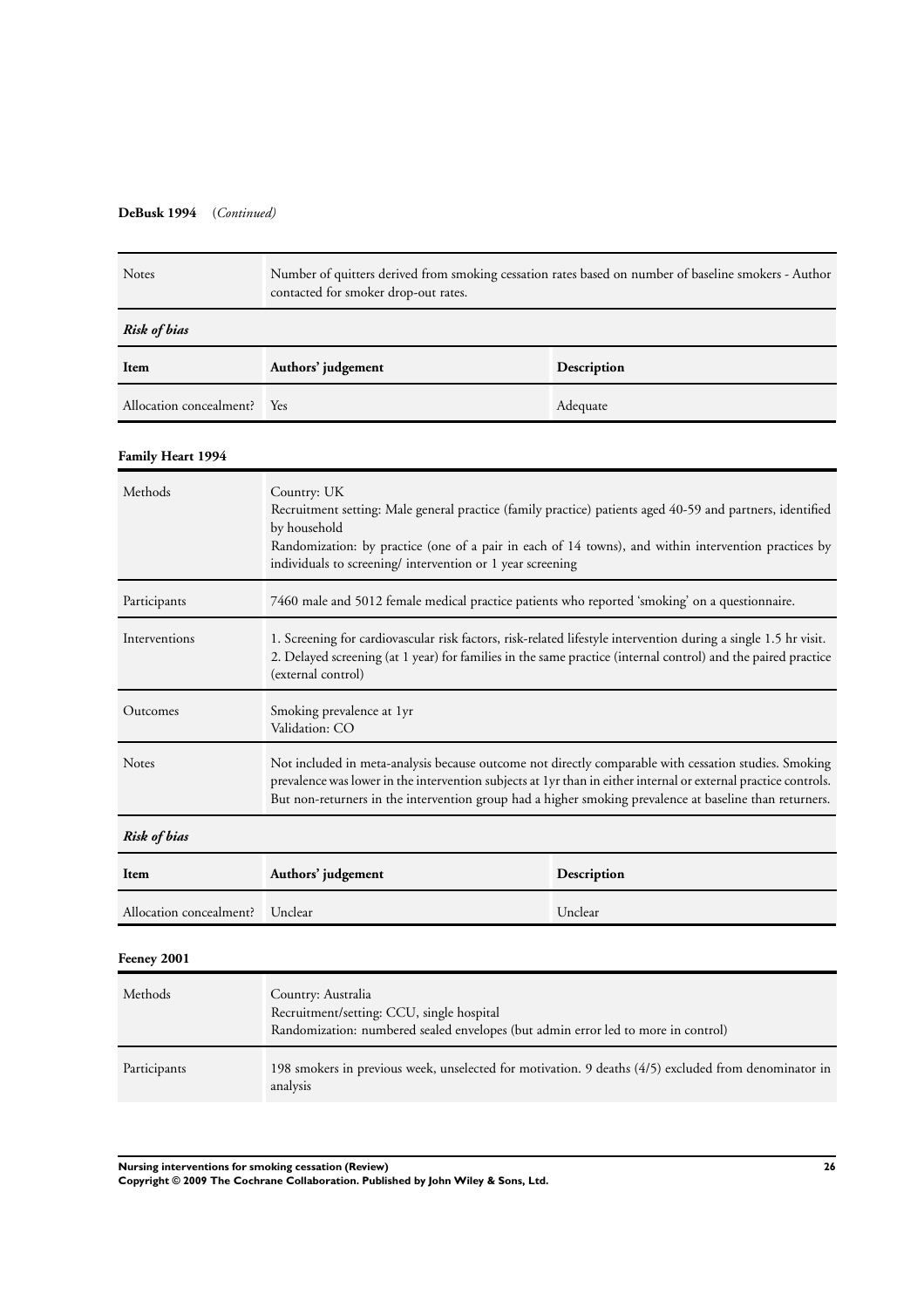## **Feeney 2001** (*Continued)*

| Interventions | 1. Stanford Heart Attack Staying Free programme. Review by Alcohol & Drug Assessment Unit (ADAU)<br>physician. Self-help manual, high relapse risk patients counselled on coping strategies, audiotapes. On<br>discharge ADAU nurse contacted weekly for 4 weeks & 2,3,12m.<br>2. Verbal and written didactic advice, video, review by ADAU nurse, supportive counselling and follow-<br>up offered at $3,6,12m$ |             |
|---------------|------------------------------------------------------------------------------------------------------------------------------------------------------------------------------------------------------------------------------------------------------------------------------------------------------------------------------------------------------------------------------------------------------------------|-------------|
| Outcomes      | Abstinence at 12m, continuous and validated at 1m & 3m.<br>Validation: urine cotinine<400ng/ml at each ADAU clinic visit                                                                                                                                                                                                                                                                                         |             |
| <b>Notes</b>  | Both intervention and control included a nursing component so not in main analysis.<br>Only participants who attended basic ADAU follow-up programme assessed, so large number of drop-<br>outs. More drop-outs in group 2 (79%) than group 1 (51%), so treating drop-outs as smokers may<br>overestimate treatment effect.                                                                                      |             |
| Risk of bias  |                                                                                                                                                                                                                                                                                                                                                                                                                  |             |
| Item          | Authors' judgement                                                                                                                                                                                                                                                                                                                                                                                               | Description |

| Item                        | Authors' judgement | Description |
|-----------------------------|--------------------|-------------|
| Allocation concealment? Yes |                    | Adequate    |

### **Froelicher 2004**

| Methods             | Country: USA<br>Recruitment/setting: Inpatients with CVD or PVD admitted to 10 hospitals<br>Randomization: permuted blocks stratified by hospital                                                                                                                                                                                                                                                                                                                                                                                         |
|---------------------|-------------------------------------------------------------------------------------------------------------------------------------------------------------------------------------------------------------------------------------------------------------------------------------------------------------------------------------------------------------------------------------------------------------------------------------------------------------------------------------------------------------------------------------------|
| Participants        | 277 female current smokers or recent quitters (smoked in month before admission), willing to make<br>serious quit attempt at discharge.<br>Av. age 61, av.cpd 18-19<br>Intervention delivered by trained research nurses                                                                                                                                                                                                                                                                                                                  |
| Interventions       | 1. As usual care + nurse-managed cessation & relapse prevention: 30-45 min individual counselling pre-<br>discharge with multimedia materials. Up to 5 phone calls (5-10 min) at 2, 7, 21, 28, 90 days. Relapsers<br>offered additional session.<br>2. Usual care; brief physician counselling, Self-help pamphlet, list of resources<br>Patch or gum offered to selected women after discharge who had relapsed and wanted to try to quit (<br>pharmacotherapy used by 20% of intervention and 23% of control group).<br>Intensity: High |
| Outcomes            | Abstinence at 12m (7-day PP). (Also followed at 24m, 30m but validation not attempted)<br>Validation: Saliva cotinine<14 ng/ml or family/friend verification                                                                                                                                                                                                                                                                                                                                                                              |
| <b>Notes</b>        | New for 2008/1 update<br>11 deaths at 12m, excluded from cessation denominators. 73% of participants reached at all 4 follow-ups                                                                                                                                                                                                                                                                                                                                                                                                          |
| <b>Risk of bias</b> |                                                                                                                                                                                                                                                                                                                                                                                                                                                                                                                                           |

**Nursing interventions for smoking cessation (Review) 27**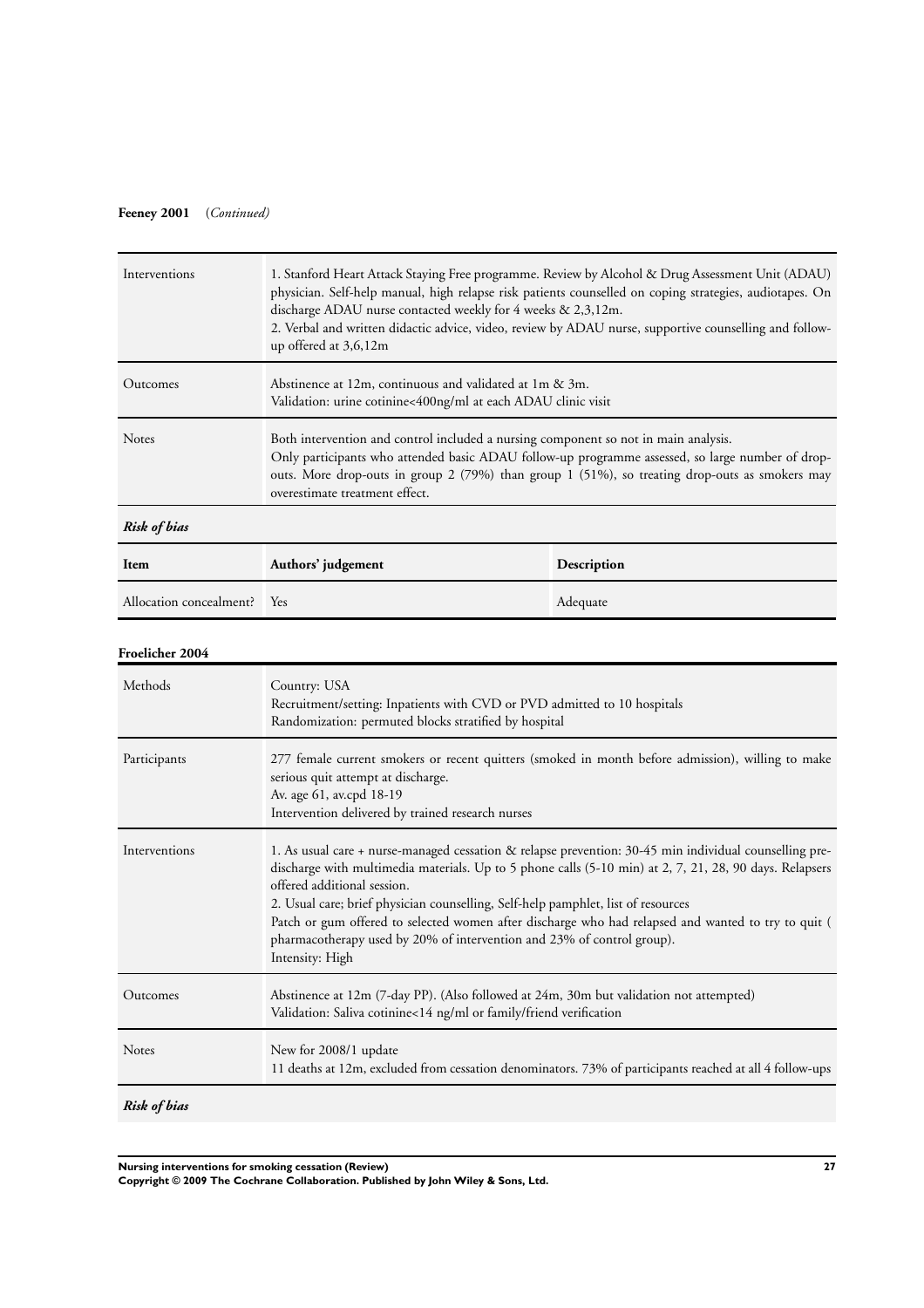### **Froelicher 2004** (*Continued)*

| Item                    | Authors' judgement                                                                                                                                                                                                                                                                                                                                                      | Description |
|-------------------------|-------------------------------------------------------------------------------------------------------------------------------------------------------------------------------------------------------------------------------------------------------------------------------------------------------------------------------------------------------------------------|-------------|
| Allocation concealment? | Yes                                                                                                                                                                                                                                                                                                                                                                     | Adequate    |
| Hajek 2002              |                                                                                                                                                                                                                                                                                                                                                                         |             |
| Methods                 | Country: UK<br>Recruitment/setting: inpatients with MI or for CABG at 17 hospitals<br>Randomization: serially numbered opaque sealed envelopes                                                                                                                                                                                                                          |             |
| Participants            | 540 smokers or recent quitters (26%) who had not smoked in hospital & motivated to quit. 26 deaths, 9<br>moved address excluded from denominator in analysis<br>Intervention delivered by nurses alongside other duties                                                                                                                                                 |             |
| Interventions           | 1. As control, + CO reading, booklet on smoking & cardiac recovery, written quiz, offer to find support<br>buddy, commitment, reminder in notes. Implemented by cardiac nurses during routine work, est time<br>20 mins.<br>2. Verbal advice, Smoking and Your Heart booklet                                                                                            |             |
| Outcomes                | Abstinence at 12m, sustained (no more than 5 cigs since enrolment & 7 day PP)<br>Validation: saliva cotinine<20ng/ml (CO used at 6 week follow-up and for visits at 12m)                                                                                                                                                                                                |             |
| Notes                   | Control meets criteria for a low intensity intervention so not included in comparison 1, but included<br>there and in inpatient CVD category in sensitivity analyses (Comparisons 4 & 5).                                                                                                                                                                               |             |
| <b>Risk of bias</b>     |                                                                                                                                                                                                                                                                                                                                                                         |             |
| Item                    | Authors' judgement                                                                                                                                                                                                                                                                                                                                                      | Description |
| Allocation concealment? | Yes                                                                                                                                                                                                                                                                                                                                                                     | Adequate    |
| Hanssen 2007            |                                                                                                                                                                                                                                                                                                                                                                         |             |
| Methods                 | Country: Norway<br>Recruitment/setting: inpatients with AMI<br>Randomization: Computer-generated list, sequence in sealed opaque envelopes but not stated to be<br>numbered. Fewer control group participants raises possibility of selection bias so not classified as A                                                                                               |             |
| Participants            | 133 daily smokers amongst 288 participants. Not selected by motivation.<br>Demographics not given for smoking subgroup<br>Intervention delivered by research nurses                                                                                                                                                                                                     |             |
| Interventions           | 1. Structured but individualized telephone support addressing lifestyle issues including smoking, diet and<br>exercise. Nurse-initiated calls at 1,2,3,4,6,8,12, 24 weeks post-discharge. Smoking not explicitly addressed<br>at each call. Reactive phone support line available 6 hrs/week<br>2. Usual care; outpatient visit at 6-8 weeks and primary care follow-up |             |

**Nursing interventions for smoking cessation (Review) 28**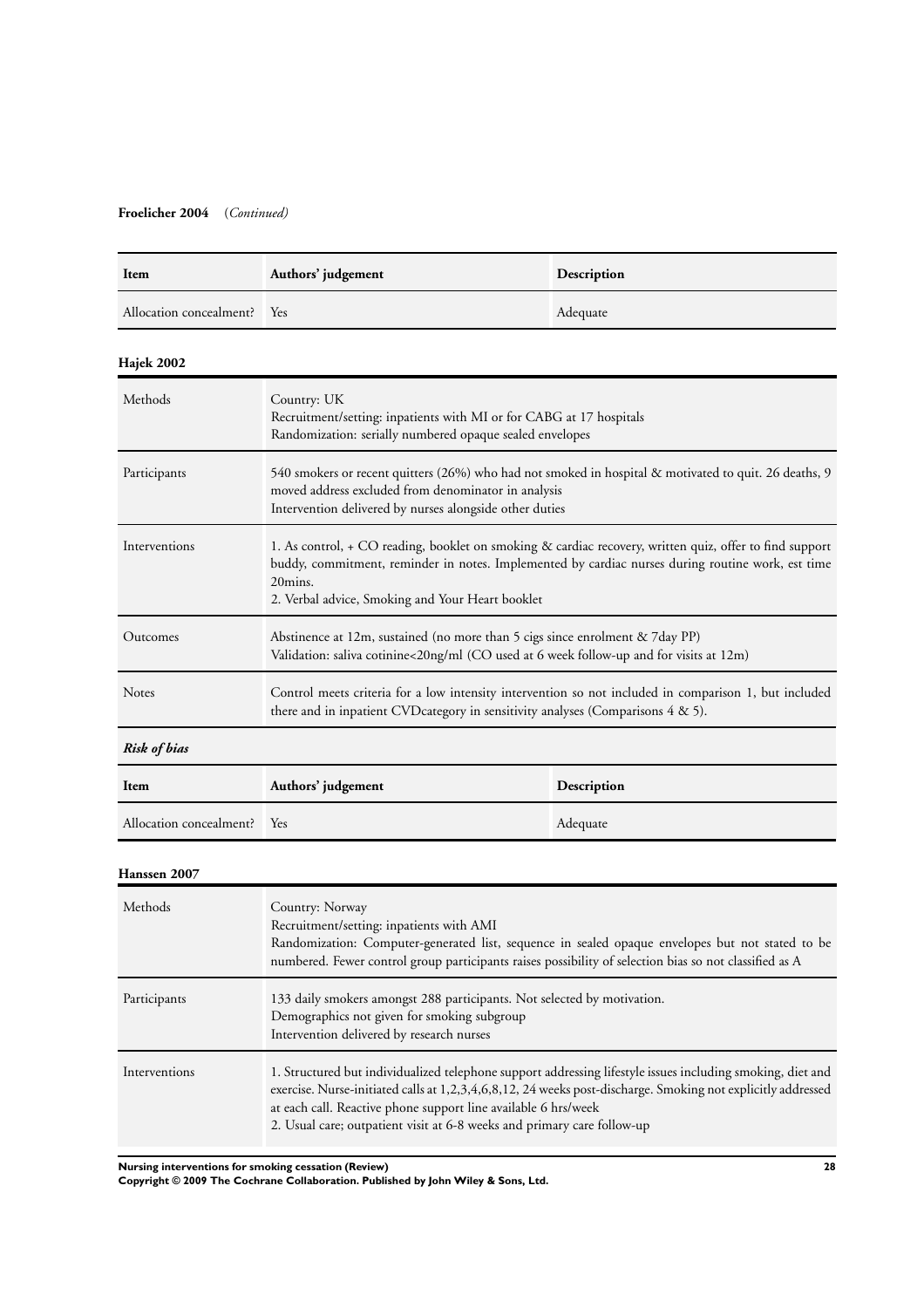### **Hanssen 2007** (*Continued)*

|                         | Intensity: High                                                                                                                                                                                                                                                                                                            |             |
|-------------------------|----------------------------------------------------------------------------------------------------------------------------------------------------------------------------------------------------------------------------------------------------------------------------------------------------------------------------|-------------|
| Outcomes                | Abstinence at 6m (not defined). Primary trial outcome was health-related quality of life<br>Validation: none                                                                                                                                                                                                               |             |
| Notes                   | New for 2008/1<br>Smoking was part of a multicomponent intervention.                                                                                                                                                                                                                                                       |             |
| <b>Risk of bias</b>     |                                                                                                                                                                                                                                                                                                                            |             |
| Item                    | Authors' judgement                                                                                                                                                                                                                                                                                                         | Description |
| Allocation concealment? | Yes                                                                                                                                                                                                                                                                                                                        | Adequate    |
| Hasuo 2004              |                                                                                                                                                                                                                                                                                                                            |             |
| Methods                 | Country: Japan<br>Recruitment: Inpatients (all diagnoses)<br>Randomization: By hospital clerk using computer programme; stratified by smoking status, FTND, and<br>self efficacy                                                                                                                                           |             |
| Participants            | 120 current smokers or recent quitters (smoked in past month) who intended to be quit on day of<br>discharge<br>Diagnoses include cancer (n=37), cardiac (n=57)                                                                                                                                                            |             |
| Interventions           | 1. Intervention: nurse counselling (3 x 20 min sessions). Telephone follow up with focus on relapse<br>prevention at 7, 21, 42 days (5 min/call)<br>2. Control: Same inpatient counselling but no follow-up contact                                                                                                        |             |
| Outcomes                | Abstinence at 12m (not defined).<br>Validation: urinary cotinine                                                                                                                                                                                                                                                           |             |
| Notes                   | New for 2008/1<br>Both groups included inpatient counselling so not used in main comparison; effect of telephone follow-<br>up. Intervention was intended to prevent relapse. MA denominators exclude 6 deaths, but include 8 who<br>were still smoking on day of discharge. This gives marginally larger relative effect. |             |
| <b>Risk of bias</b>     |                                                                                                                                                                                                                                                                                                                            |             |
| Item                    | Authors' judgement                                                                                                                                                                                                                                                                                                         | Description |
| Allocation concealment? | Yes<br>Adequate                                                                                                                                                                                                                                                                                                            |             |

**Nursing interventions for smoking cessation (Review) 29**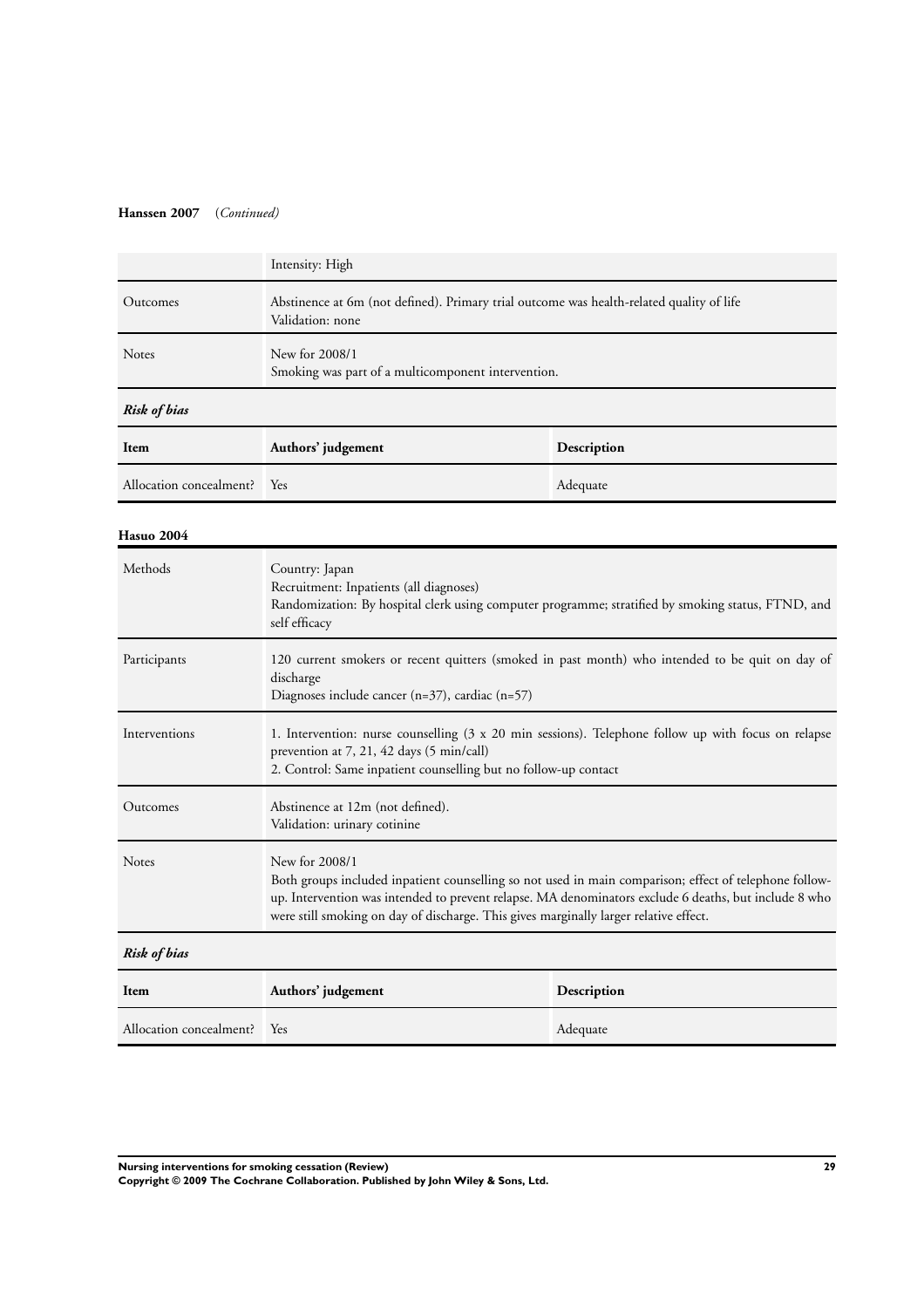## **Hennrikus 2005**

| Methods             | Country: USA<br>Recruitment/setting: Inpatients (all diagnoses) admitted to 4 hospitals<br>Selected: Invited to participate.<br>Randomization: by research assistant from a list of randomly ordered assignments, but blinding at time<br>of enrolment not specified                                                                                                                                                                                         |
|---------------------|--------------------------------------------------------------------------------------------------------------------------------------------------------------------------------------------------------------------------------------------------------------------------------------------------------------------------------------------------------------------------------------------------------------------------------------------------------------|
| Participants        | 2095 current smokers (smoked in past week and considered self to be regular smoker for at least a month<br>in past year)<br>Not selected by motivation; approx 10% in each group confident they could quit.<br>Av.age 47<br>Intervention delivered by research nurses                                                                                                                                                                                        |
| Interventions       | 1. Brief advice: as control, plus labels in records to prompt advice from nurses and physicians.<br>2. Brief advice and counselling: As 1. plus 1 bedside (or phone) session using motivational interviewing<br>and relapse prevention approaches and 3 to 6 calls (2-3 days, 1 wk, 2-3 wk, 1m, 6m)<br>3. Control: modified usual care: smoking cessation booklet in hospital (not used in meta-analysis)<br>Intensity: High<br>Pharmacotherapy not offered. |
| Outcomes            | Abstinence at 12m (7-day PP).<br>Validation: saliva cotinine<15 ng/ml                                                                                                                                                                                                                                                                                                                                                                                        |
| <b>Notes</b>        | New for 2008/1 update<br>Brief advice & counselling regarded as nurse intervention, compared to Brief advice. Including Usual Care<br>in control as well would marginally increase Relative Risk but not change conclusion of no effect.<br>High and differential levels of refusal to provide validation and of misreporting<br>78 deaths and ineligible for follow up excluded from denominators                                                           |
| <b>Risk of bias</b> |                                                                                                                                                                                                                                                                                                                                                                                                                                                              |

| Item                            | Authors' judgement | Description |
|---------------------------------|--------------------|-------------|
| Allocation concealment? Unclear |                    | Unclear     |

### **Hilberink 2005**

| Methods      | Country: Netherlands<br>Recruitment/setting: Patients with COPD identified by prescription & diagnosis codes in 43 general<br>practices<br>Randomization: cluster randomized by practice. 5/48 dropped out after randomization, leading to an<br>imbalance of numbers of participants |
|--------------|---------------------------------------------------------------------------------------------------------------------------------------------------------------------------------------------------------------------------------------------------------------------------------------|
| Participants | 392 current smokers with COPD. Not selected for motivation, ~50% willing to quit within 6m, different<br>between groups<br>50% F, av.age 59<br>Parts of intervention delivered by practice nurses alongside other duties                                                              |

**Nursing interventions for smoking cessation (Review) 30**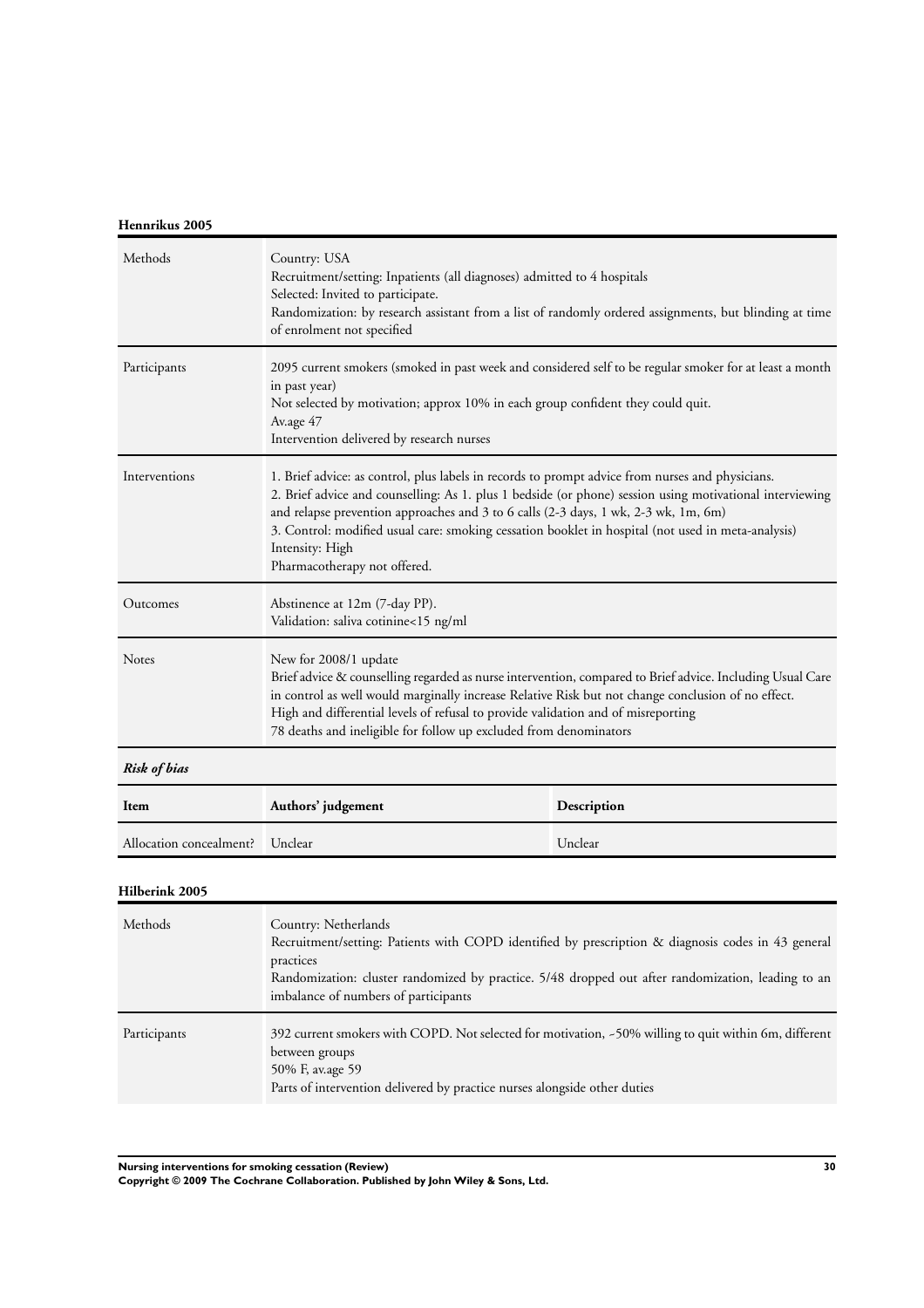# **Hilberink 2005** (*Continued)*

| Interventions       | 1. SMOCC intervention: booklet for COPD population & video. Stage-based intervention: Precontem-<br>plators given information on advantages of quitting. Contemplators received self efficacy enhancing in-<br>tervention, discussion of barriers, info on NRT if dependent & further visit at 2 weeks. Preparers had visit<br>to GP to schedule quit date & max 2 follow ups, & max 3 phone calls from practice nurse/assistant.<br>2. Usual care<br>Intensity: High |             |
|---------------------|-----------------------------------------------------------------------------------------------------------------------------------------------------------------------------------------------------------------------------------------------------------------------------------------------------------------------------------------------------------------------------------------------------------------------------------------------------------------------|-------------|
| Outcomes            | Abstinence at 6m (PP)<br>Validation: none (people told their reports would be validated)                                                                                                                                                                                                                                                                                                                                                                              |             |
| <b>Notes</b>        | New for 2008/1 update<br>Only the telephone follow up for people in preparation stage was explicitly provided by a nurse. Paper<br>notes that practices differed in amount of tasks delegated to practice nurses.<br>Paper reports use of multilevel modelling. No adjustment to crude Relative Risk need for clustering.<br>Denominators exclude 2 deaths and those for whom follow up not attempted                                                                 |             |
| <b>Risk of bias</b> |                                                                                                                                                                                                                                                                                                                                                                                                                                                                       |             |
| Item                | Authors' judgement                                                                                                                                                                                                                                                                                                                                                                                                                                                    | Description |

## **Hollis 1993**

| Methods             | Country: USA (Portland, OR)<br>Recruitment: Internal medicine/family clinics<br>Randomization: By 2 random digits in health record number. Physicians blind to assignment.                                                                                                                                                                                                                                                                                                                                                                           |
|---------------------|------------------------------------------------------------------------------------------------------------------------------------------------------------------------------------------------------------------------------------------------------------------------------------------------------------------------------------------------------------------------------------------------------------------------------------------------------------------------------------------------------------------------------------------------------|
| Participants        | 2691 internal medicine/family clinic adults who reported being a smoker on a questionnaire.                                                                                                                                                                                                                                                                                                                                                                                                                                                          |
| Interventions       | 1. Brief physician advice (30 sec and pamphlet from nurse)<br>2. Brief physician message plus nurse who promoted self quit attempts - advice, CO feedback, 10 min<br>video & manual (1 of 3 types) + follow-up call & materials<br>3. Brief physician advice plus nurse-promoted group programme - advice, CO, + video-ask to join group<br>with schedule, coupon, etc., follow-up calls<br>4. Brief physician advice, and nurse-offered choice between self-directed and group-assisted quit - shown<br>both types of materials.<br>Intensity: High |
| Outcomes            | Abstinence at 1yr (2 PP)<br>Validation: Saliva cotinine at 12m                                                                                                                                                                                                                                                                                                                                                                                                                                                                                       |
| <b>Notes</b>        | All three nurse-mediated interventions compared with 1. Saliva samples only obtained for approx half of<br>reported quitters. Compliance and confirmation rates did not differ between groups.                                                                                                                                                                                                                                                                                                                                                       |
| <b>Risk of bias</b> |                                                                                                                                                                                                                                                                                                                                                                                                                                                                                                                                                      |

**Nursing interventions for smoking cessation (Review) 31**

**Copyright © 2009 The Cochrane Collaboration. Published by John Wiley & Sons, Ltd.**

Allocation concealment? No Inadequate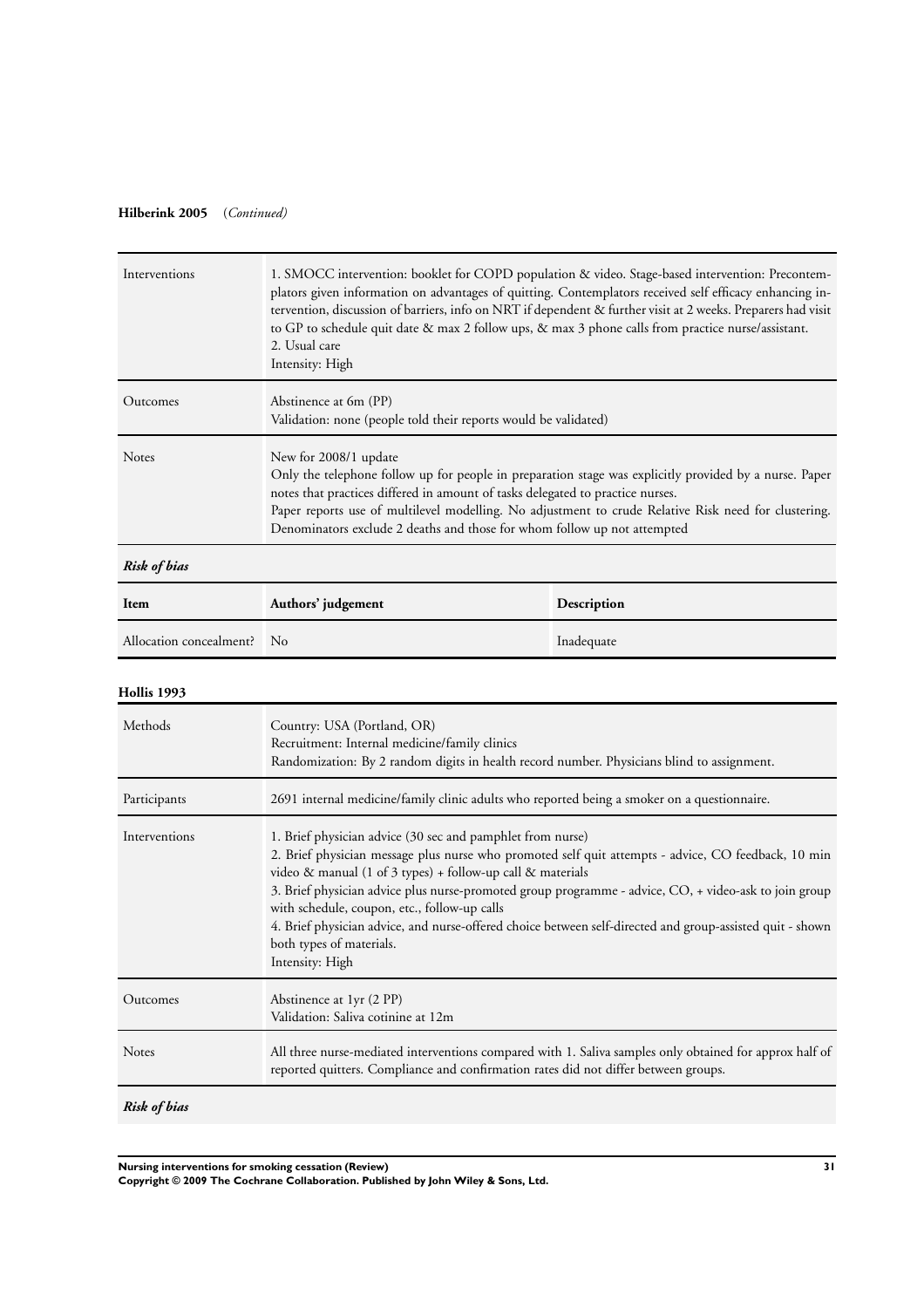### **Hollis 1993** (*Continued)*

| Item                    | Authors' judgement                                                                                                                                                                                                                                                                                                                                                                                                                                                                                                                                                                                                | Description |
|-------------------------|-------------------------------------------------------------------------------------------------------------------------------------------------------------------------------------------------------------------------------------------------------------------------------------------------------------------------------------------------------------------------------------------------------------------------------------------------------------------------------------------------------------------------------------------------------------------------------------------------------------------|-------------|
| Allocation concealment? | No                                                                                                                                                                                                                                                                                                                                                                                                                                                                                                                                                                                                                | Inadequate  |
| Janz 1987               |                                                                                                                                                                                                                                                                                                                                                                                                                                                                                                                                                                                                                   |             |
| Methods                 | Country: USA (Michigan)<br>Recruitment setting: OP Dept Med Clinic (R.A.)<br>Randomization: Half-day clinics assigned to treatment status.                                                                                                                                                                                                                                                                                                                                                                                                                                                                        |             |
| Participants            | Smokers $(>= 5$ cpd) attending clinics                                                                                                                                                                                                                                                                                                                                                                                                                                                                                                                                                                            |             |
| Interventions           | 1. Physician discussed personal susceptibility, self efficacy & concern, trained nurse counselled on problems<br>and strategies.<br>2. As 1, and self-help manual 'Step-by-Step Quit Kit'. + 1 telephone call<br>3. Usual Care control (from physicians not involved in study)<br>Intensity: Low                                                                                                                                                                                                                                                                                                                  |             |
| Outcomes                | Abstinence at 6m (self-report by telephone)<br>Validation: none                                                                                                                                                                                                                                                                                                                                                                                                                                                                                                                                                   |             |
| <b>Notes</b>            | 1 & 2 vs 3. Interventions included both physician and nurse components.<br>Data derived from graphs of percentages. Original data sought but not available.                                                                                                                                                                                                                                                                                                                                                                                                                                                       |             |
| <b>Risk of bias</b>     |                                                                                                                                                                                                                                                                                                                                                                                                                                                                                                                                                                                                                   |             |
| Item                    | Authors' judgement<br>Description                                                                                                                                                                                                                                                                                                                                                                                                                                                                                                                                                                                 |             |
| Allocation concealment? | No                                                                                                                                                                                                                                                                                                                                                                                                                                                                                                                                                                                                                | Inadequate  |
| <b>Kim 2005</b>         |                                                                                                                                                                                                                                                                                                                                                                                                                                                                                                                                                                                                                   |             |
| Methods                 | Country: South Korea<br>Recruitment/setting: Internal medicine outpatient department<br>Randomization: 12 allocation strata. Assignments in sealed opaque envelopes.                                                                                                                                                                                                                                                                                                                                                                                                                                              |             |
| Participants            | 401 daily smokers, 65% willing to quit within 1m<br>92% M, av.age 52                                                                                                                                                                                                                                                                                                                                                                                                                                                                                                                                              |             |
| Interventions           | Test of 5As approach recommended by US AHCPR guideline. All participants Asked about smoking status<br>& Advised to quit by physicians. Counsellors (retired nurses trained in cessation) Assessed willingness to<br>quit, and enrolled & randomized patients.<br>1. Intervention: Counsellors provided Assist and Arrange components to participants willing to quit<br>within 1m; set quit date, provided Self-help materials, supplied cigarette substitute. Culturally specific for<br>Koreans. Other participants given 4Rs<br>2. Control: Counsellors told participants to quit without further assistance. |             |

**Nursing interventions for smoking cessation (Review) 32**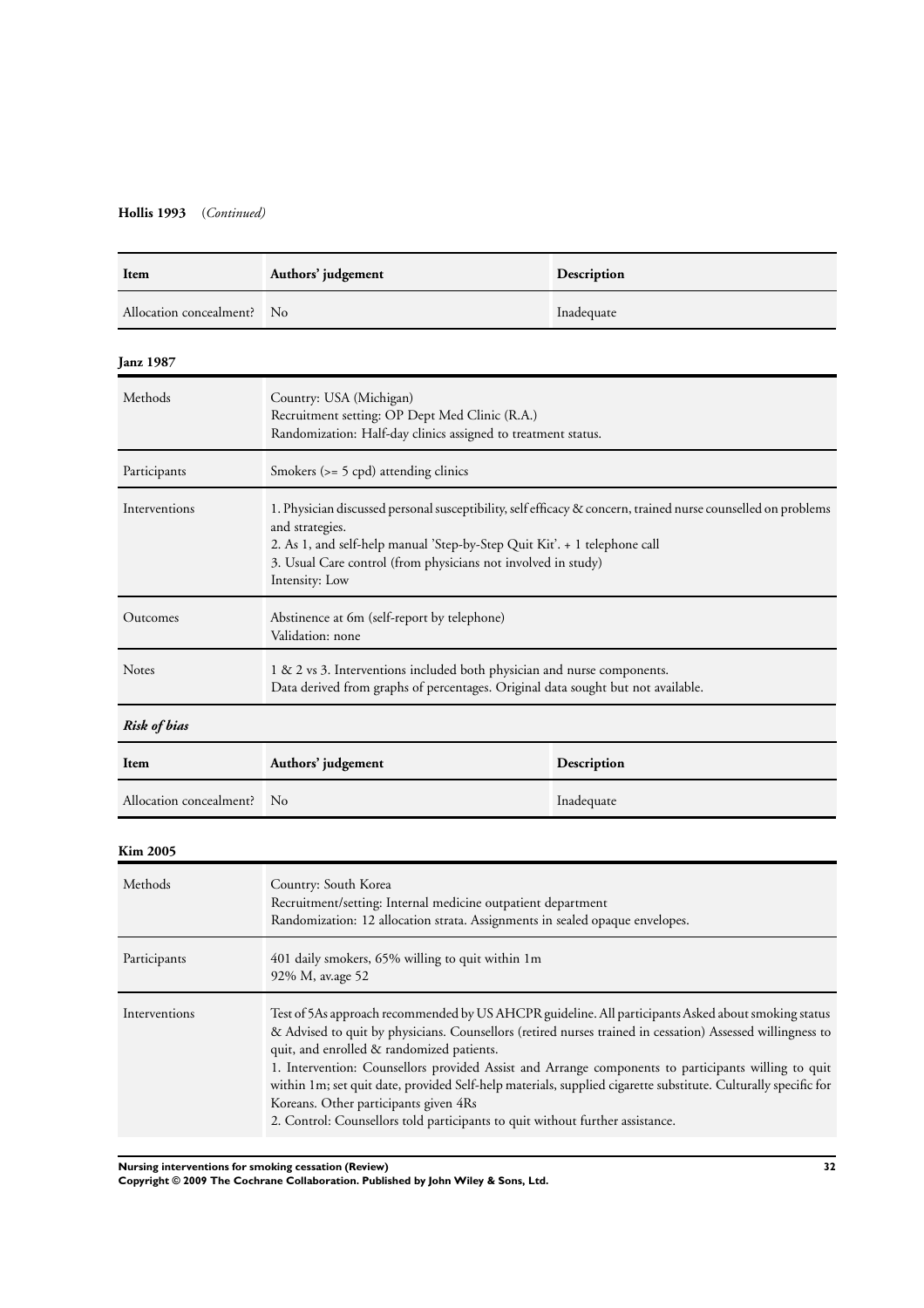### **Kim 2005** (*Continued)*

| Outcomes                | Abstinence at 5m<br>Validation: CO<=7ppm                                                                                                                                                                                          |             |
|-------------------------|-----------------------------------------------------------------------------------------------------------------------------------------------------------------------------------------------------------------------------------|-------------|
| <b>Notes</b>            | New for 2008/1 update<br>Marginal to include because 5m follow up and counsellors were retired nurses                                                                                                                             |             |
| <b>Risk of bias</b>     |                                                                                                                                                                                                                                   |             |
| Item                    | Authors' judgement                                                                                                                                                                                                                | Description |
| Allocation concealment? | Yes                                                                                                                                                                                                                               | Adequate    |
| Lancaster 1999          |                                                                                                                                                                                                                                   |             |
| Methods                 | Country: UK<br>Recruitment setting: General practice, recruitment during a visit or by letter. Smokers who completed a<br>questionnaire about smoking habits.<br>Randomization: computer-generated allocation in sealed envelopes |             |
| Participants            | 497 smokers (av. cpd 17)                                                                                                                                                                                                          |             |
| Interventions           | 1. Physician advice (face-to-face or in a letter) and a leaflet<br>2. As 1, plus invitation to contact a trained practice nurse for more intensive tailored counselling. Up to<br>5 follow-up visits offered.                     |             |
| Outcomes                | Abstinence at 12m (sustained at 3m & 12m)<br>Validation: saliva cotinine at 3m & 12m                                                                                                                                              |             |
| Notes                   | 2 vs 1. Only 30% took up offer of extended counselling. Included in high intensity subgroup based on<br>intended intervention but sensitivity analysis for effect of treating as low intensity                                    |             |
| <b>Risk of bias</b>     |                                                                                                                                                                                                                                   |             |
| Item                    | Authors' judgement                                                                                                                                                                                                                | Description |
| Allocation concealment? | Yes                                                                                                                                                                                                                               | Adequate    |
| Lewis 1998              |                                                                                                                                                                                                                                   |             |
| Methods                 | Country: USA<br>Recruitment setting: hospital inpatients (excluding some cardiac conditions)<br>Randomization: predetermined computer-generated code                                                                              |             |
| Participants            | 185 hospitalized adults; self-reported 'regular use' for at least one year.<br>Counselling intervention delivered by research nurse                                                                                               |             |

**Nursing interventions for smoking cessation (Review) 33**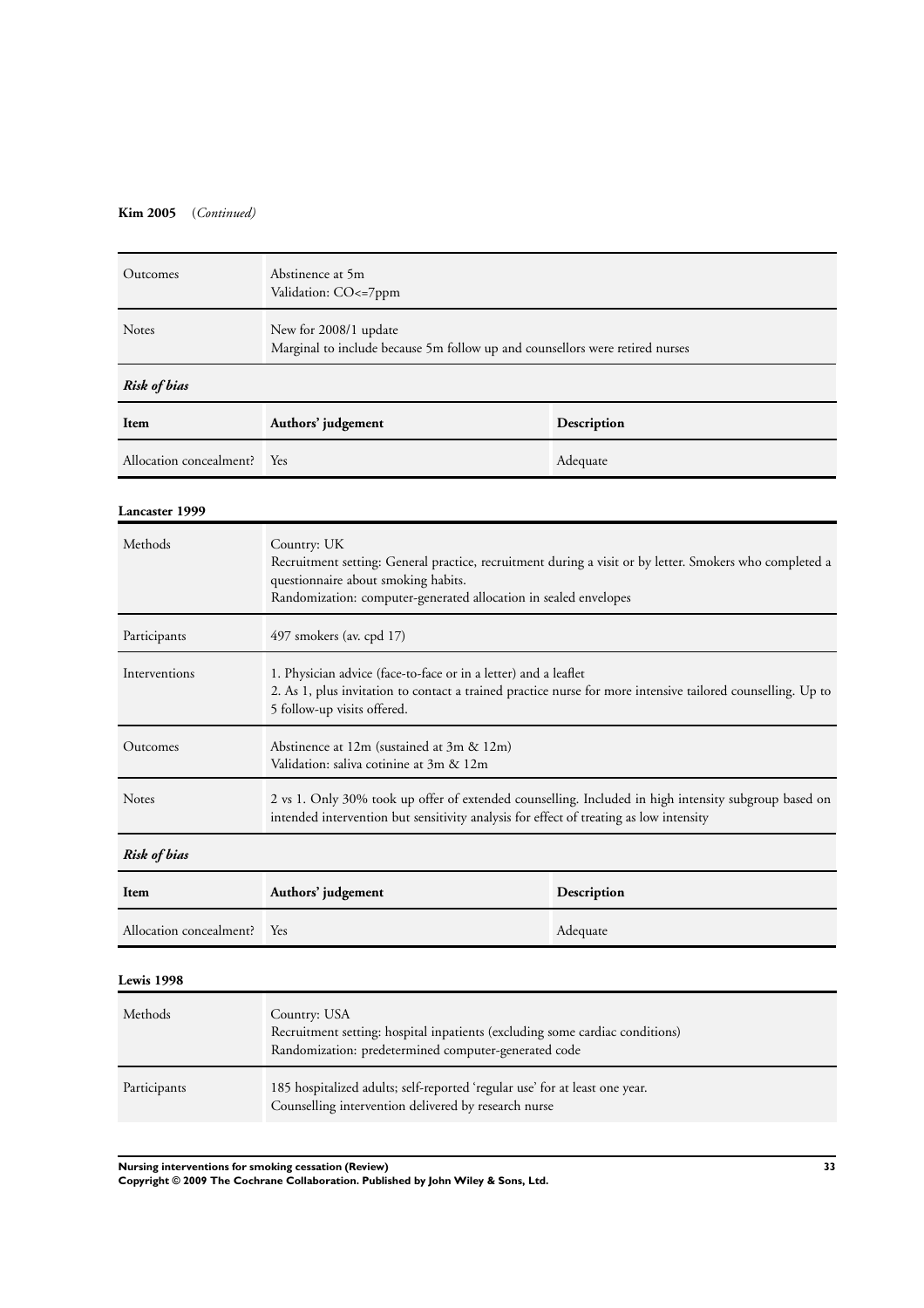### **Lewis 1998** (*Continued)*

| Interventions           | 1. Minimal care (MC): motivational message from physician to quit plus pamphlet<br>2. Counselling and nicotine patch (CAP).<br>3. Counselling and placebo patch (CPP).<br>In addition groups 2 & 3 received a motivational message $\&$ instructions on patch use from physician,<br>4 sessions of telephone counselling by nurse based on cognitive behavioural therapy and motivational<br>interviewing.<br>Intensity: high |             |  |
|-------------------------|-------------------------------------------------------------------------------------------------------------------------------------------------------------------------------------------------------------------------------------------------------------------------------------------------------------------------------------------------------------------------------------------------------------------------------|-------------|--|
| Outcomes                | Abstinence at 6m (7 day PP)<br>Validation: CO<=10ppm                                                                                                                                                                                                                                                                                                                                                                          |             |  |
| Notes                   | Compared 3 vs 1; Nurse counselling and placebo patch compared to minimal care to avoid confounding<br>with effect of NRT.                                                                                                                                                                                                                                                                                                     |             |  |
| <b>Risk of bias</b>     |                                                                                                                                                                                                                                                                                                                                                                                                                               |             |  |
| Item                    | Authors' judgement                                                                                                                                                                                                                                                                                                                                                                                                            | Description |  |
| Allocation concealment? | Yes                                                                                                                                                                                                                                                                                                                                                                                                                           | Adequate    |  |
| Miller 1997             |                                                                                                                                                                                                                                                                                                                                                                                                                               |             |  |
| Methods                 | Country: USA (California)<br>Recruitment setting: hospital inpatients<br>Randomization: sealed envelopes                                                                                                                                                                                                                                                                                                                      |             |  |
| Participants            | 1942 hospitalized smokers (any tobacco use in week prior to admission)<br>Counselling delivered by a research nurse                                                                                                                                                                                                                                                                                                           |             |  |
| Interventions           | 1. Intensive: 30min inpatient counselling, video, workbook, relaxation tape + 4 phone calls after discharge<br>2. Minimal: 30min counselling etc + 1 phone call<br>3. Usual Care<br>Intensity: High                                                                                                                                                                                                                           |             |  |
| Outcomes                | Abstinence at 12m, (PP, sustained abstinence also reported, but not by disease subgroup)<br>Validation: plasma cotinine or family member collaboration at 12m                                                                                                                                                                                                                                                                 |             |  |
| Notes                   | 1+2 vs 3 in main analysis - classifying both interventions as high intensity. Cardiovascular and other<br>diagnoses separated in analysis by setting. 1 vs 2 in analysis of effect of additional telephone contact (<br>sustained abstinence).                                                                                                                                                                                |             |  |
| <b>Risk of bias</b>     |                                                                                                                                                                                                                                                                                                                                                                                                                               |             |  |
| Item                    | Authors' judgement<br>Description                                                                                                                                                                                                                                                                                                                                                                                             |             |  |
| Allocation concealment? | Yes<br>Adequate                                                                                                                                                                                                                                                                                                                                                                                                               |             |  |

**Nursing interventions for smoking cessation (Review) 34**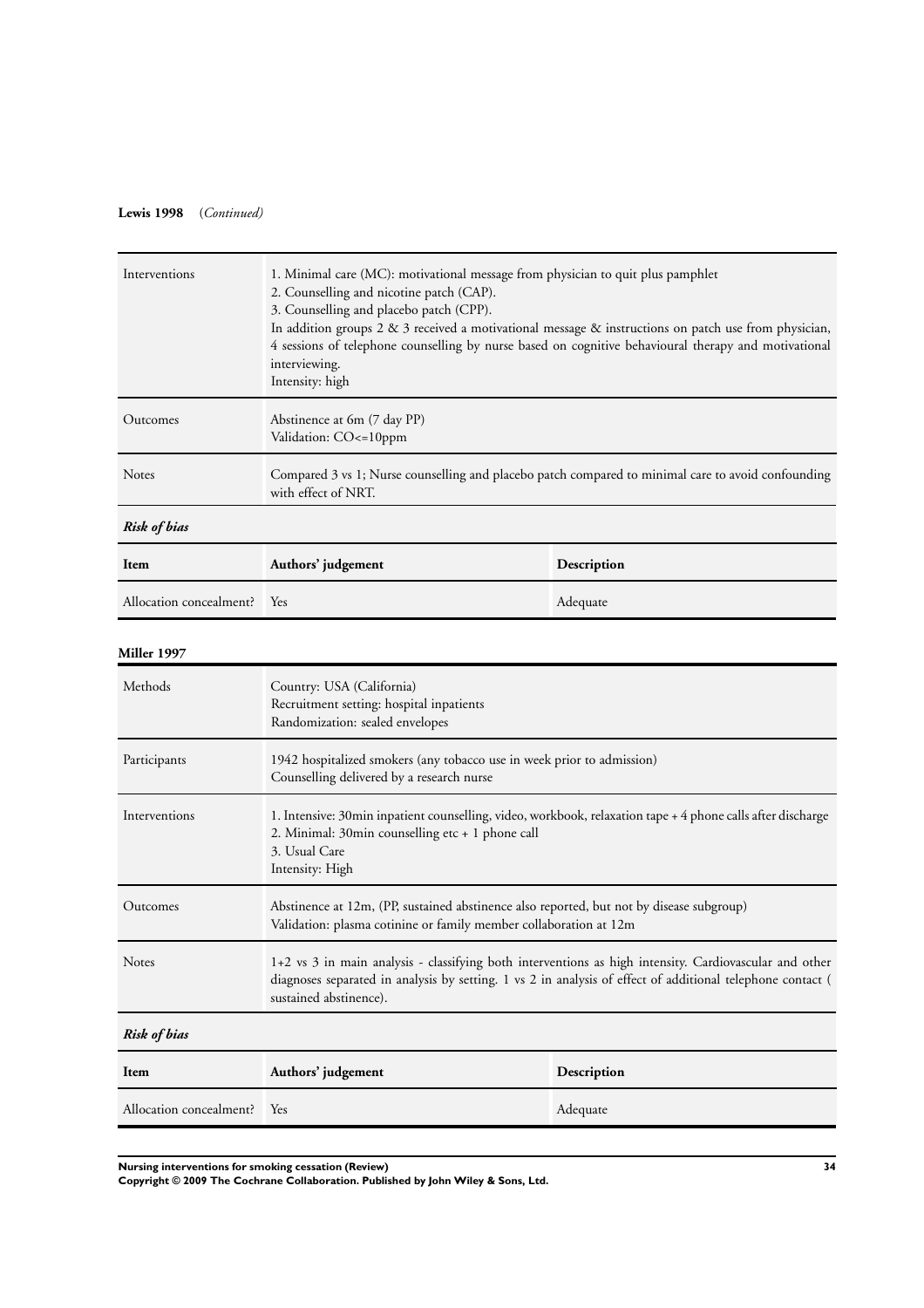## **Nagle 2005**

| Methods                 | Country: Australia<br>Recruitment/setting: Inpatients (all diagnoses) admitted to 1 teaching hospital (excluding intensive care<br>units), invited to participate.<br>Randomization: stratified by smoking status in past month, blocks of 20, using handheld computer with<br>random number programme                                                                 |             |  |
|-------------------------|------------------------------------------------------------------------------------------------------------------------------------------------------------------------------------------------------------------------------------------------------------------------------------------------------------------------------------------------------------------------|-------------|--|
| Participants            | 1422 current smokers or quitters (including 331 who had quit in past 12m). Not selected by motivation.<br>40% male in intervention group, 33% male in controls<br>Main part of intervention delivered by specialist                                                                                                                                                    |             |  |
| Interventions           | 1. Assessment and identification of smokers with the Smoking Cessation Clinical Pathway as chart re-<br>minder for ward nurses, Clinical Nurse Specialist provided 2 brief counselling sessions, offer of NRT, (3%<br>provided) discharge letter.<br>2. Usual care & assessment of smoking status, no standardized clinical assessment.<br>Intensity: Low (borderline) |             |  |
| Outcomes                | Abstinence at 12m (7-day validated PP, continuous self-reported abstinence also given)<br>Validation: Saliva cotinine <= 15 ng/ml.                                                                                                                                                                                                                                     |             |  |
| Notes                   | New for 2008/1 update<br>Study includes recent quitters; no difference in intervention effect. 85% of recent smokers received at<br>least 1 counselling session, 38% received 2.<br>28 deaths at 12m excluded from denominator                                                                                                                                         |             |  |
| <b>Risk of bias</b>     |                                                                                                                                                                                                                                                                                                                                                                        |             |  |
| Item                    | Authors' judgement                                                                                                                                                                                                                                                                                                                                                     | Description |  |
|                         |                                                                                                                                                                                                                                                                                                                                                                        |             |  |
| Allocation concealment? | Yes                                                                                                                                                                                                                                                                                                                                                                    | Adequate    |  |
| <b>Nebot 1992</b>       |                                                                                                                                                                                                                                                                                                                                                                        |             |  |
| Methods                 | Country: Spain<br>Recruitment: Primary Care Centre (patients not selected for motivation to quit)<br>Randomization: Primary care teams randomized to perform 3 interventions in successive weeks                                                                                                                                                                       |             |  |
| Participants            | 425 smokers (at least 1 cpd in past week)                                                                                                                                                                                                                                                                                                                              |             |  |
| Interventions           | 1. Physician advice<br>2. Physician advice & nicotine gum<br>3. Nurse counselling (up to 15 mins)<br>Intensity: Low<br>All received booklet and offer of follow-up visit or call.                                                                                                                                                                                      |             |  |
| Outcomes                | Abstinence at 12m (sustained at 2m & 12m)<br>Validation: 1/4 validated by expired CO at 2m.                                                                                                                                                                                                                                                                            |             |  |

**Nursing interventions for smoking cessation (Review) 35**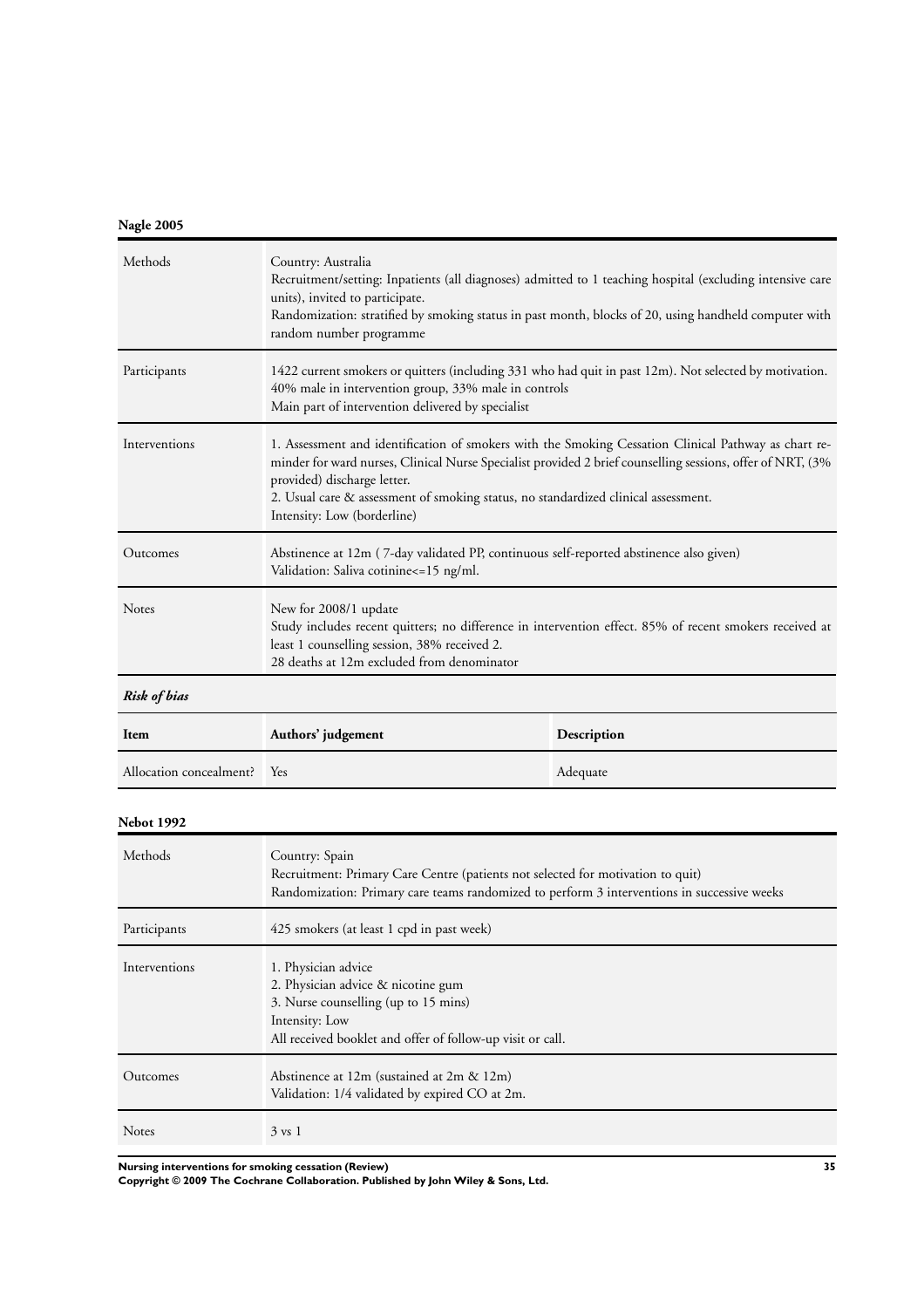### **Nebot 1992** (*Continued)*

| <b>Risk of bias</b>     |                                                                                                                                                                                                                                                                                                                                                                     |             |
|-------------------------|---------------------------------------------------------------------------------------------------------------------------------------------------------------------------------------------------------------------------------------------------------------------------------------------------------------------------------------------------------------------|-------------|
| Item                    | Authors' judgement                                                                                                                                                                                                                                                                                                                                                  | Description |
| Allocation concealment? | No                                                                                                                                                                                                                                                                                                                                                                  | Inadequate  |
| <b>OXCHECK 1994</b>     |                                                                                                                                                                                                                                                                                                                                                                     |             |
| Methods                 | Country: UK<br>Recruitment: patients aged 35-64 in 5 urban general practices (family practice) who returned a baseline<br>questionnaire<br>Randomization: by household, to health checks in one of 4 years                                                                                                                                                          |             |
| Participants            | 11,090 general practice patients                                                                                                                                                                                                                                                                                                                                    |             |
| Interventions           | 1. Health check and risk factor counselling<br>2. Delayed intervention                                                                                                                                                                                                                                                                                              |             |
| Outcomes                | Smoking prevalence, and reported quitting in previous year                                                                                                                                                                                                                                                                                                          |             |
| Notes                   | Not included in meta-analysis because outcome not directly comparable with cessation studies.<br>When all intervention patients (including non attenders) are compared to controls there was no significant<br>difference in the proportion who had stopped smoking in previous year.                                                                               |             |
| <b>Risk of bias</b>     |                                                                                                                                                                                                                                                                                                                                                                     |             |
| Item                    | Authors' judgement<br>Description                                                                                                                                                                                                                                                                                                                                   |             |
| Allocation concealment? | Unclear<br>Unclear                                                                                                                                                                                                                                                                                                                                                  |             |
| Quist-Paulsen 2003      |                                                                                                                                                                                                                                                                                                                                                                     |             |
| Methods                 | Country: Norway<br>Recruitment/setting: Inpatients admitted to cardiac ward of 1 general hospital, invited to participate<br>Randomization: Serially numbered sealed envelopes                                                                                                                                                                                      |             |
| Participants            | 240 current smokers (smoked daily before symptoms began).<br>Av. 15 cpd<br>Intervention delivered by 3 cardiac nurses                                                                                                                                                                                                                                               |             |
| Interventions           | 1. Intervention: Usual care plus 1-2 sessions with nurse using booklet focusing on fear arousal and relapse<br>prevention. 5 telephone follow ups at 2, 7, 21 days, 3m, 5m). Clinic visit to nurse at 6wks. Gum or patch<br>encouraged for subjects with strong urges to smoke in hospital.<br>2. Control: usual care (advice to quit + booklet)<br>Intensity: High |             |

**Nursing interventions for smoking cessation (Review) 36**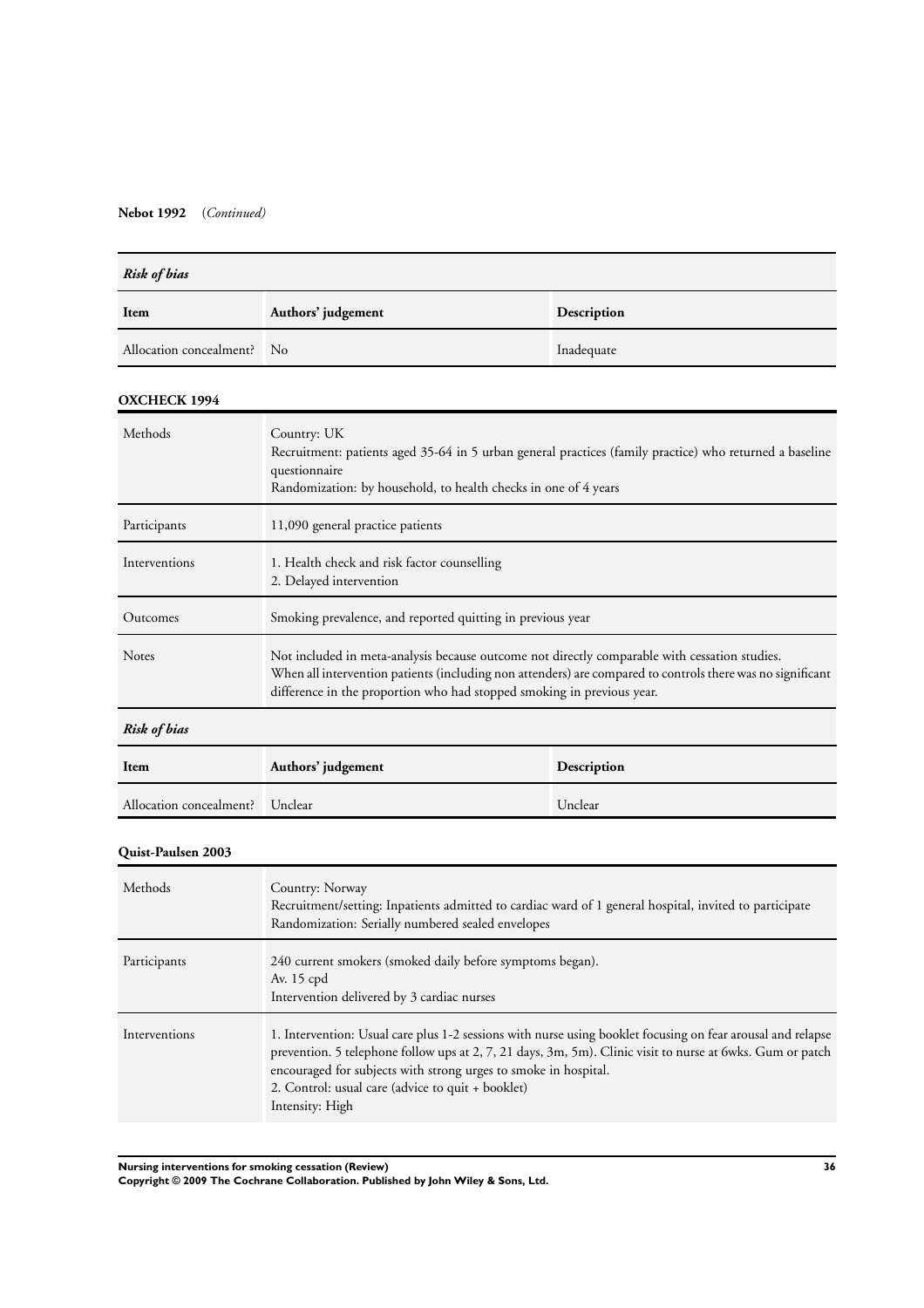# **Quist-Paulsen 2003** (*Continued)*

| Outcomes                | Abstinence at 12m (PP)<br>Validation: urine cotinine<2.0 mmol/mol creatinine                                                                                                                                                             |             |  |
|-------------------------|------------------------------------------------------------------------------------------------------------------------------------------------------------------------------------------------------------------------------------------|-------------|--|
| Notes                   | New for 2008/1 update.<br>Included in CVD subcategory<br>5 deaths and 2 people who changed address at 12m excluded from denominators.                                                                                                    |             |  |
| Risk of bias            |                                                                                                                                                                                                                                          |             |  |
| Item                    | Authors' judgement                                                                                                                                                                                                                       | Description |  |
| Allocation concealment? | Yes                                                                                                                                                                                                                                      | Adequate    |  |
| <b>Ratner 2004</b>      |                                                                                                                                                                                                                                          |             |  |
| Methods                 | Country: Canada<br>Recruitment: Patients having presurgical assessment<br>Method of randomization: sealed envelope, computer-generated assignment                                                                                        |             |  |
| Participants            | 237 smokers (past 7 days) awaiting elective surgery<br>52% female<br>Av. 12 cpd                                                                                                                                                          |             |  |
| Interventions           | 1. Pre-admission clinic 15 min counselling from trained research nurse, materials, nicotine gum, quit kit,<br>hotline number. Post-operative counselling in hospital. 9 follow-up calls over 16 wks.<br>2. Usual care<br>Intensity: High |             |  |
| Outcomes                | Abstinence at 12m (PP)<br>Validation: urine cotinine (NicoMeter)                                                                                                                                                                         |             |  |
| Notes                   | New for 2008/1 update<br>9 deaths at 12m excluded from denominators. Included in hospitalized patient subgroup for Comparison<br>2 although the initial intervention delivered pre-admission                                             |             |  |
| <b>Risk of bias</b>     |                                                                                                                                                                                                                                          |             |  |
| Item                    | Authors' judgement<br>Description                                                                                                                                                                                                        |             |  |
| Allocation concealment? | Yes                                                                                                                                                                                                                                      | Adequate    |  |

**Nursing interventions for smoking cessation (Review) 37**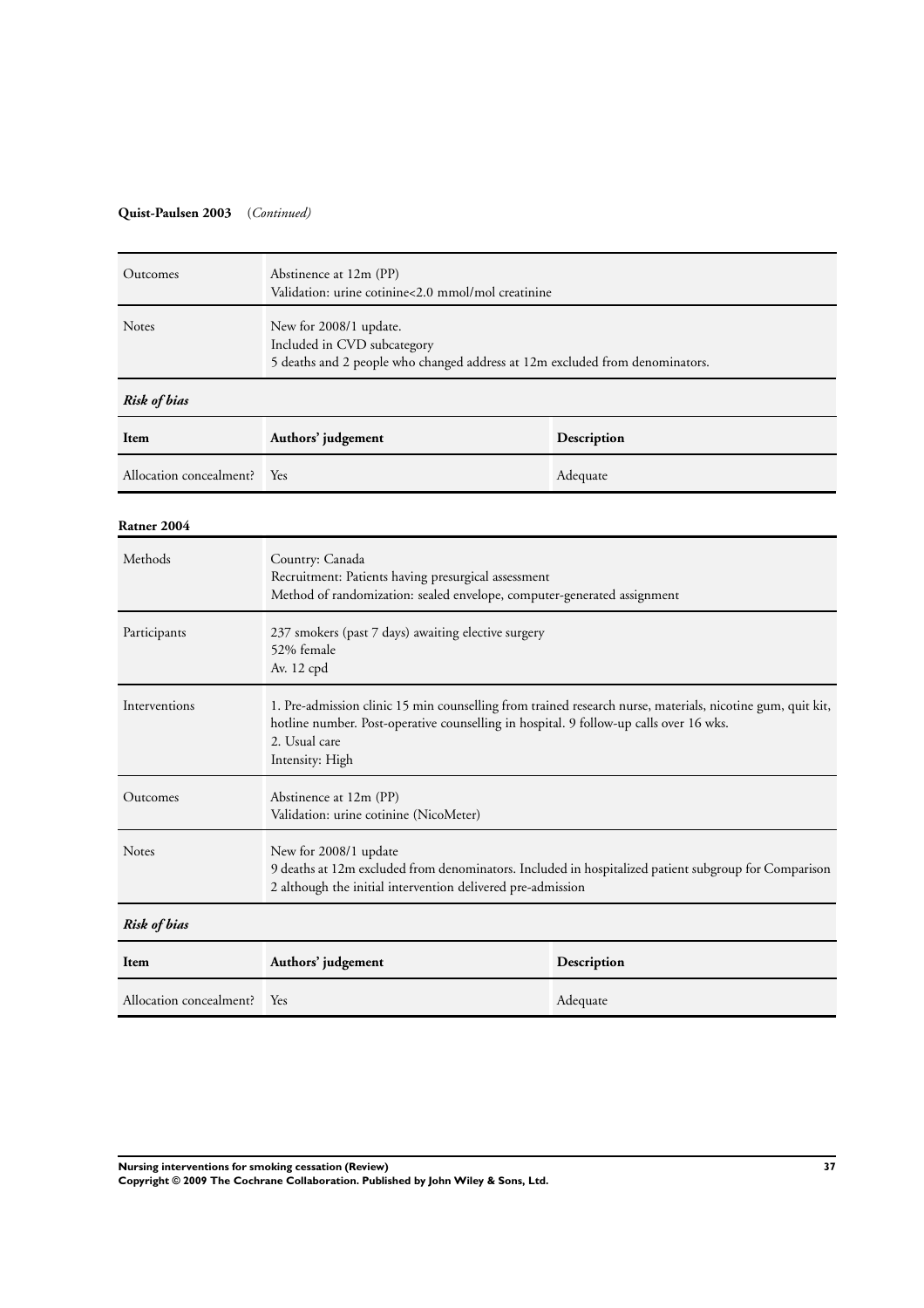# **Rice 1994**

| Methods                 | Country: USA (Michigan)<br>Recruitment: Previously hospitalized; self-referral or by provider<br>Randomization: table of random numbers                                                                |             |
|-------------------------|--------------------------------------------------------------------------------------------------------------------------------------------------------------------------------------------------------|-------------|
| Participants            | 255 smokers $(>=10 \text{ cpd})$ with CVD                                                                                                                                                              |             |
| Interventions           | 1. Smokeless (R) programme, individual delivery by nurse, 5 sessions<br>2. Same programme, 5 group sessions<br>3. Same programme, written self-help format<br>4. Usual care control<br>Intensity: High |             |
| Outcomes                | Abstinence at 12m.<br>Validation: saliva thiocyanate measured, but self report used as outcome.                                                                                                        |             |
| <b>Notes</b>            | $1+2+3$ vs 4                                                                                                                                                                                           |             |
| Risk of bias            |                                                                                                                                                                                                        |             |
| Item                    | Authors' judgement                                                                                                                                                                                     | Description |
| Allocation concealment? | Unclear                                                                                                                                                                                                | Unclear     |

# **Rigotti 1994**

| Methods                 | Country: USA (Boston)<br>Setting/ Recruitment: Cardiac surgery unit<br>Randomization: method not described                                   |  |  |  |
|-------------------------|----------------------------------------------------------------------------------------------------------------------------------------------|--|--|--|
| Participants            | 87 smokers (1+ pack of cigs in past 6m) scheduled for CABG.                                                                                  |  |  |  |
| Interventions           | 1. 3 sessions behavioural model with video tape and face-to-face counselling by registered nurse<br>2. Usual care control<br>Intensity: High |  |  |  |
| Outcomes                | Sustained abstinence at 12m<br>Validation: saliva cotinine<20 ng/mL                                                                          |  |  |  |
| <b>Notes</b>            | Abstinence rates include some smokers who had quit prior to surgery                                                                          |  |  |  |
| <b>Risk of bias</b>     |                                                                                                                                              |  |  |  |
| Item                    | Authors' judgement<br>Description                                                                                                            |  |  |  |
| Allocation concealment? | Unclear<br>Unclear                                                                                                                           |  |  |  |

**Nursing interventions for smoking cessation (Review) 38**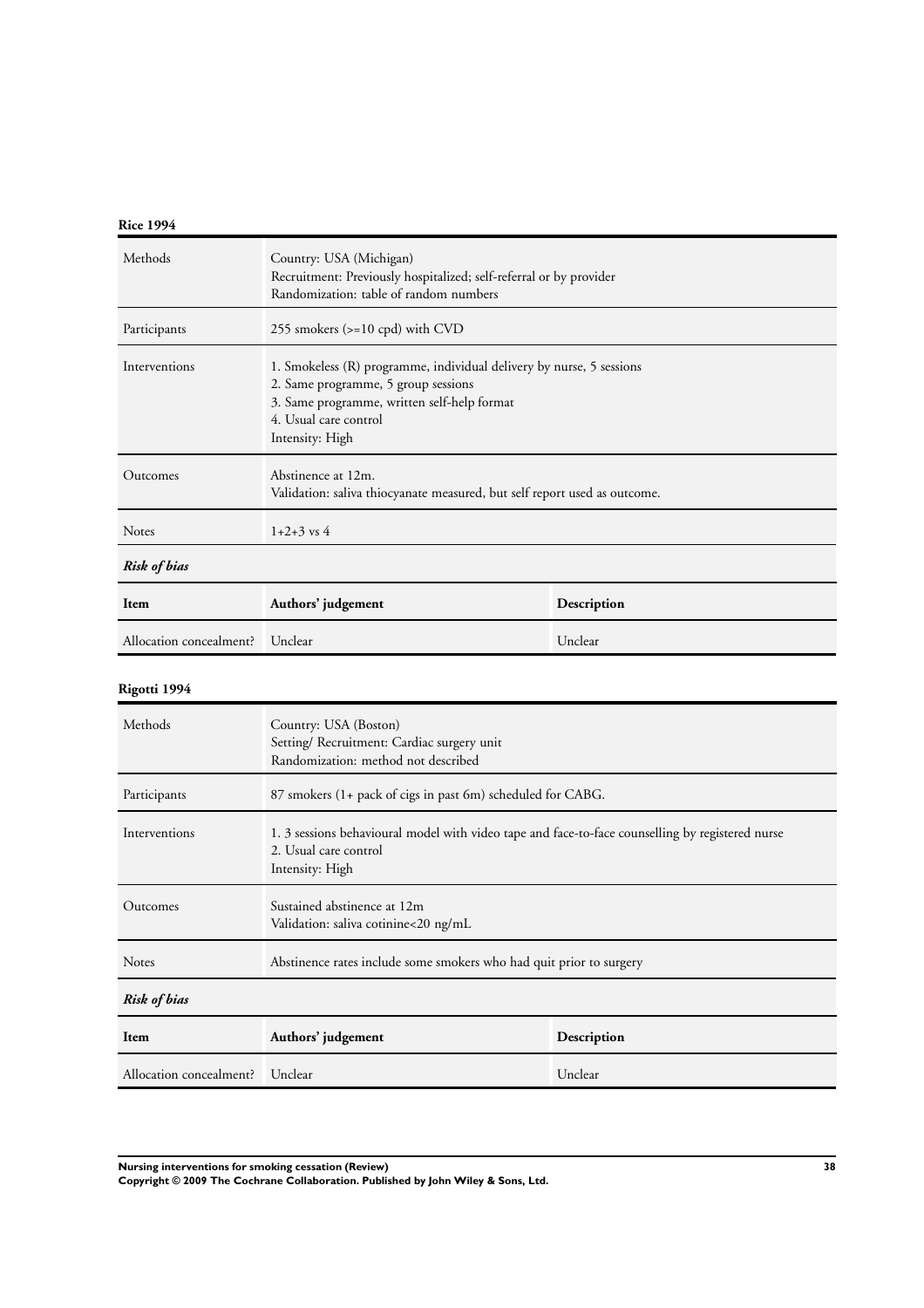### **Risser 1990**

| Methods                 | Country: USA<br>Setting: Nurse-staffed health promotion clinic<br>Randomization: method not described                                                                                                             |  |  |
|-------------------------|-------------------------------------------------------------------------------------------------------------------------------------------------------------------------------------------------------------------|--|--|
| Participants            | 90 smokers attending health promotion clinic for annual visit                                                                                                                                                     |  |  |
| Interventions           | 1. 50 min session, self-help materials, offer of training and counselling program.<br>2. as 1, plus 10min personalized motivational intervention with spirometry, CO measurement and dis-<br>cussion of symptoms. |  |  |
| Outcomes                | Abstinence at 1yr (PP)<br>Validation: expired CO                                                                                                                                                                  |  |  |
| <b>Notes</b>            | Not in main comparison: effect of additional components.<br>No group without intervention. (No true control group.)                                                                                               |  |  |
| <b>Risk of bias</b>     |                                                                                                                                                                                                                   |  |  |
| Item                    | Authors' judgement<br>Description                                                                                                                                                                                 |  |  |
| Allocation concealment? | Unclear<br>Unclear                                                                                                                                                                                                |  |  |

## **Sanders 1989a**

| Methods                 | Country: UK<br>Setting: Primary care clinics (11)<br>Randomization: by day of week, randomized across weeks and practices.                                                                                                                                                           |  |  |  |
|-------------------------|--------------------------------------------------------------------------------------------------------------------------------------------------------------------------------------------------------------------------------------------------------------------------------------|--|--|--|
| Participants            | 4210 primary care clinic attenders identified by questionnaire as smokers                                                                                                                                                                                                            |  |  |  |
| Interventions           | 1. Asked by doctor (following advice to quit) to make appointment with nurse for health check. Advice,<br>discussion, leaflet and offer of follow up by nursing<br>2. Usual care control<br>Intensity: Low                                                                           |  |  |  |
| Outcomes                | Sustained abstinence at 12m (self-report of not smoking at 1m and 12m and gave date on which they last<br>smoked as before the 1m follow up)<br>Validation: urine cotinine                                                                                                           |  |  |  |
| Notes                   | Only a sample of usual care group followed up so not appropriate to use data in main meta-analysis.<br>A significant effect of the intervention was apparent only for the sustained cessation outcome. 12m PP<br>abstinence rates were 11.2% for intervention, 10% for control (NS). |  |  |  |
| <b>Risk of bias</b>     |                                                                                                                                                                                                                                                                                      |  |  |  |
| Item                    | Authors' judgement<br>Description                                                                                                                                                                                                                                                    |  |  |  |
| Allocation concealment? | Inadequate<br>- No                                                                                                                                                                                                                                                                   |  |  |  |

**Nursing interventions for smoking cessation (Review) 39**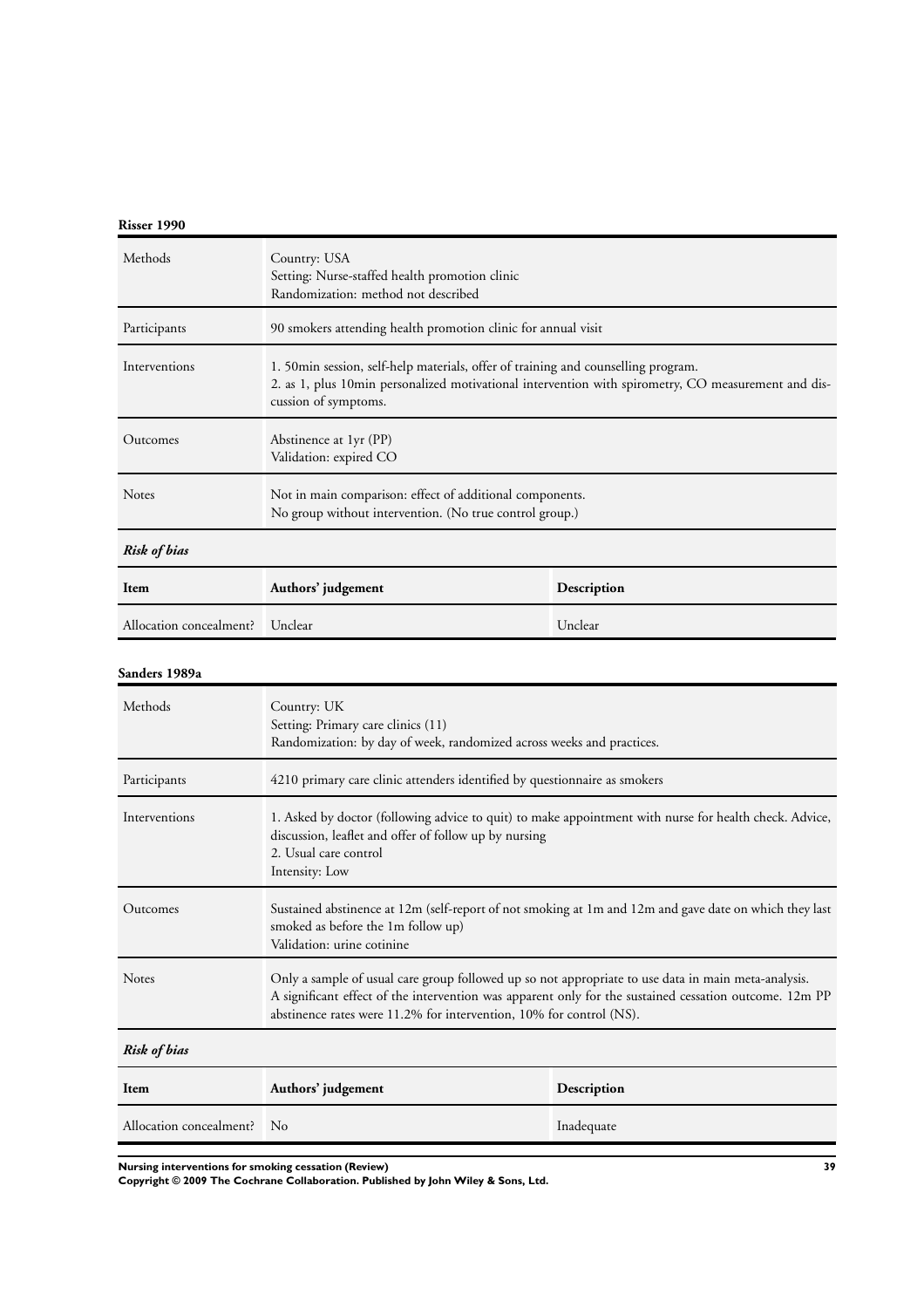## **Sanders 1989b**

| Methods                 | Country: UK<br>Setting: Primary care clinics (11)<br>Randomization: method not described                                                                                                                                                                |  |  |  |
|-------------------------|---------------------------------------------------------------------------------------------------------------------------------------------------------------------------------------------------------------------------------------------------------|--|--|--|
| Participants            | 751 smokers who attended a health check (having been randomly allocated to an intervention offering a<br>health check - see Sanders 1989a)                                                                                                              |  |  |  |
| Interventions           | 1. Health check from a practice nurse; advice, leaflet and offer of follow up<br>2. As 1, with demonstration of expired CO levels.                                                                                                                      |  |  |  |
| Outcomes                | Sustained abstinence at 1 yr (self report of not smoking at 1m and 12m and who gave date on which they<br>last smoked as before the 1m follow up)<br>Validation: urine cotinine in a sample of participants indicated a relatively high deception rate. |  |  |  |
| <b>Notes</b>            | 2 vs 1 for effect of CO demonstration as an adjunct to nurse advice.<br>This was part of same study as Sanders 1989a, and randomized a subgroup of participants in the main<br>study                                                                    |  |  |  |
| <b>Risk of bias</b>     |                                                                                                                                                                                                                                                         |  |  |  |
| Item                    | Authors' judgement<br>Description                                                                                                                                                                                                                       |  |  |  |
| Allocation concealment? | Unclear<br>Unclear                                                                                                                                                                                                                                      |  |  |  |

# **Sanz-Pozo 2006**

| Methods       | Country: Spain<br>Setting: Primary care clinic<br>Randomization: method not described                                                                                             |
|---------------|-----------------------------------------------------------------------------------------------------------------------------------------------------------------------------------|
| Participants  | 125 daily smokers attending clinic, motivated to make a quit attempt but not interested in using phar-<br>macotherapy<br>Intervention 52% F, Control 62% F, av.age -40, av.cpd 19 |
| Interventions | 1. Brief advice from doctor at recruitment, appointment with clinic nurse 7 days before TQD, on TQD,<br>1wk, 1m, 2m, 3m.<br>2. Brief advice only.<br>No pharmacotherapy           |
| Outcomes      | Sustained abstinence at 24m (from 12m)<br>Validation: CO< 8ppm                                                                                                                    |
| <b>Notes</b>  | New for 2008/1<br>Control group rates also higher at 12m follow up. Some baseline differences but logistic regression did<br>not alter conclusion of no effect                    |

# *Risk of bias*

**Nursing interventions for smoking cessation (Review) 40**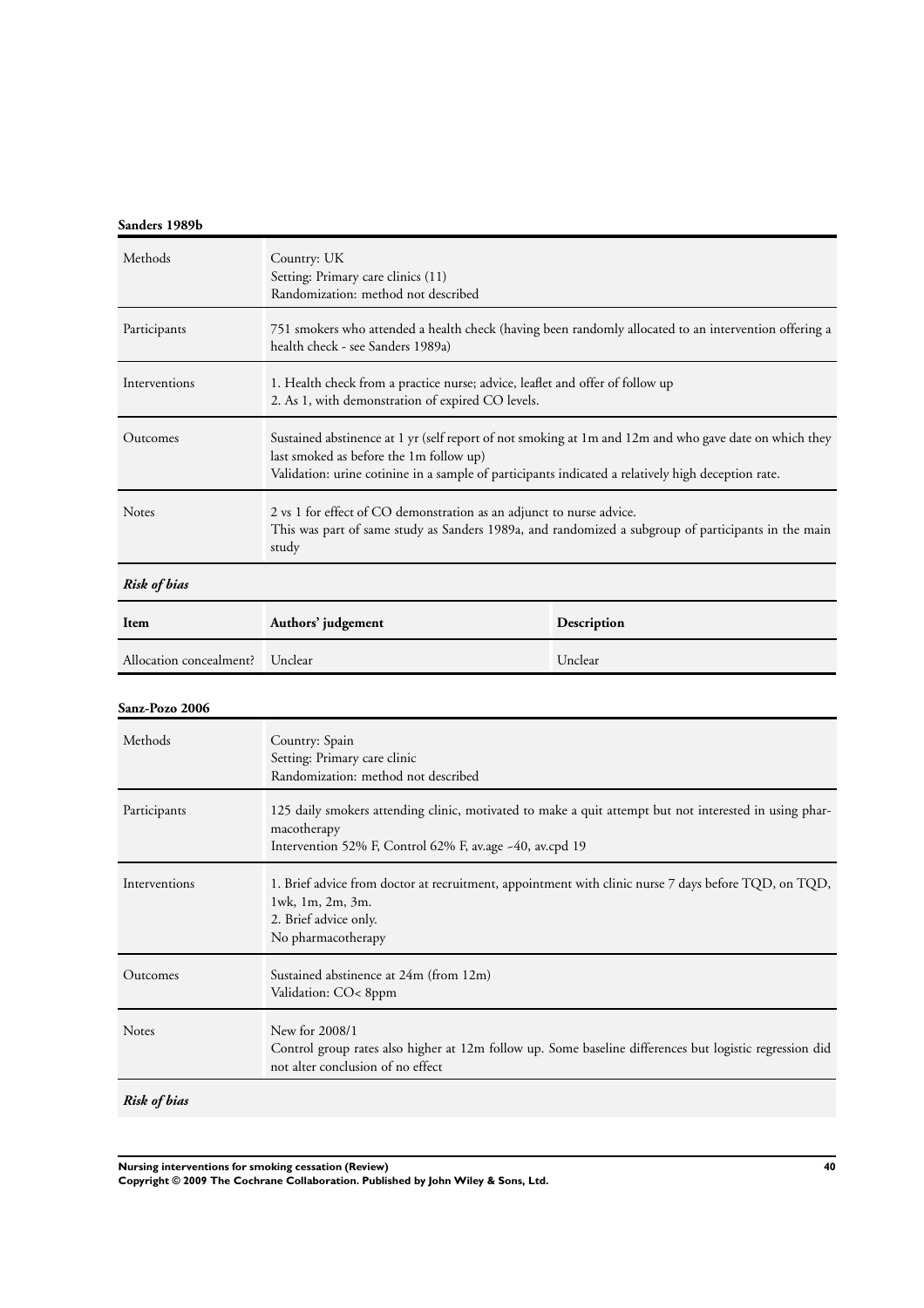### **Sanz-Pozo 2006** (*Continued)*

| Item                    | Authors' judgement                                                                                                                                                                                     | Description |  |
|-------------------------|--------------------------------------------------------------------------------------------------------------------------------------------------------------------------------------------------------|-------------|--|
| Allocation concealment? | Unclear                                                                                                                                                                                                | Unclear     |  |
| Steptoe 1999            |                                                                                                                                                                                                        |             |  |
| Methods                 | Country: UK<br>Setting: Primary care clinics (20)<br>Randomization: cluster randomized by practice                                                                                                     |             |  |
| Participants            | 404 smokers (from total of 883 patients with modifiable CVD risk factors)                                                                                                                              |             |  |
| Interventions           | 1. Behavioural counselling using stages of change approach. 2-3 20min sessions + 1-2 phone contacts.<br>NRT used if appropriate.<br>2. Usual care                                                      |             |  |
| Outcomes                | Sustained abstinence at 12m (4m & 12m)<br>Validation: saliva cotinine                                                                                                                                  |             |  |
| <b>Notes</b>            | Not included in meta-analysis. Used practice-based analysis. Differential drop-out rates for smokers in<br>intervention & control groups.                                                              |             |  |
| <b>Risk of bias</b>     |                                                                                                                                                                                                        |             |  |
| Item                    | Authors' judgement                                                                                                                                                                                     | Description |  |
| Allocation concealment? | Unclear                                                                                                                                                                                                | Unclear     |  |
| Taylor 1990             |                                                                                                                                                                                                        |             |  |
| Methods                 | Country: USA (California)<br>Recruitment setting: Hospital (patients with AMI)<br>Randomization: Random numbers in sealed envelopes                                                                    |             |  |
| Participants            | 173 smokers following AMI. Smoker defined as any use of tobacco.                                                                                                                                       |             |  |
| Interventions           | 1. Nurse counselling on self efficacy, benefits and risks, + manual coping with high risk situations. Further<br>telephone counselling as needed up to 6m.<br>2. Usual care control<br>Intensity: High |             |  |
| Outcomes                | Abstinence at 12m<br>Validation: serum thiocyanate<110nmol/L, expired CO<10ppm                                                                                                                         |             |  |
| Notes                   | Nurses averaged 3.5 hours/patient including phone contact<br>Slightly higher loss to follow up in control group. Nicotine gum was prescribed to 5 patients.                                            |             |  |

**Nursing interventions for smoking cessation (Review) 41**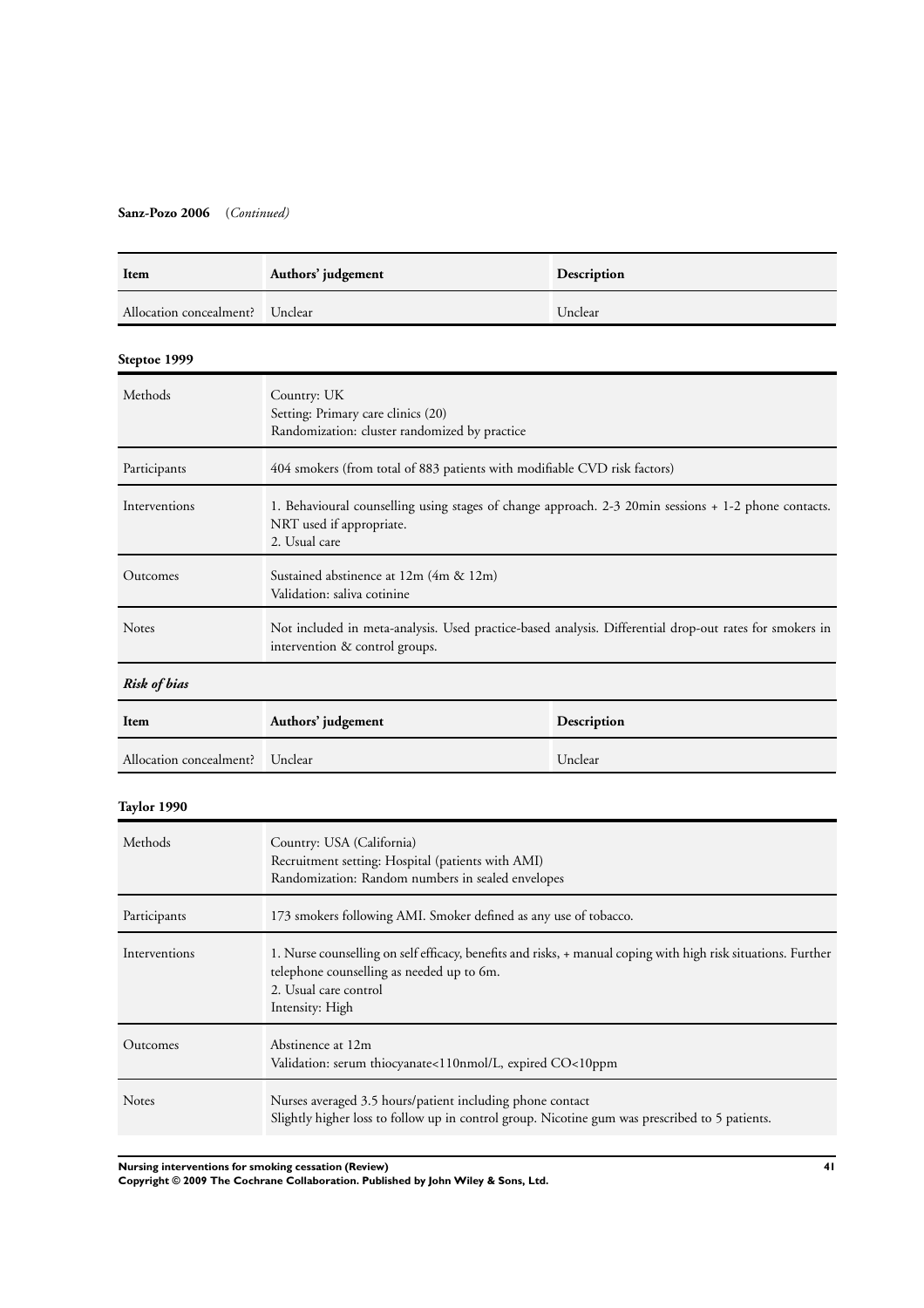## **Taylor 1990** (*Continued)*

| <b>Risk of bias</b>     |                                                                                                                                                                                                                |             |  |  |
|-------------------------|----------------------------------------------------------------------------------------------------------------------------------------------------------------------------------------------------------------|-------------|--|--|
| Item                    | Authors' judgement<br>Description                                                                                                                                                                              |             |  |  |
| Allocation concealment? | Yes                                                                                                                                                                                                            | Adequate    |  |  |
| Terazawa 2001           |                                                                                                                                                                                                                |             |  |  |
| Methods                 | Country: Japan<br>Recruitment setting: Workplace annual health check<br>Randomization: by employee ID number. Assigned prior to contact                                                                        |             |  |  |
| Participants            | 228 male smokers, Av age 39, av cpd 23                                                                                                                                                                         |             |  |  |
| Interventions           | 1. 15-20min stage-matched counselling by trained nurses. 4 follow-up calls for those willing to set a quit<br>date. 1 wk after intervention, 3-4 days, 1m, 3m after cessation<br>2. Usual care                 |             |  |  |
| Outcomes                | Sustained abstinence at 12m (>6m, validated at 6m & 12m)<br>Validation: CO, urine                                                                                                                              |             |  |  |
| Notes                   | 25 from intervention group set quit date.<br>More intervention group in preparation/contemplation II subgroups at baseline; 17 vs 7.                                                                           |             |  |  |
| <b>Risk of bias</b>     |                                                                                                                                                                                                                |             |  |  |
| Item                    | Authors' judgement                                                                                                                                                                                             | Description |  |  |
| Allocation concealment? | Yes                                                                                                                                                                                                            | Adequate    |  |  |
| Tonnesen 1996           |                                                                                                                                                                                                                |             |  |  |
| Methods                 | Country: Denmark<br>Recruitment setting: outpatient chest clinic<br>Randomization: method not described                                                                                                        |             |  |  |
| Participants            | 507 smokers of <10 cpd or of >10 cpd who had refused a trial of nicotine replacement. age 20-70 yrs<br>Intervention delivered by clinic nurses given 8hr training and 3 problem-solving meetings               |             |  |  |
| Interventions           | 1. Motivational approach, 5 min of benefits/risks, brochures on hazards and how to quit. 4-6 wks letter<br>sent<br>2. Control - questionnaire and CO measurement. No advice to stop smoking.<br>Intensity: Low |             |  |  |
| Outcomes                | Sustained abstinence at 1yr (stopped during intervention and no reported smoking during year)<br>Validation: CO<10ppm                                                                                          |             |  |  |

**Nursing interventions for smoking cessation (Review) 42**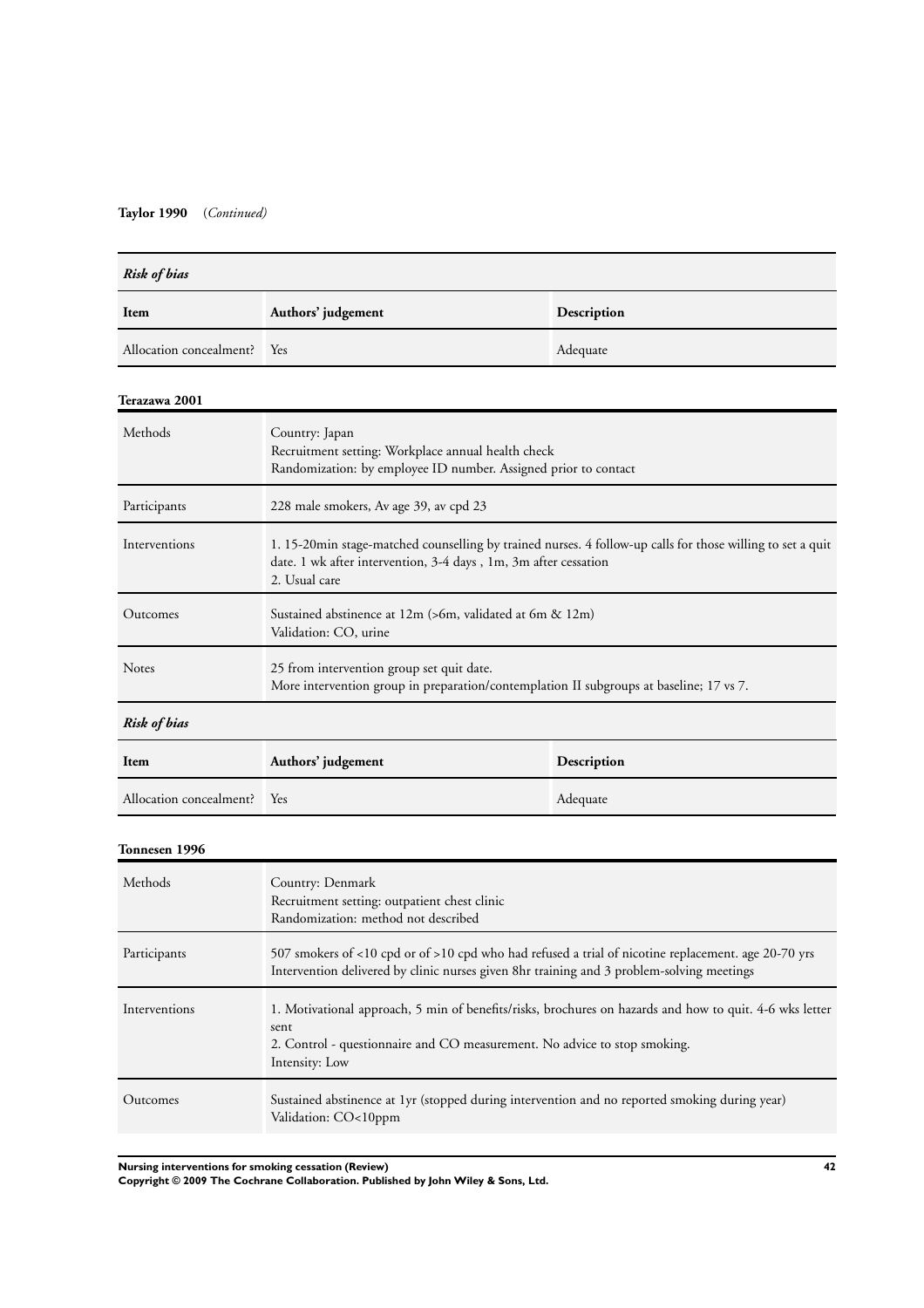### **Tonnesen 1996** (*Continued)*

| <b>Notes</b>            |                                                                                                                                                                                                                                                                                                                                                                       |             |  |  |
|-------------------------|-----------------------------------------------------------------------------------------------------------------------------------------------------------------------------------------------------------------------------------------------------------------------------------------------------------------------------------------------------------------------|-------------|--|--|
| <b>Risk of bias</b>     |                                                                                                                                                                                                                                                                                                                                                                       |             |  |  |
| Item                    | Authors' judgement<br>Description                                                                                                                                                                                                                                                                                                                                     |             |  |  |
| Allocation concealment? | Unclear                                                                                                                                                                                                                                                                                                                                                               | Unclear     |  |  |
| Tonnesen 2006           |                                                                                                                                                                                                                                                                                                                                                                       |             |  |  |
| Methods                 | Country: Denmark<br>Recruitment setting: 7 outpatient chest clinics<br>Randomization: by block randomization list at each centre. Double blind but allocation concealment not<br>specifically described                                                                                                                                                               |             |  |  |
| Participants            | 370 smokers of >1 cpd with COPD<br>52% F, av. age 61, av.cpd 20                                                                                                                                                                                                                                                                                                       |             |  |  |
| Interventions           | Factorial trial. Nicotine sublingual tablet and placebo arms collapsed in MA<br>1. High support: 7 x 20-30min clinic visits (0, 2, 4, 8, 12wks, 6m, 12m) & 5 x 10min phone calls (1, 6,<br>10wks, 4.5m. 9m), total contact time 4.5h.<br>2. Low support: 4 clinic visits (0, 2wks, 6m, 12m) & 6 phone calls (1, 4, 6, 9, 12wks, 9m), total time<br>2.5 <sub>hrs</sub> |             |  |  |
| Outcomes                | Sustained abstinence at 12m (validated at all visits from wk 2, PP also reported)<br>Validation: CO<10ppm                                                                                                                                                                                                                                                             |             |  |  |
| Notes                   | New for 2008/1 update<br>Not in main comparison; compares different intensities of nurse counselling                                                                                                                                                                                                                                                                  |             |  |  |
| <b>Risk of bias</b>     |                                                                                                                                                                                                                                                                                                                                                                       |             |  |  |
| Item                    | Authors' judgement                                                                                                                                                                                                                                                                                                                                                    | Description |  |  |
| Allocation concealment? | Unclear<br>Unclear                                                                                                                                                                                                                                                                                                                                                    |             |  |  |
| Vetter 1990             |                                                                                                                                                                                                                                                                                                                                                                       |             |  |  |
| Methods                 | Country: UK (Wales)<br>Recruitment setting: general practice (family practice)<br>Randomization: method not described                                                                                                                                                                                                                                                 |             |  |  |
| Participants            | 226 smokers aged 60+ in general practice who completed a health questionnaire. Unselected by motivation<br>to quit.                                                                                                                                                                                                                                                   |             |  |  |
| Interventions           | 1. Letter asking patient to visit doctor who advised on importance of stopping smoking, opportunity to<br>see practice nurse who gave advice on lifestyle factors concentrating on quitting smoking                                                                                                                                                                   |             |  |  |

**Nursing interventions for smoking cessation (Review) 43**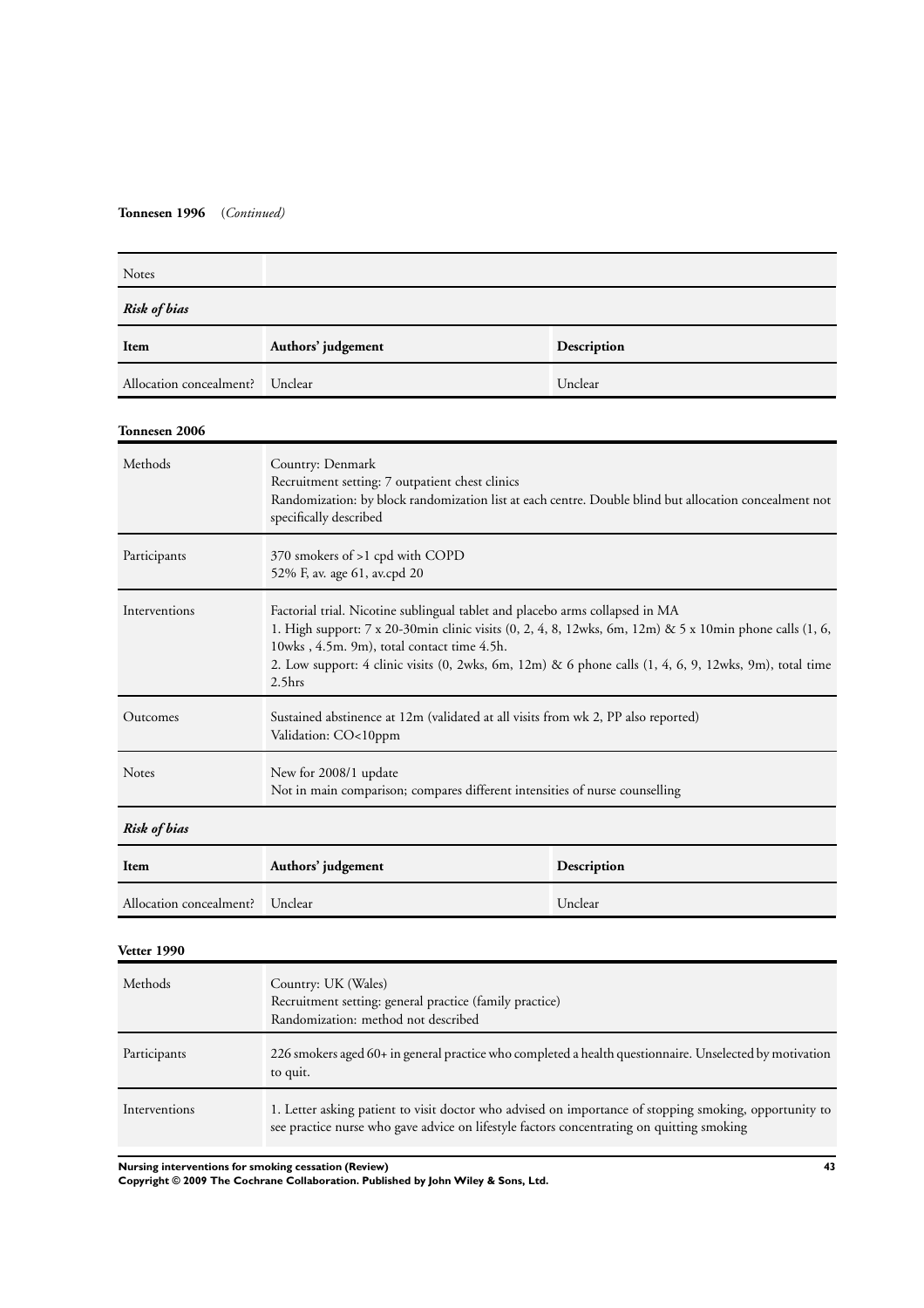#### <span id="page-45-0"></span>**Vetter 1990** (*Continued)*

|                         | 2. No contact, completed questionnaire only<br>Intensity: Low              |  |  |  |  |
|-------------------------|----------------------------------------------------------------------------|--|--|--|--|
| <b>Outcomes</b>         | Abstinence at 6m (PP)<br>Validation: expired CO (cut off point not stated) |  |  |  |  |
| <b>Notes</b>            | Intervention included nursing and physician advice                         |  |  |  |  |
| Risk of bias            |                                                                            |  |  |  |  |
| Item                    | Authors' judgement<br>Description                                          |  |  |  |  |
| Allocation concealment? | Unclear<br>Unclear                                                         |  |  |  |  |

CABG = Coronary Artery Bypass Graft; CCU = Coronary Care Unit; CHD = coronary heart disease; CHF = congestive heart failure; CO = carbon monoxide; COPD = AHCPR = Agency for Health Care Policy and Research; Chronic Obstructive Pulmonary Disease; cpd = cigarettes per day; CVD = cardiovascular disease; FTND: Fagerstrom Test for Nicotine Dependence; ITT = intention-to-treat; m =month(s); (A)MI = (Acute) Myocardial Infarction; NRT = nicotine replacement therapy; NS: not statistically significant; PP = point prevalence; PVD = peripheral vascular disease; SMOCC = Smoking cessation for patients with COPD in general practice; TQD = target quit date

### **Characteristics of excluded studies** *[ordered by study ID]*

| Andrews 2007     | Cluster-randomized trial with only 2 community clusters & baseline differences between participants. Nurse-<br>led counselling confounded with NRT availability and personal contact from a community health worker for<br>the duration of the trial. |
|------------------|-------------------------------------------------------------------------------------------------------------------------------------------------------------------------------------------------------------------------------------------------------|
| Browning 2000    | Not a randomized trial, uses historical control                                                                                                                                                                                                       |
| Carlsson 1998    | Describes 5 studies, only 1 reporting smoking cessation is included in review separately (Carlsson 1997).                                                                                                                                             |
| Chan 2005        | Follow up less than 6m.                                                                                                                                                                                                                               |
| Fletcher 1987    | Number of quitters after 6m not stated. (Total of 20 participants)                                                                                                                                                                                    |
| Galvin 2001      | Only 3m follow up. (Total of 42 participants)                                                                                                                                                                                                         |
| Griebel 1998     | Maximum follow up was 6 wks post-hospital discharge.                                                                                                                                                                                                  |
| Haddock 1997     | No long-term follow up. Randomization unclear.                                                                                                                                                                                                        |
| <b>Hall 2007</b> | Follow up less than 6m                                                                                                                                                                                                                                |
| Jelley 1995      | Not RCT. Control and intervention ran sequentially.                                                                                                                                                                                                   |

**Nursing interventions for smoking cessation (Review) 44**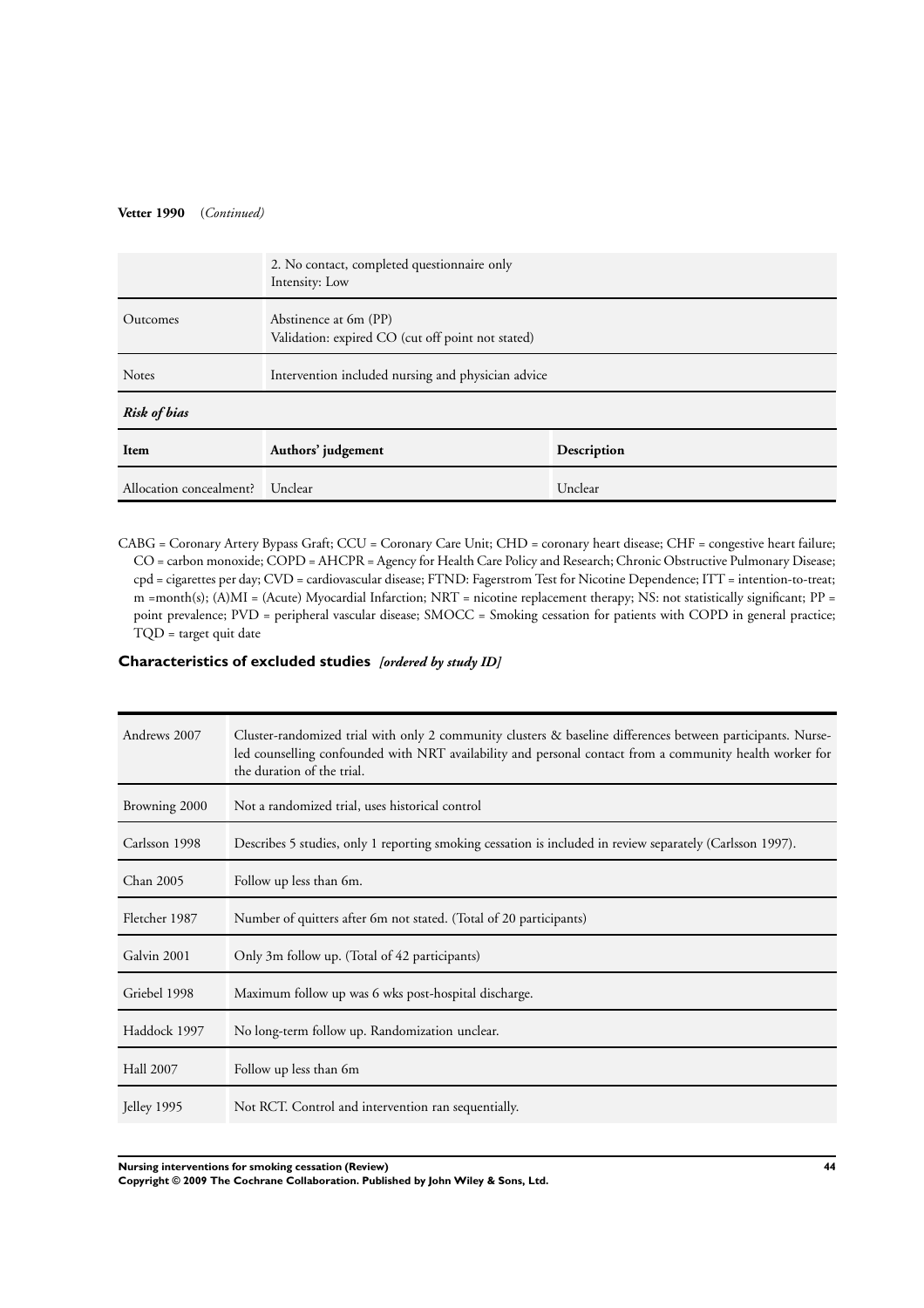### (*Continued)*

| Johnson 1999     | Not RCT. No equivalent study groups, intervention allocated according to cardiac unit of admission.                                                                        |
|------------------|----------------------------------------------------------------------------------------------------------------------------------------------------------------------------|
| Johnson 2000     | Population and intervention not within scope. Recruited women who had stopped smoking during pregnancy<br>for a relapse prevention intervention.                           |
| Kendrick 1995    | Intervention in pregnant smokers. See review by Lumley et al 2004.                                                                                                         |
| Lifrak 1997      | Four advice sessions with a nurse practitioner compared with a more intensive intervention of 16 weekly therapy<br>sessions. All also received nicotine patch therapy.     |
| McHugh 2001      | Multiple risk factor intervention with shared care. Cannot evaluate effect of nursing.                                                                                     |
| O'Connor 1992    | Intervention in pregnant smokers. See review by Lumley et al 2004.                                                                                                         |
| Pozen 1977       | Intervention in post-MI patients. Only 1m follow up, and number of smokers at baseline not described.                                                                      |
| Reeve 2000       | Follow up less than 6m.                                                                                                                                                    |
| <b>Reid 2003</b> | Stepped care intervention from nurse counsellor confounded with nicotine patch therapy (no evidence of effect<br>of the combination).                                      |
| Rigotti 1997     | Intervention not given by a nurse.                                                                                                                                         |
| Stanislaw 1994   | Follow up less than 6m.                                                                                                                                                    |
| Sun 2000         | Follow up less than 6m.                                                                                                                                                    |
| van Elderen 1994 | Multicomponent intervention, smoking cessation element not clear.                                                                                                          |
| Wadland 1999     | Not randomized. The 2 groups were recruited by different means and given different interventions, both of<br>which included telephone counselling by nurses or counsellors |
| Wadland 2001     | Follow up less than 6m (90 days). Nurses and counsellors provided telephone-based intervention.                                                                            |
| Wewers 1994      | Follow up less than 6m.                                                                                                                                                    |
| Woollard 1995    | No data presented on number of smokers or quitting.                                                                                                                        |

**Nursing interventions for smoking cessation (Review) 45**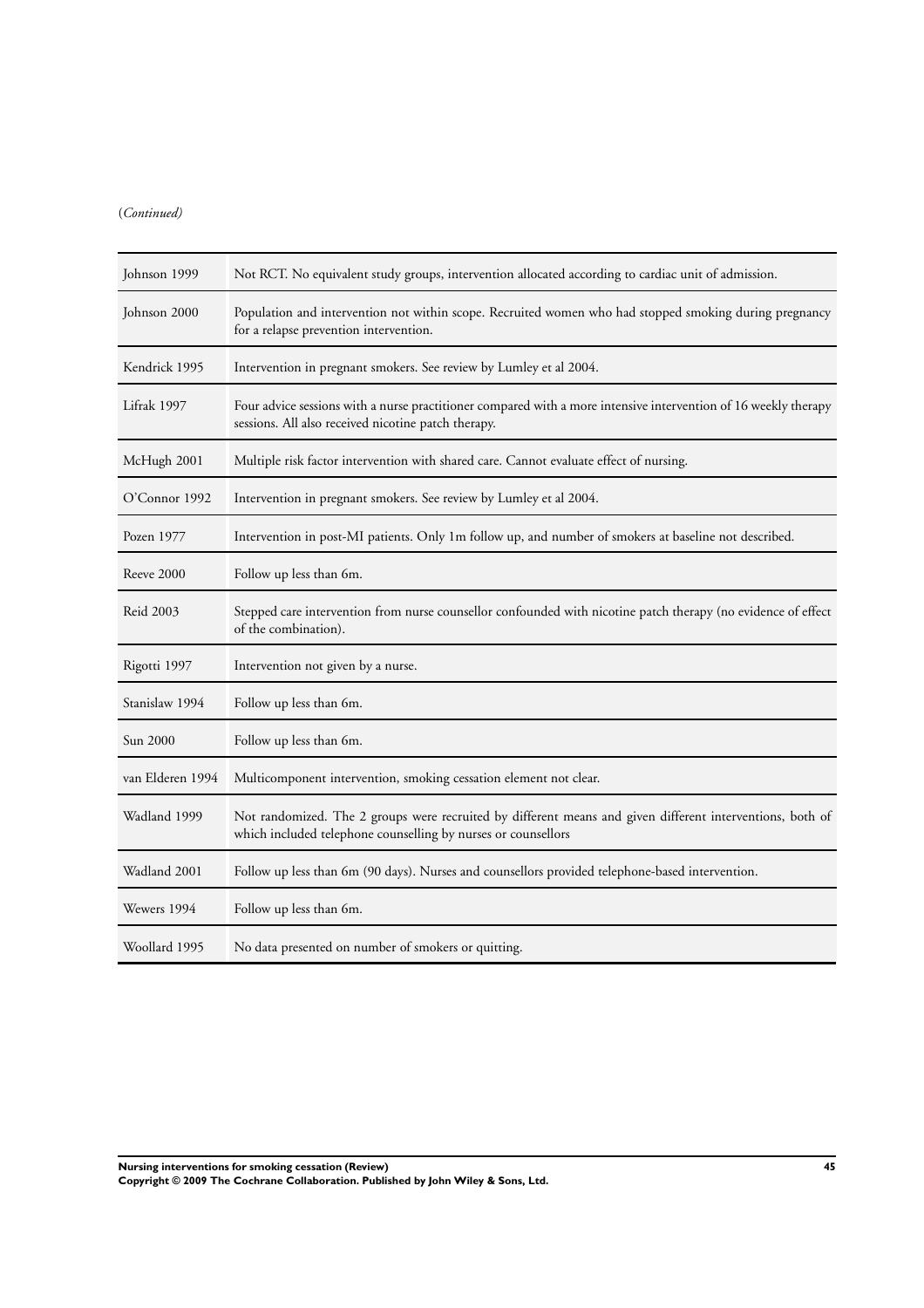## **D A T A A N D A N A L Y S E S**

# **Comparison 1. All nursing intervention vs control trials, grouped by intensity of intervention**

| Outcome or subgroup title                   | No. of<br>studies | No. of<br>participants | Statistical method              | <b>Effect size</b>  |
|---------------------------------------------|-------------------|------------------------|---------------------------------|---------------------|
| 1 Smoking cessation at longest<br>follow up | 31                | 15205                  | Risk Ratio (M-H, Fixed, 95% CI) | $1.28$ [1.18, 1.38] |
| 1.1 High intensity<br>intervention          | 24                | 11189                  | Risk Ratio (M-H, Fixed, 95% CI) | $1.28$ [1.18, 1.39] |
| 1.2 Low intensity intervention              |                   | 4016                   | Risk Ratio (M-H, Fixed, 95% CI) | $1.27$ [0.99, 1.62] |

# **Comparison 2. All nursing intervention vs control trials, grouped by setting and population**

| No. of<br>Outcome or subgroup title<br>studies                                                                   |    | No. of<br>participants | <b>Statistical method</b>       | <b>Effect size</b>  |  |
|------------------------------------------------------------------------------------------------------------------|----|------------------------|---------------------------------|---------------------|--|
| 1 Smoking cessation at longest<br>follow up                                                                      | 30 |                        | Risk Ratio (M-H, Fixed, 95% CI) | Subtotals only      |  |
| 1.1 Smoking intervention<br>as part of multifactorial<br>intervention in patients with<br>cardiovascular disease | 4  | 482                    | Risk Ratio (M-H, Fixed, 95% CI) | $1.39$ [1.17, 1.65] |  |
| 1.2 Smoking intervention<br>alone in hospitalized smokers<br>with a cardiovascular disease                       | 7  | 2278                   | Risk Ratio (M-H, Fixed, 95% CI) | $1.29$ [1.14, 1.45] |  |
| 1.3 Smoking intervention<br>alone in other hospitalized<br>smokers                                               | 5  | 4401                   | Risk Ratio (M-H, Fixed, 95% CI) | 1.04 [0.89, 1.22]   |  |
| 1.4 Smoking intervention<br>alone in non-hospitalized<br>smokers with a cardiovascular<br>disease                | 1  | 255                    | Risk Ratio (M-H, Fixed, 95% CI) | $0.35$ [0.20, 0.60] |  |
| 1.5 Smoking intervention<br>alone in other non hospitalized<br>smokers                                           | 14 | 7664                   | Risk Ratio (M-H, Fixed, 95% CI) | 1.84 [1.49, 2.28]   |  |

**Nursing interventions for smoking cessation (Review) 46**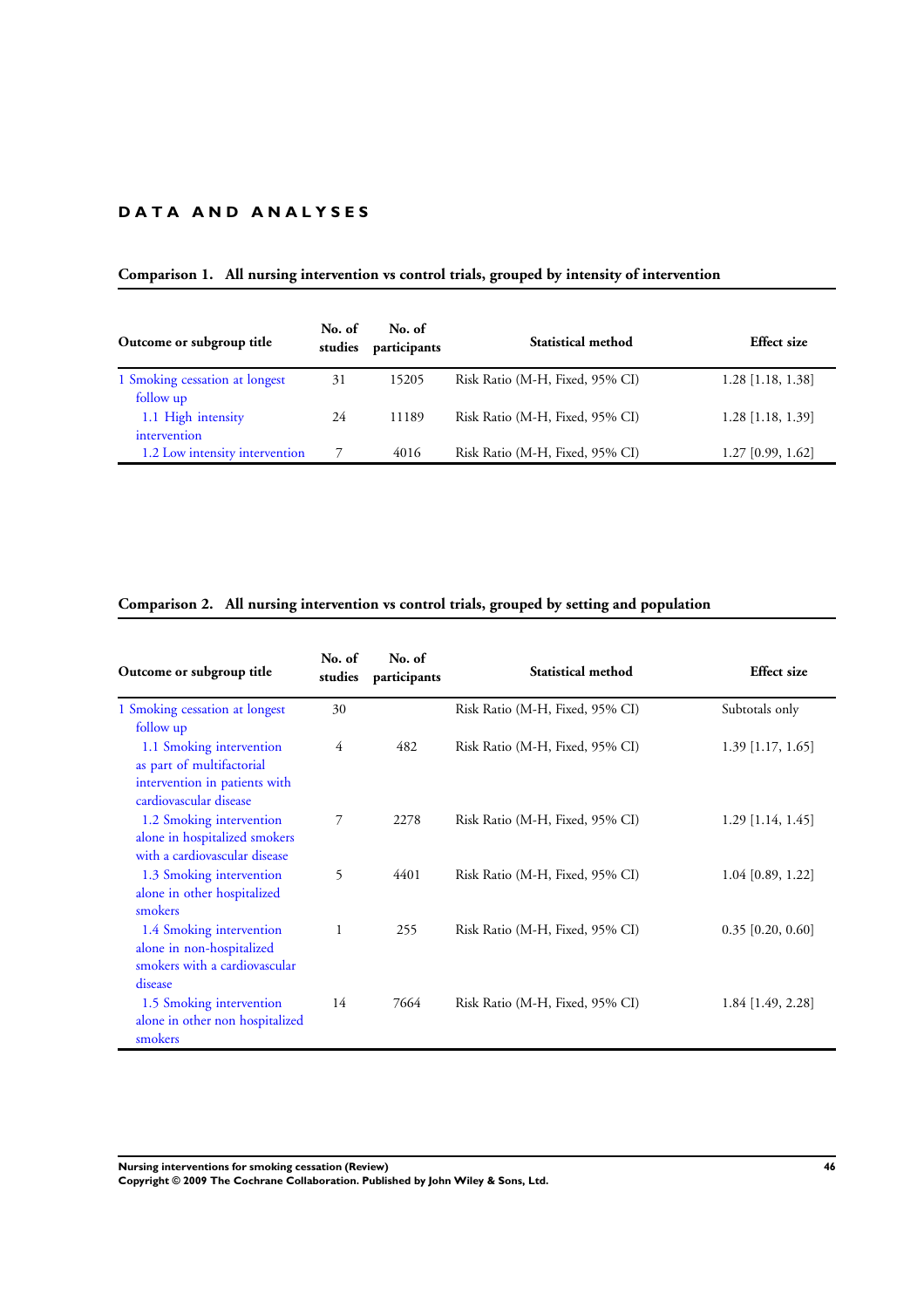| Outcome or subgroup title                                                               | No. of<br>studies | No. of<br>participants | Statistical method              | <b>Effect</b> size   |
|-----------------------------------------------------------------------------------------|-------------------|------------------------|---------------------------------|----------------------|
| 1 Additional components at single<br>contact. Smoking cessation at<br>longest follow up | 3                 |                        | Risk Ratio (M-H, Fixed, 95% CI) | Subtotals only       |
| 1.1 Demonstration of CO<br>levels                                                       | $\mathbf{1}$      | 751                    | Risk Ratio (M-H, Fixed, 95% CI) | $1.06$ [0.55, 2.02]  |
| 1.2 Demonstration<br>of spirometry and CO<br>measurement                                | 1                 | 90                     | Risk Ratio (M-H, Fixed, 95% CI) | $0.33$ [0.10, 1.15]  |
| 1.3 Additional support<br>including CO reading,<br>materials                            | $\mathbf{1}$      | 505                    | Risk Ratio (M-H, Fixed, 95% CI) | $0.91$ [0.73, 1.13]  |
| 2 Additional contacts. Smoking<br>cessation at longest follow up                        | 6                 |                        | Risk Ratio (M-H, Fixed, 95% CI) | Subtotals only       |
| 2.1 Additional telephone<br>support                                                     | 3                 | 1220                   | Risk Ratio (M-H, Fixed, 95% CI) | $1.25$ [1.00, 1.56]  |
| 2.2 Self-help manual,<br>additional telephone support                                   | 1                 | 189                    | Risk Ratio (M-H, Fixed, 95% CI) | 32.68 [4.55, 234.56] |
| 2.3 Three additional sessions                                                           | $\mathbf{1}$      | 157                    | Risk Ratio (M-H, Fixed, 95% CI) | $0.43$ [0.21, 0.89]  |
| 2.4 Additional face-to-face<br>and telephone support                                    | 1                 | 370                    | Risk Ratio (M-H, Fixed, 95% CI) | $1.09$ [0.59, 2.04]  |

# **Comparison 3. Effect of additional strategies: Higher versus lower intensity**

# **Comparison 4. Sensitivity analysis by intensity, including Hajek 2002, with Lancaster, Bolman, Curry as low intensity**

| No. of<br>Outcome or subgroup title<br>studies |    | No. of<br>participants | Statistical method              | Effect size         |
|------------------------------------------------|----|------------------------|---------------------------------|---------------------|
| 1 Smoking cessation at longest<br>follow up    | 32 | 15710                  | Risk Ratio (M-H, Fixed, 95% CI) | $1.24$ [1.15, 1.33] |
| 1.1 High intensity<br>intervention             | 21 | 9654                   | Risk Ratio (M-H, Fixed, 95% CI) | $1.31$ [1.20, 1.43] |
| 1.2 Low intensity intervention                 | 11 | 6056                   | Risk Ratio (M-H, Fixed, 95% CI) | $1.09$ [0.96, 1.25] |

**Nursing interventions for smoking cessation (Review) 47**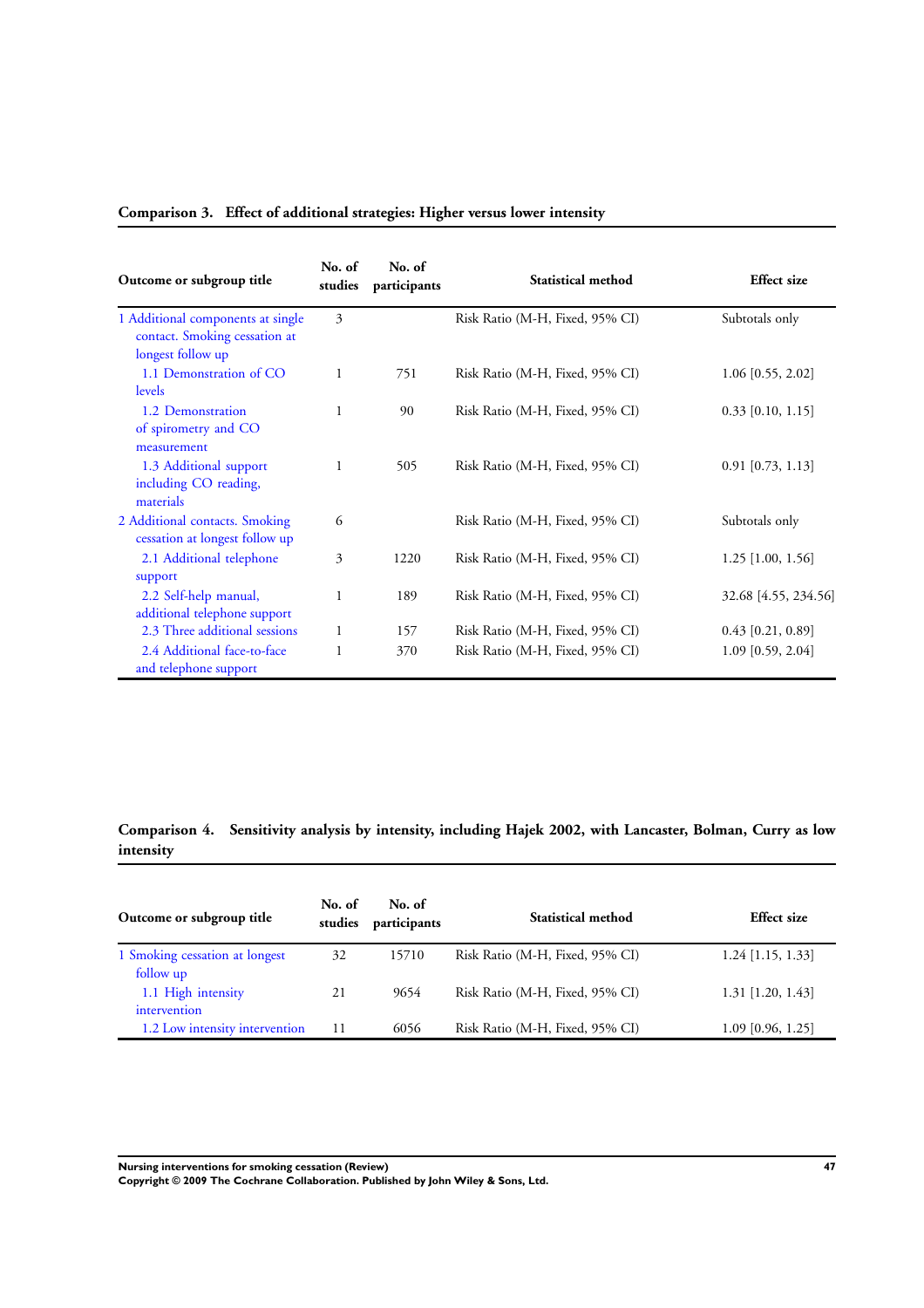### **Comparison 5. Sensitivity analysis by setting and population, including Hajek 2002**

| Outcome or subgroup title                                                                  | No. of<br>studies | No. of<br>participants | Statistical method               | Effect size         |
|--------------------------------------------------------------------------------------------|-------------------|------------------------|----------------------------------|---------------------|
| 1 Smoking cessation at longest<br>follow up                                                |                   |                        | Risk Ratio (M-H, Random, 95% CI) | Subtotals only      |
| 1.1 Smoking intervention<br>alone in hospitalized smokers<br>with a cardiovascular disease |                   | 4127                   | Risk Ratio (M-H, Random, 95% CI) | $1.20$ [1.02, 1.42] |

### **Analysis 1.1. Comparison 1 All nursing intervention vs control trials, grouped by intensity of intervention, Outcome 1 Smoking cessation at longest follow up.**

Review: Nursing interventions for smoking cessation

Comparison: 1 All nursing intervention vs control trials, grouped by intensity of intervention

Outcome: 1 Smoking cessation at longest follow up

| Study or subgroup             | Treatment | Control | <b>Risk Ratio</b> | Weight | <b>Risk Ratio</b>        |
|-------------------------------|-----------|---------|-------------------|--------|--------------------------|
|                               | n/N       | n/N     | M-H,Fixed,95% CI  |        | M-H,Fixed,95% Cl         |
| I High intensity intervention |           |         |                   |        |                          |
| Allen 1996                    | 9/14      | 6/11    |                   | 0.8 %  | $1.18$ $[0.61, 2.29]$    |
| Bolman 2002                   | 103/334   | 110/401 |                   | 11.9%  | $1.12$ $[0.90, 1.41]$    |
| Borrelli 2005                 | 9/114     | 5/120   |                   | 0.6 %  | 1.89   0.65, 5.48 ]      |
| Canga 2000                    | 25/147    | 3/133   |                   | 0.4 %  | 7.54 [ 2.33, 24.40 ]     |
| Carlsson 1997                 | 16/32     | 9/35    |                   | 1.0%   | 1.94 [ 1.00, 3.77 ]      |
| Chouinard 2005                | 26/106    | 7/55    |                   | 1.1%   | $1.93$ $[0.89, 4.16]$    |
| Curry 2003                    | 4/156     | 3/147   |                   | 0.4%   | 1.26 [ 0.29, 5.52 ]      |
| DeBusk 1994                   | 92/131    | 64/121  | ÷                 | 7.9%   | 1.33 [ 1.09, 1.62 ]      |
| Froelicher 2004               | 64/134    | 55/132  |                   | 6.6 %  | $1.15$ [ 0.88, 1.50 ]    |
| Hanssen 2007                  | 36/77     | 20/61   |                   | 2.6 %  | $1.43$ [ 0.93, 2.19 ]    |
| Hennrikus 2005                | 66/666    | 68/678  |                   | 8.0 %  | 0.99 [ 0.72, 1.36 ]      |
| Hilberink 2005                | 39/244    | 13/148  |                   | 1.9%   | $1.82$ [ $1.01$ , 3.29 ] |
| Hollis 1993                   | 79/1997   | 15/710  |                   | 2.6 %  | $1.87$ [ 1.09, 3.23 ]    |
| Kim 2005                      | 28/200    | 18/201  |                   | 2.1%   | 1.56 [ 0.89, 2.73 ]      |
| Lancaster 1999                | 8/249     | 10/248  |                   | 1.2%   | 0.80 [ 0.32, 1.99 ]      |

 $0.1$   $0.2$   $0.5$   $2$   $5$   $10$ 

Favours Control | Favours Treatment

(*Continued* ... )

**Nursing interventions for smoking cessation (Review) 48**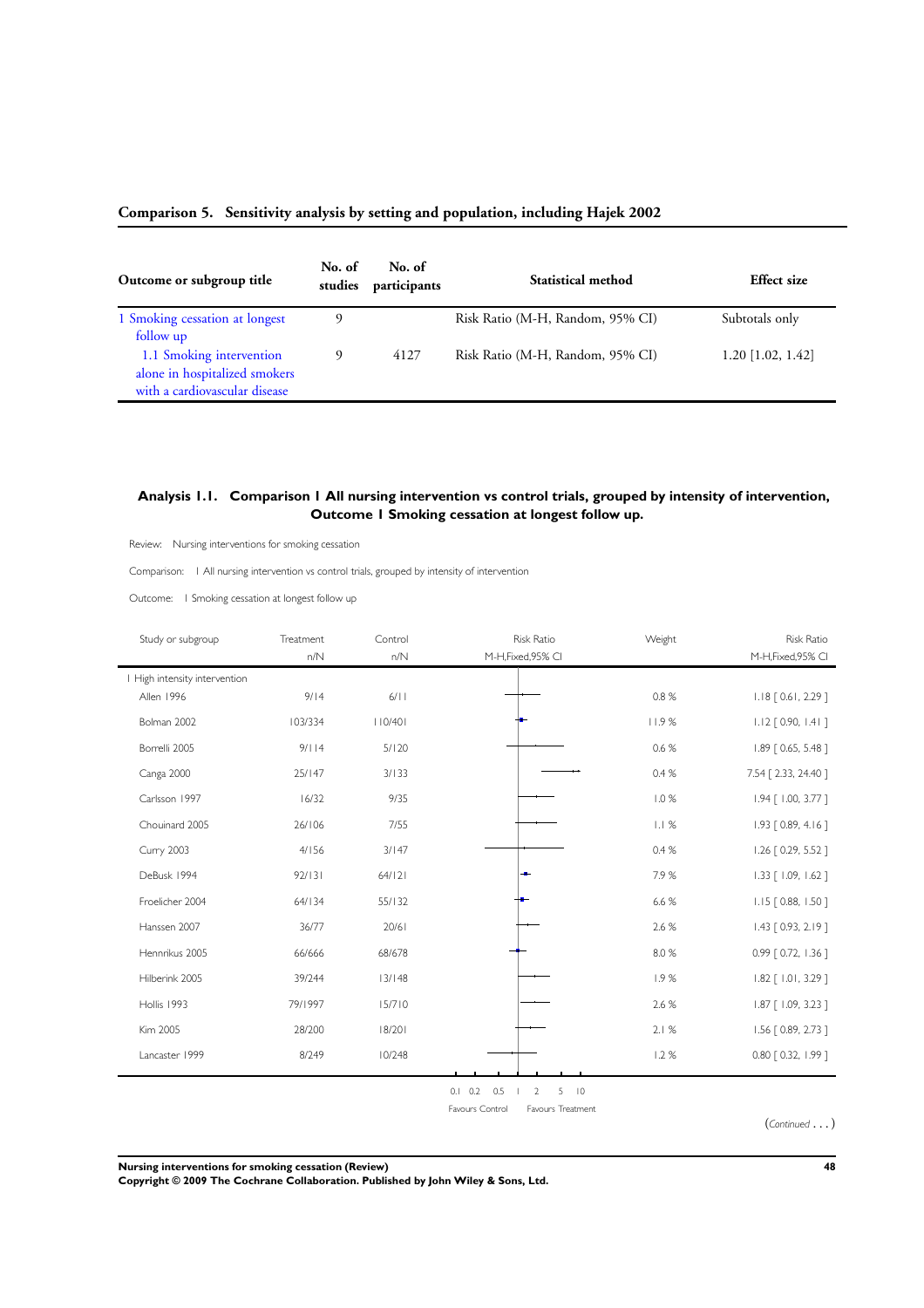<span id="page-50-0"></span>

| Study or subgroup                                                                                                                                                                                                                               | Treatment | Control | <b>Risk Ratio</b>                                                                       | Weight | $(\ldots$ Continued)<br><b>Risk Ratio</b> |
|-------------------------------------------------------------------------------------------------------------------------------------------------------------------------------------------------------------------------------------------------|-----------|---------|-----------------------------------------------------------------------------------------|--------|-------------------------------------------|
|                                                                                                                                                                                                                                                 | n/N       | n/N     | M-H,Fixed,95% Cl                                                                        |        | M-H,Fixed,95% Cl                          |
| Lewis 1998                                                                                                                                                                                                                                      | 4/62      | 3/61    |                                                                                         | 0.4 %  | $1.31$ [ 0.31, 5.62 ]                     |
| Miller 1997                                                                                                                                                                                                                                     | 245/1000  | 191/942 |                                                                                         | 23.3 % | $1.21$ $[1.02, 1.43]$                     |
| Quist-Paulsen 2003                                                                                                                                                                                                                              | 57/114    | 44/119  |                                                                                         | 5.1%   | $1.35$ $[$ 1.00, 1.82 ]                   |
| Ratner 2004                                                                                                                                                                                                                                     | 10/114    | 11/114  |                                                                                         | 1.3%   | $0.91$ $[0.40, 2.06]$                     |
| <b>Rice 1994</b>                                                                                                                                                                                                                                | 24/207    | 16/48   |                                                                                         | 3.1%   | $0.35$ $[0.20, 0.60]$                     |
| Rigotti 1994                                                                                                                                                                                                                                    | 22/44     | 22/43   |                                                                                         | 2.6 %  | $0.98$ $[0.65, 1.48]$                     |
| Sanz-Pozo 2006                                                                                                                                                                                                                                  | 3/60      | 4/65    |                                                                                         | 0.5 %  | $0.81$ $[0.19, 3.48]$                     |
| Taylor 1990                                                                                                                                                                                                                                     | 47/84     | 20/82   |                                                                                         | 2.4%   | $2.29$ [ 1.50, 3.51 ]                     |
| Terazawa 2001                                                                                                                                                                                                                                   | 8/117     | 1/111   |                                                                                         | 0.1%   | 7.59 [0.96, 59.70]                        |
| Subtotal (95% CI)<br>Total events: 1024 (Treatment), 718 (Control)<br>Heterogeneity: Chi <sup>2</sup> = 56.41, df = 23 (P = 0.00012); l <sup>2</sup> = 59%<br>Test for overall effect: $Z = 5.88$ (P < 0.00001)<br>2 Low intensity intervention | 6403      | 4786    | ٠                                                                                       | 87.9 % | $1.28$ [ 1.18, 1.39 ]                     |
| Aveyard 2003                                                                                                                                                                                                                                    | 9/413     | 3/418   |                                                                                         | 0.4%   | 3.04 [ 0.83, 11.14 ]                      |
| Davies 1992                                                                                                                                                                                                                                     | 2/153     | 4/154   |                                                                                         | 0.5 %  | $0.50$ $[0.09, 2.71]$                     |
| Janz 1987                                                                                                                                                                                                                                       | 26/144    | 12/106  |                                                                                         | 1.6%   | $1.59$ [ 0.84, 3.01 ]                     |
| Nagle 2005                                                                                                                                                                                                                                      | 48/698    | 54/696  |                                                                                         | 6.4 %  | $0.89$ $[0.61, 1.29]$                     |
| Nebot 1992                                                                                                                                                                                                                                      | 5/81      | 7/175   |                                                                                         | 0.5%   | $1.54$ [ 0.51, 4.72 ]                     |
| Tonnesen 1996                                                                                                                                                                                                                                   | 8/254     | 3/253   |                                                                                         | 0.4%   | 2.66 [ 0.71, 9.90 ]                       |
| Vetter 1990                                                                                                                                                                                                                                     | 34/237    | 20/234  |                                                                                         | 2.4 %  | $1.68$ $[ 1.00, 2.83 ]$                   |
| Subtotal (95% CI)<br>Total events: 132 (Treatment), 103 (Control)<br>Heterogeneity: Chi <sup>2</sup> = 9.35, df = 6 (P = 0.16); $1^2$ = 36%<br>Test for overall effect: $Z = 1.86$ (P = 0.063)                                                  | 1980      | 2036    |                                                                                         | 12.1 % | $1.27$ [ 0.99, 1.62 ]                     |
| <b>Total (95% CI)</b><br>Total events: 1156 (Treatment), 821 (Control)<br>Heterogeneity: Chi <sup>2</sup> = 65.74, df = 30 (P = 0.00018); l <sup>2</sup> = 54%<br>Test for overall effect: $Z = 6.14$ (P < 0.00001)                             | 8383      | 6822    | ۰                                                                                       | 100.0% | $1.28$ [ 1.18, 1.38 ]                     |
|                                                                                                                                                                                                                                                 |           |         | $0.1$ $0.2$ $0.5$<br>$\overline{2}$<br>$5$ $10$<br>Favours Control<br>Favours Treatment |        |                                           |

**Nursing interventions for smoking cessation (Review) 49**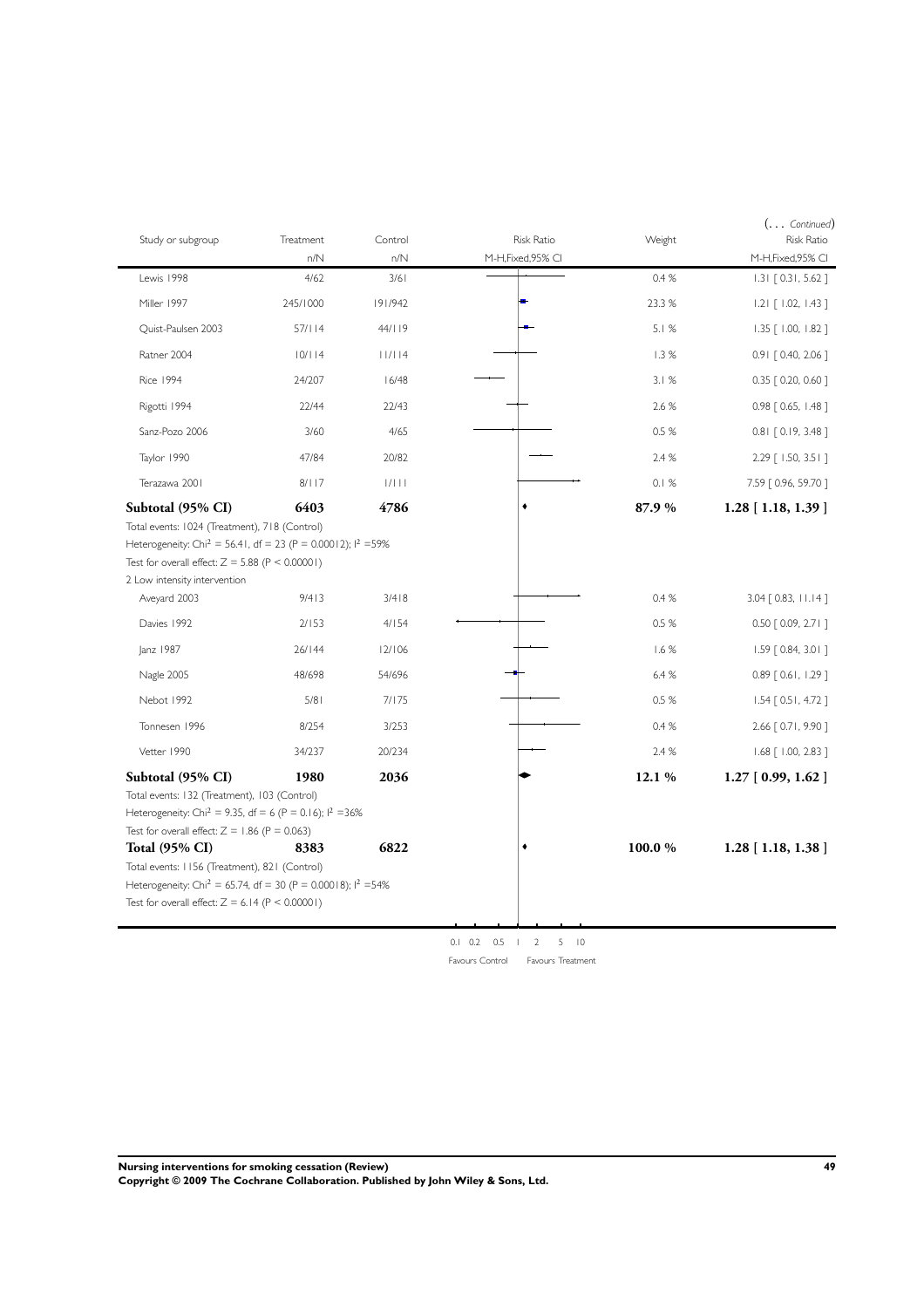### **Analysis 2.1. Comparison 2 All nursing intervention vs control trials, grouped by setting and population, Outcome 1 Smoking cessation at longest follow up.**

Review: Nursing interventions for smoking cessation

Comparison: 2 All nursing intervention vs control trials, grouped by setting and population

Outcome: 1 Smoking cessation at longest follow up

| Study or subgroup                                                                                                                                                                                                                           | Treatment<br>n/N | Control<br>n/N | Risk Ratio<br>M-H, Fixed, 95% CI               | Weight | <b>Risk Ratio</b><br>M-H, Fixed, 95% CI |
|---------------------------------------------------------------------------------------------------------------------------------------------------------------------------------------------------------------------------------------------|------------------|----------------|------------------------------------------------|--------|-----------------------------------------|
| Smoking intervention as part of multifactorial intervention in patients with cardiovascular disease                                                                                                                                         |                  |                |                                                |        |                                         |
| Allen 1996                                                                                                                                                                                                                                  | 9/14             | 6/11           |                                                | 6.5 %  | $1.18$ $[0.61, 2.29]$                   |
| Carlsson 1997                                                                                                                                                                                                                               | 16/32            | 9/35           |                                                | 8.3 %  | 1.94 [ 1.00, 3.77 ]                     |
| DeBusk 1994                                                                                                                                                                                                                                 | 92/131           | 64/121         |                                                | 63.9%  | $1.33$ $[1.09, 1.62]$                   |
| Hanssen 2007                                                                                                                                                                                                                                | 36/77            | 20/61          |                                                | 21.4%  | $1.43$ [ 0.93, 2.19 ]                   |
| Subtotal (95% CI)                                                                                                                                                                                                                           | 254              | 228            | ٠                                              | 100.0% | $1.39$ [ $1.17, 1.65$ ]                 |
| Total events: 153 (Treatment), 99 (Control)<br>Heterogeneity: Chi <sup>2</sup> = 1.44, df = 3 (P = 0.70); $1^2$ = 0.0%<br>Test for overall effect: $Z = 3.71$ (P = 0.00021)                                                                 |                  |                |                                                |        |                                         |
| 2 Smoking intervention alone in hospitalized smokers with a cardiovascular disease<br>Bolman 2002                                                                                                                                           | 103/334          | 10/401         |                                                | 30.7 % | $1.12$ [ 0.90, 1.41 ]                   |
| Chouinard 2005                                                                                                                                                                                                                              | 26/106           | 7/55           |                                                | 2.8 %  | 1.93 [ 0.89, 4.16 ]                     |
| Froelicher 2004                                                                                                                                                                                                                             | 64/134           | 55/132         |                                                | 17.0 % | $1.15$ $[0.88, 1.50]$                   |
| Miller 1997                                                                                                                                                                                                                                 | 100/320          | 74/310         |                                                | 23.1 % | $1.31$ [ $1.01$ , $1.69$ ]              |
| Quist-Paulsen 2003                                                                                                                                                                                                                          | 57/114           | 44/119         |                                                | 13.2 % | 1.35 [ 1.00, 1.82 ]                     |
| Rigotti 1994                                                                                                                                                                                                                                | 22/44            | 22/43          |                                                | 6.8 %  | 0.98 [ 0.65, 1.48 ]                     |
| Taylor 1990                                                                                                                                                                                                                                 | 47/84            | 20/82          |                                                | 6.2 %  | 2.29 [ 1.50, 3.5   ]                    |
| Subtotal (95% CI)                                                                                                                                                                                                                           | 1136             | 1142           |                                                | 100.0% | $1.29$ [ $1.14$ , $1.45$ ]              |
| Total events: 419 (Treatment), 332 (Control)<br>Heterogeneity: Chi <sup>2</sup> = 12.04, df = 6 (P = 0.06); $1^2$ = 50%<br>Test for overall effect: $Z = 4.19$ (P = 0.000028)<br>3 Smoking intervention alone in other hospitalized smokers |                  |                |                                                |        |                                         |
| Hennrikus 2005                                                                                                                                                                                                                              | 66/666           | 68/678         |                                                | 26.2 % | 0.99 [ 0.72, 1.36 ]                     |
| Lewis 1998                                                                                                                                                                                                                                  | 4/62             | 3/61           |                                                | 1.2%   | 1.31 [ 0.31, 5.62 ]                     |
| Miller 1997                                                                                                                                                                                                                                 | 145/680          | 117/632        |                                                | 47.2 % | $1.15$ $[0.93, 1.43]$                   |
| Nagle 2005                                                                                                                                                                                                                                  | 48/698           | 54/696         |                                                | 21.1%  | $0.89$ $[0.61, 1.29]$                   |
| Ratner 2004                                                                                                                                                                                                                                 | 10/114           | 11/114         |                                                | 4.3 %  | $0.91$ $[0.40, 2.06]$                   |
| Subtotal (95% CI)                                                                                                                                                                                                                           | 2220             | 2181           |                                                | 100.0% | $1.04$ [ 0.89, 1.22 ]                   |
|                                                                                                                                                                                                                                             |                  |                | $0.1$ $0.2$ $0.5$<br>$\overline{2}$<br>5<br> 0 |        |                                         |

Favours Control Favours Treatment

(*Continued* ... )

**Nursing interventions for smoking cessation (Review) 50**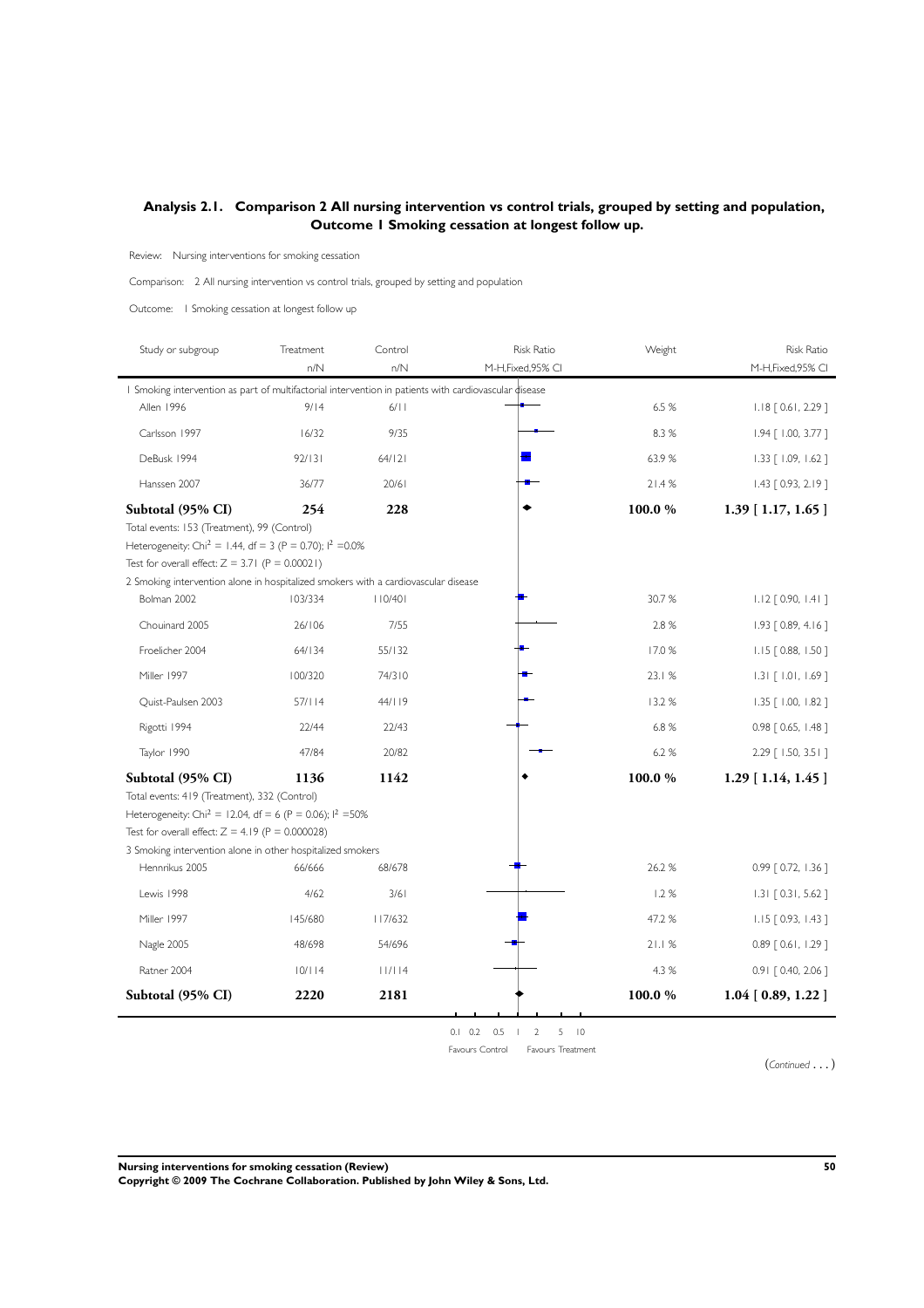| Study or subgroup                                                                                                                                                                                  | Treatment<br>n/N | Control<br>n/N | <b>Risk Ratio</b><br>M-H,Fixed,95% Cl                               | Weight  | $(\ldots$ Continued)<br><b>Risk Ratio</b><br>M-H,Fixed,95% Cl |
|----------------------------------------------------------------------------------------------------------------------------------------------------------------------------------------------------|------------------|----------------|---------------------------------------------------------------------|---------|---------------------------------------------------------------|
| Total events: 273 (Treatment), 253 (Control)<br>Heterogeneity: Chi <sup>2</sup> = 1.83, df = 4 (P = 0.77); l <sup>2</sup> = 0.0%                                                                   |                  |                |                                                                     |         |                                                               |
| Test for overall effect: $Z = 0.54$ (P = 0.59)                                                                                                                                                     |                  |                |                                                                     |         |                                                               |
| 4 Smoking intervention alone in non-hospitalized smokers with a cardiovascular disease<br><b>Rice 1994</b>                                                                                         | 24/207           | 16/48          |                                                                     | 100.0 % | $0.35$ $[0.20, 0.60]$                                         |
| Subtotal (95% CI)                                                                                                                                                                                  | 207              | 48             |                                                                     | 100.0%  | $0.35$ [ $0.20, 0.60$ ]                                       |
| Total events: 24 (Treatment), 16 (Control)                                                                                                                                                         |                  |                |                                                                     |         |                                                               |
| Heterogeneity: not applicable                                                                                                                                                                      |                  |                |                                                                     |         |                                                               |
| Test for overall effect: $Z = 3.77$ (P = 0.00016)                                                                                                                                                  |                  |                |                                                                     |         |                                                               |
| 5 Smoking intervention alone in other non hospitalized smokers<br>Aveyard 2003                                                                                                                     | 9/413            | 3/418          |                                                                     | 2.4 %   | 3.04 [ 0.83, 11.14 ]                                          |
| Borrelli 2005                                                                                                                                                                                      | 9/114            | 5/120          |                                                                     | 3.8 %   | 1.89   0.65, 5.48 ]                                           |
| Canga 2000                                                                                                                                                                                         | 25/147           | 3/133          |                                                                     | 2.5 %   | 7.54 [ 2.33, 24.40 ]                                          |
| Curry 2003                                                                                                                                                                                         | 4/156            | 3/147          |                                                                     | 2.4 %   | $1.26$ $[0.29, 5.52]$                                         |
| Davies 1992                                                                                                                                                                                        | 2/153            | 4/154          |                                                                     | 3.1%    | $0.50$ $[0.09, 2.71]$                                         |
| Hilberink 2005                                                                                                                                                                                     | 39/244           | 13/148         |                                                                     | 12.8%   | $1.82$ [ $1.01$ , 3.29 ]                                      |
| Hollis 1993                                                                                                                                                                                        | 79/1997          | 15/710         |                                                                     | 17.5 %  | $1.87$ [ 1.09, 3.23 ]                                         |
| Janz 1987                                                                                                                                                                                          | 26/144           | 12/106         |                                                                     | 10.9%   | 1.59 [ 0.84, 3.01 ]                                           |
| Kim 2005                                                                                                                                                                                           | 28/200           | 18/201         |                                                                     | 14.2 %  | 1.56 [ 0.89, 2.73 ]                                           |
| Lancaster 1999                                                                                                                                                                                     | 8/249            | 10/248         |                                                                     | 7.9%    | 0.80 [ 0.32, 1.99 ]                                           |
| Nebot 1992                                                                                                                                                                                         | 5/81             | 7/175          |                                                                     | 3.5 %   | $1.54$ [ 0.51, 4.72 ]                                         |
| Terazawa 2001                                                                                                                                                                                      | 8/117            | 1/111          |                                                                     | 0.8 %   | 7.59 [ 0.96, 59.70 ]                                          |
| Tonnesen 1996                                                                                                                                                                                      | 8/254            | 3/253          |                                                                     | 2.4%    | 2.66 [ 0.71, 9.90 ]                                           |
| Vetter 1990                                                                                                                                                                                        | 34/237           | 20/234         |                                                                     | 15.9%   | $1.68$ [ $1.00$ , 2.83 ]                                      |
| Subtotal (95% CI)<br>Total events: 284 (Treatment), 117 (Control)<br>Heterogeneity: Chi <sup>2</sup> = 14.73, df = 13 (P = 0.32); $1^2$ = 12%<br>Test for overall effect: $Z = 5.63$ (P < 0.00001) | 4506             | 3158           |                                                                     | 100.0%  | $1.84$ [ $1.49, 2.28$ ]                                       |
|                                                                                                                                                                                                    |                  |                | $0.1$ $0.2$ $0.5$<br>2 5 10<br>Favours Control<br>Favours Treatment |         |                                                               |
|                                                                                                                                                                                                    |                  |                |                                                                     |         |                                                               |
|                                                                                                                                                                                                    |                  |                |                                                                     |         |                                                               |
|                                                                                                                                                                                                    |                  |                |                                                                     |         |                                                               |

**Nursing interventions for smoking cessation (Review) 51**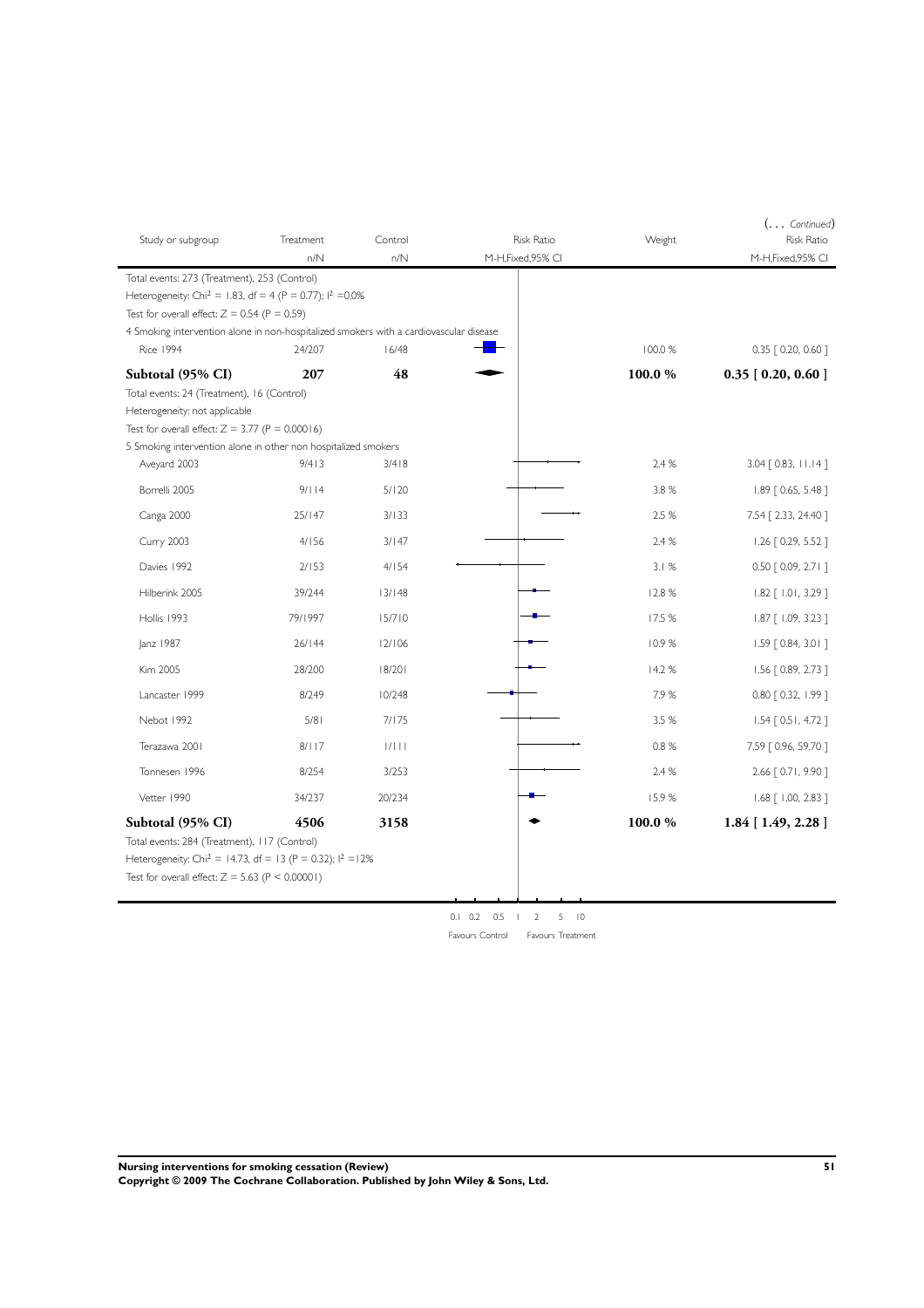### <span id="page-53-0"></span>**Analysis 3.1. Comparison 3 Effect of additional strategies: Higher versus lower intensity, Outcome 1 Additional components at single contact. Smoking cessation at longest follow up.**

Review: Nursing interventions for smoking cessation

Comparison: 3 Effect of additional strategies: Higher versus lower intensity

Outcome: 1 Additional components at single contact. Smoking cessation at longest follow up

| Study or subgroup                                    | Treatment | Control | <b>Risk Ratio</b>                                   | Weight  | <b>Risk Ratio</b>        |
|------------------------------------------------------|-----------|---------|-----------------------------------------------------|---------|--------------------------|
|                                                      | n/N       | n/N     | M-H, Fixed, 95% CI                                  |         | M-H, Fixed, 95% CI       |
| Demonstration of CO levels                           |           |         |                                                     |         |                          |
| Sanders 1989b                                        | 18/376    | 17/375  |                                                     | 100.0 % | $1.06$ $[0.55, 2.02]$    |
| Subtotal (95% CI)                                    | 376       | 375     |                                                     | 100.0 % | $1.06$ [ 0.55, 2.02 ]    |
| Total events: 18 (Treatment), 17 (Control)           |           |         |                                                     |         |                          |
| Heterogeneity: not applicable                        |           |         |                                                     |         |                          |
| Test for overall effect: $Z = 0.17$ (P = 0.87)       |           |         |                                                     |         |                          |
| 2 Demonstration of spirometry and CO measurement     |           |         |                                                     |         |                          |
| Risser 1990                                          | 3/45      | 9/45    |                                                     | 100.0%  | $0.33$ [ 0.10, 1.15 ]    |
| Subtotal (95% CI)                                    | 45        | 45      |                                                     | 100.0%  | $0.33$ [ 0.10, 1.15 ]    |
| Total events: 3 (Treatment), 9 (Control)             |           |         |                                                     |         |                          |
| Heterogeneity: not applicable                        |           |         |                                                     |         |                          |
| Test for overall effect: $Z = 1.74$ (P = 0.082)      |           |         |                                                     |         |                          |
| 3 Additional support including CO reading, materials |           |         |                                                     |         |                          |
| Hajek 2002                                           | 94/254    | 102/251 |                                                     | 100.0 % | $0.91$ $[0.73, 1.13]$    |
| Subtotal (95% CI)                                    | 254       | 251     |                                                     | 100.0 % | $0.91$ [ $0.73$ , 1.13 ] |
| Total events: 94 (Treatment), 102 (Control)          |           |         |                                                     |         |                          |
| Heterogeneity: not applicable                        |           |         |                                                     |         |                          |
| Test for overall effect: $Z = 0.84$ (P = 0.40)       |           |         |                                                     |         |                          |
|                                                      |           |         |                                                     |         |                          |
|                                                      |           |         | $0.1 \quad 0.2$<br>0.5<br>5<br>$\overline{10}$<br>2 |         |                          |

Favours Control Favours Treatment

**Nursing interventions for smoking cessation (Review) 52**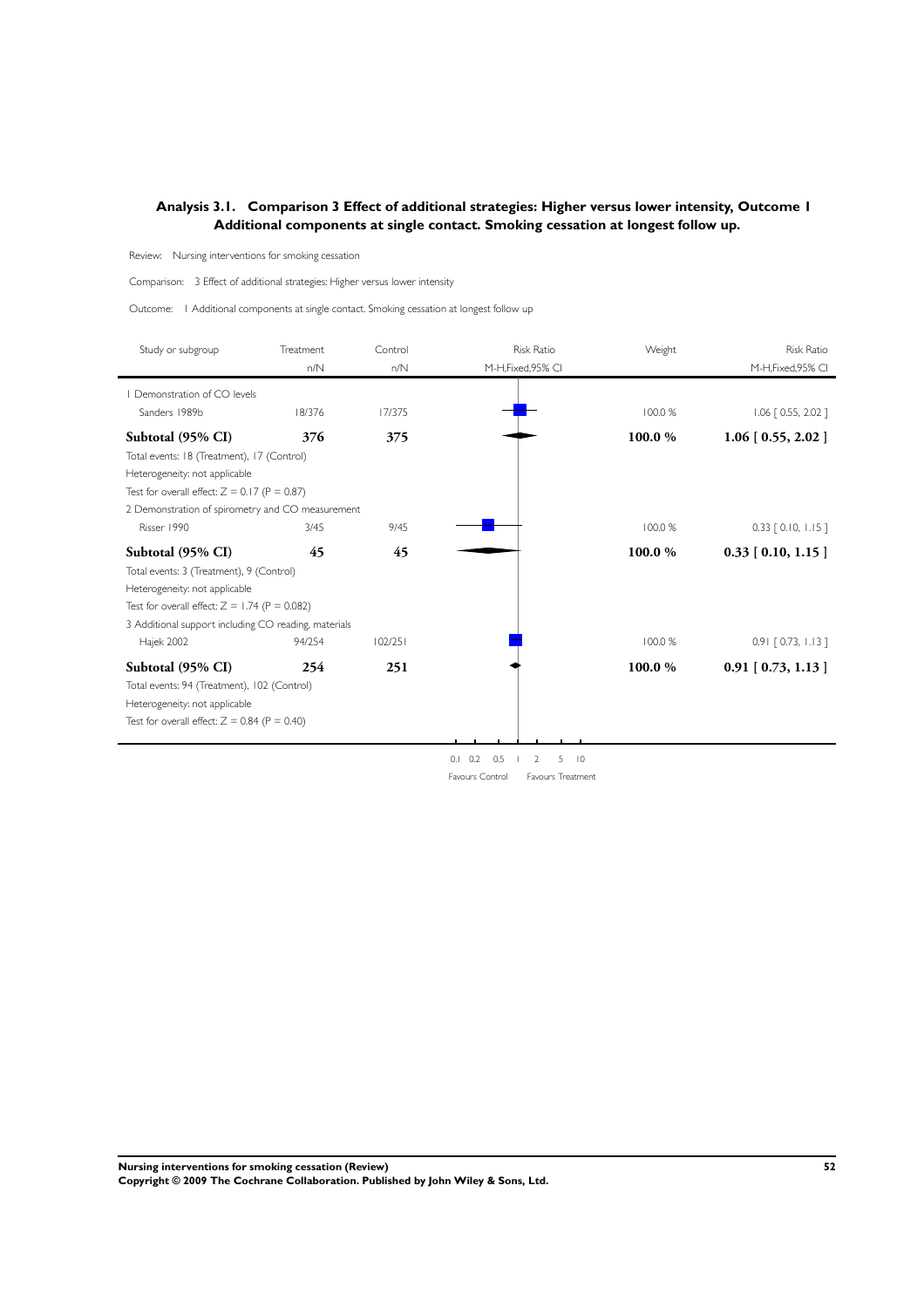### <span id="page-54-0"></span>**Analysis 3.2. Comparison 3 Effect of additional strategies: Higher versus lower intensity, Outcome 2 Additional contacts. Smoking cessation at longest follow up.**

Review: Nursing interventions for smoking cessation

Comparison: 3 Effect of additional strategies: Higher versus lower intensity

Outcome: 2 Additional contacts. Smoking cessation at longest follow up

| Study or subgroup                                                                  | Treatment | Control | <b>Risk Ratio</b>                                                                | Weight  | Risk Ratio                 |
|------------------------------------------------------------------------------------|-----------|---------|----------------------------------------------------------------------------------|---------|----------------------------|
|                                                                                    | n/N       | n/N     | M-H,Fixed,95% CI                                                                 |         | M-H, Fixed, 95% CI         |
| Additional telephone support                                                       |           |         |                                                                                  |         |                            |
| Chouinard 2005                                                                     | 13/53     | 13/53   |                                                                                  | 12.0 %  | $1.00$ $[0.51, 1.95]$      |
| Hasuo 2004                                                                         | 32/60     | 25/54   |                                                                                  | 24.3 %  | $1.15$ [ 0.79, 1.67 ]      |
| Miller 1997                                                                        | 100/540   | 64/460  |                                                                                  | 63.7 %  | $1.33$ [ $1.00$ , $1.78$ ] |
| Subtotal (95% CI)                                                                  | 653       | 567     |                                                                                  | 100.0%  | $1.25$ [ 1.00, 1.56 ]      |
| Total events: 145 (Treatment), 102 (Control)                                       |           |         |                                                                                  |         |                            |
| Heterogeneity: Chi <sup>2</sup> = 0.79, df = 2 (P = 0.67); $1^2$ = 0.0%            |           |         |                                                                                  |         |                            |
| Test for overall effect: $Z = 1.97$ (P = 0.049)                                    |           |         |                                                                                  |         |                            |
| 2 Self-help manual, additional telephone support                                   | 31/92     | 1/97    |                                                                                  | 100.0 % |                            |
| Feeney 2001                                                                        |           |         |                                                                                  |         | 32.68   4.55, 234.56 ]     |
| Subtotal (95% CI)                                                                  | 92        | 97      |                                                                                  | 100.0%  | 32.68 [4.55, 234.56]       |
| Total events: 31 (Treatment), 1 (Control)                                          |           |         |                                                                                  |         |                            |
| Heterogeneity: not applicable<br>Test for overall effect: $Z = 3.47$ (P = 0.00052) |           |         |                                                                                  |         |                            |
| 3 Three additional sessions                                                        |           |         |                                                                                  |         |                            |
| Alterman 2001                                                                      | 9/80      | 20/77   |                                                                                  | 100.0 % | $0.43$ $[0.21, 0.89]$      |
| Subtotal (95% CI)                                                                  | 80        | 77      |                                                                                  | 100.0%  | $0.43$ [ $0.21, 0.89$ ]    |
| Total events: 9 (Treatment), 20 (Control)                                          |           |         |                                                                                  |         |                            |
| Heterogeneity: not applicable                                                      |           |         |                                                                                  |         |                            |
| Test for overall effect: $Z = 2.27$ (P = 0.023)                                    |           |         |                                                                                  |         |                            |
| 4 Additional face-to-face and telephone support                                    |           |         |                                                                                  |         |                            |
| Tonnesen 2006                                                                      | 19/187    | 17/183  |                                                                                  | 100.0 % | $1.09$ $[0.59, 2.04]$      |
| Subtotal (95% CI)                                                                  | 187       | 183     |                                                                                  | 100.0%  | $1.09$ [ 0.59, 2.04 ]      |
| Total events: 19 (Treatment), 17 (Control)                                         |           |         |                                                                                  |         |                            |
| Heterogeneity: not applicable                                                      |           |         |                                                                                  |         |                            |
| Test for overall effect: $Z = 0.28$ (P = 0.78)                                     |           |         |                                                                                  |         |                            |
|                                                                                    |           |         |                                                                                  |         |                            |
|                                                                                    |           |         | $\overline{10}$<br>$0.1 \quad 0.2$<br>0.5<br>$\overline{2}$<br>5<br>$\mathbf{I}$ |         |                            |
|                                                                                    |           |         | Favours Control<br>Favours Treatment                                             |         |                            |
|                                                                                    |           |         |                                                                                  |         |                            |
|                                                                                    |           |         |                                                                                  |         |                            |
|                                                                                    |           |         |                                                                                  |         |                            |
|                                                                                    |           |         |                                                                                  |         |                            |
|                                                                                    |           |         |                                                                                  |         |                            |
|                                                                                    |           |         |                                                                                  |         |                            |
|                                                                                    |           |         |                                                                                  |         |                            |
|                                                                                    |           |         |                                                                                  |         |                            |

**Nursing interventions for smoking cessation (Review) 53**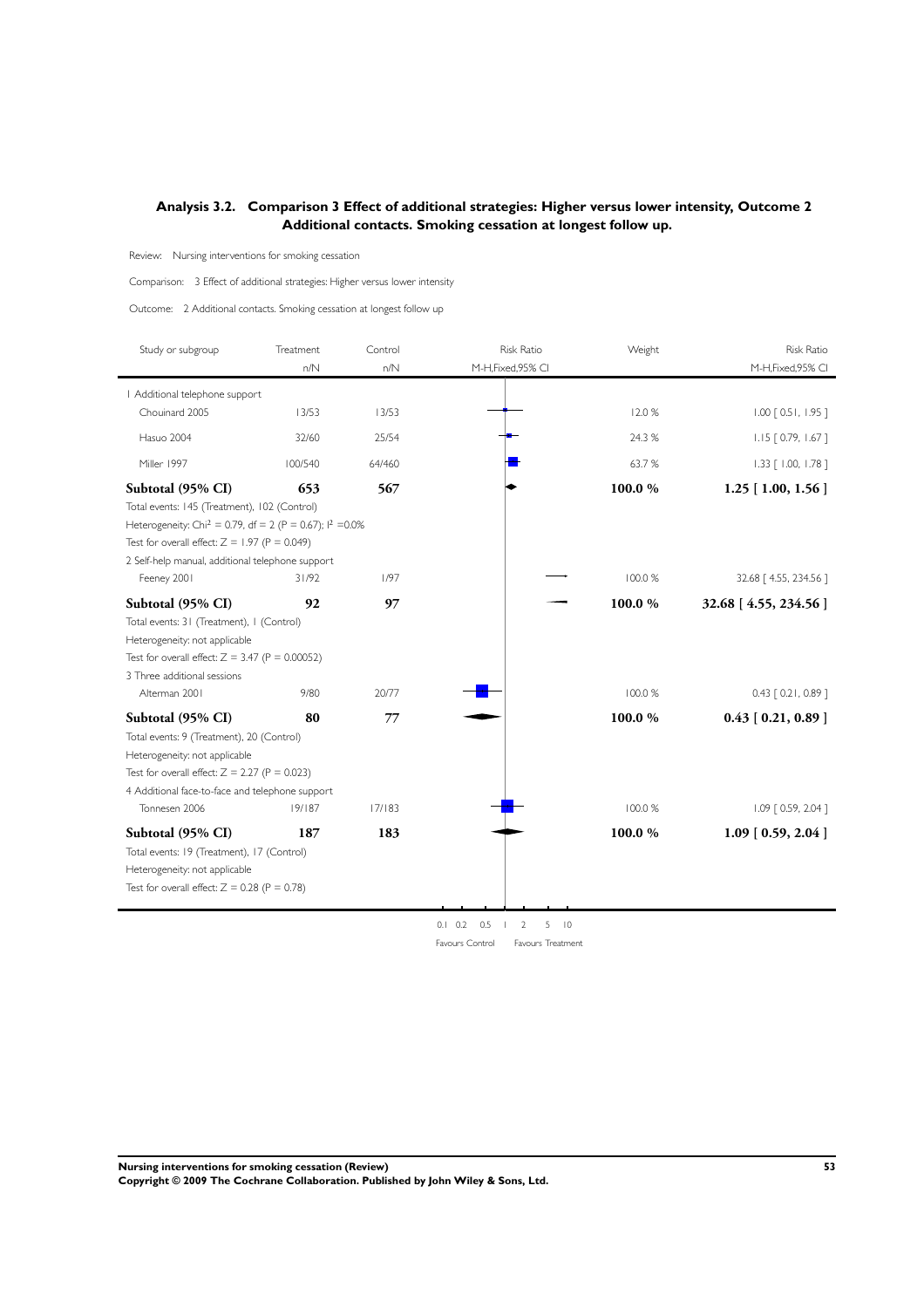### **Analysis 4.1. Comparison 4 Sensitivity analysis by intensity, including Hajek 2002, with Lancaster, Bolman, Curry as low intensity, Outcome 1 Smoking cessation at longest follow up.**

Review: Nursing interventions for smoking cessation

Comparison: 4 Sensitivity analysis by intensity, including Hajek 2002, with Lancaster, Bolman, Curry as low intensity

Outcome: 1 Smoking cessation at longest follow up

| Study or subgroup                                                                                                                                                               | Treatment<br>n/N | Control<br>n/N | Risk Ratio<br>M-H,Fixed,95% CI | Weight | Risk Ratio<br>M-H,Fixed,95% Cl |
|---------------------------------------------------------------------------------------------------------------------------------------------------------------------------------|------------------|----------------|--------------------------------|--------|--------------------------------|
| I High intensity intervention                                                                                                                                                   |                  |                |                                |        |                                |
| Allen 1996                                                                                                                                                                      | 9/14             | 6/11           |                                | 0.7%   | $1.18$ $[0.61, 2.29]$          |
| Borrelli 2005                                                                                                                                                                   | 9/114            | 5/120          |                                | 0.5 %  | 1.89 [ 0.65, 5.48 ]            |
| Canga 2000                                                                                                                                                                      | 25/147           | 3/133          |                                | 0.3 %  | 7.54 [ 2.33, 24.40 ]           |
| Carlsson 1997                                                                                                                                                                   | 16/32            | 9/35           |                                | 0.9%   | 1.94 [ 1.00, 3.77 ]            |
| Chouinard 2005                                                                                                                                                                  | 26/106           | 7/55           |                                | 1.0%   | 1.93 [ 0.89, 4.16 ]            |
| DeBusk 1994                                                                                                                                                                     | 92/131           | 64/121         |                                | 7.0 %  | 1.33 [ 1.09, 1.62 ]            |
| Froelicher 2004                                                                                                                                                                 | 64/134           | 55/132         |                                | 5.9%   | $1.15$ [ 0.88, 1.50 ]          |
| Hanssen 2007                                                                                                                                                                    | 36/77            | 20/61          |                                | 2.4 %  | 1.43 [ 0.93, 2.19 ]            |
| Hennrikus 2005                                                                                                                                                                  | 66/666           | 68/678         |                                | 7.1%   | 0.99 [ 0.72, 1.36 ]            |
| Hilberink 2005                                                                                                                                                                  | 39/244           | 13/148         |                                | 1.7%   | $1.82$ [ $1.01$ , 3.29 ]       |
| Hollis 1993                                                                                                                                                                     | 79/1997          | 15/710         |                                | 2.3 %  | 1.87 [1.09, 3.23]              |
| Kim 2005                                                                                                                                                                        | 28/200           | 18/201         |                                | 1.9%   | $1.56$ [ 0.89, 2.73 ]          |
| Lewis 1998                                                                                                                                                                      | 4/62             | 3/61           |                                | 0.3 %  | $1.31$ $[0.31, 5.62]$          |
| Miller 1997                                                                                                                                                                     | 245/1000         | 191/942        |                                | 20.8 % | $1.21$ $[1.02, 1.43]$          |
| Quist-Paulsen 2003                                                                                                                                                              | 57/114           | 44/119         |                                | 4.6 %  | 1.35 [ 1.00, 1.82 ]            |
| Ratner 2004                                                                                                                                                                     | 10/114           | 11/114         |                                | 1.2%   | 0.91 [0.40, 2.06]              |
| <b>Rice 1994</b>                                                                                                                                                                | 24/207           | 16/48          |                                | 2.7 %  | 0.35 [ 0.20, 0.60 ]            |
| Rigotti 1994                                                                                                                                                                    | 22/44            | 22/43          |                                | 2.4 %  | $0.98$ $[0.65, 1.48]$          |
| Sanz-Pozo 2006                                                                                                                                                                  | 3/60             | 4/65           |                                | 0.4 %  | $0.81$ $[0.19, 3.48]$          |
| Taylor 1990                                                                                                                                                                     | 47/84            | 20/82          |                                | 2.1%   | $2.29$ [ 1.50, 3.51 ]          |
| Terazawa 2001                                                                                                                                                                   | 8/117            | 1/111          |                                | 0.1%   | 7.59 [ 0.96, 59.70 ]           |
| Subtotal (95% CI)                                                                                                                                                               | 5664             | 3990           | ٠                              | 66.4 % | $1.31$ [ $1.20, 1.43$ ]        |
| Total events: 909 (Treatment), 595 (Control)<br>Heterogeneity: Chi <sup>2</sup> = 54.61, df = 20 (P = 0.00005); $1^2$ =63%<br>Test for overall effect: $Z = 6.00$ (P < 0.00001) |                  |                |                                |        |                                |

 $0.1$   $0.2$   $0.5$   $2$   $5$   $10$ Favours Control Favours Treatment

(*Continued* ... )

**Nursing interventions for smoking cessation (Review) 54**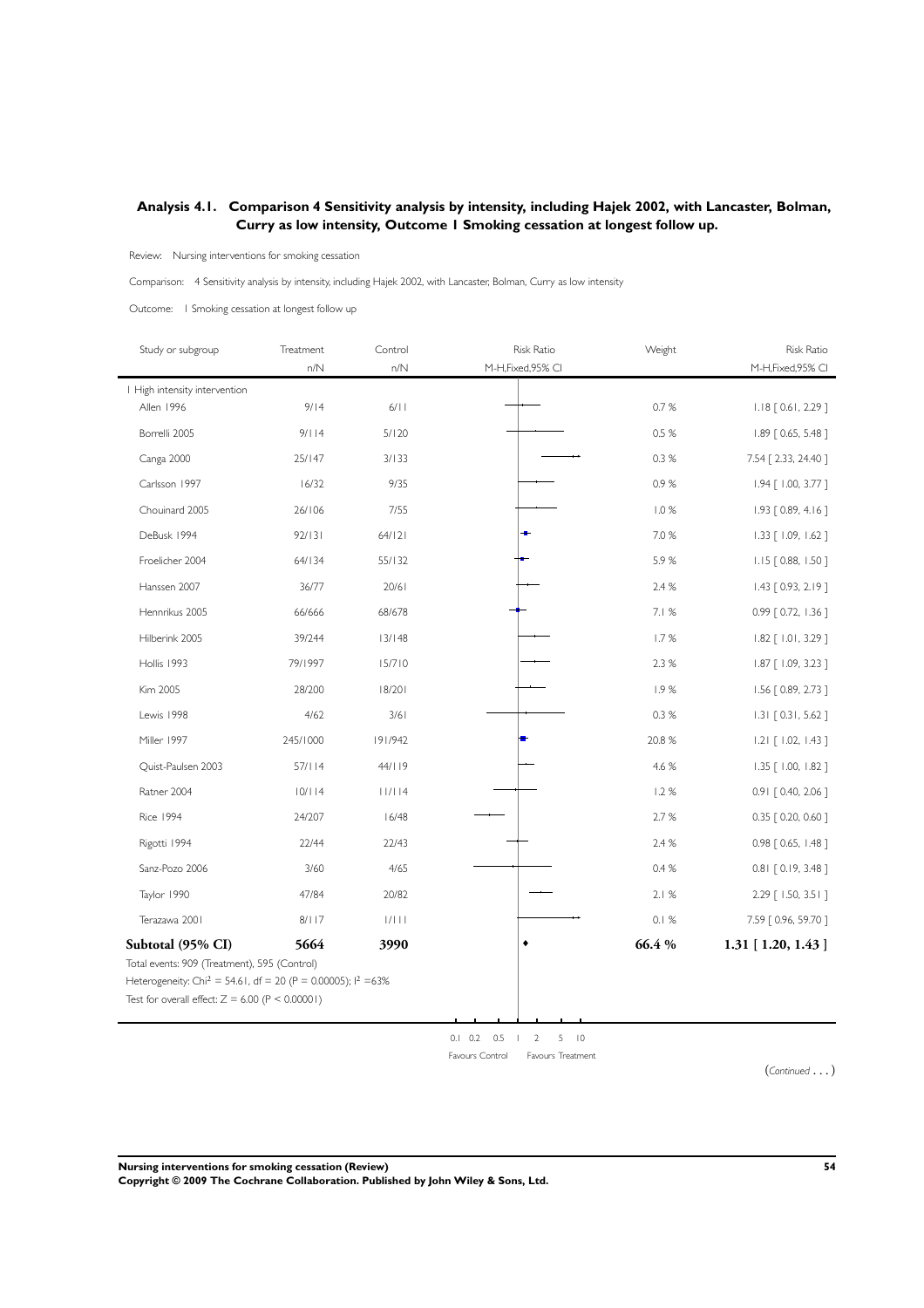| Study or subgroup                                                                                                                                                                                               | Treatment<br>n/N | Control<br>n/N | <b>Risk Ratio</b><br>M-H,Fixed,95% CI                                                       | Weight | $(\ldots$ Continued)<br>Risk Ratio<br>M-H,Fixed,95% Cl |
|-----------------------------------------------------------------------------------------------------------------------------------------------------------------------------------------------------------------|------------------|----------------|---------------------------------------------------------------------------------------------|--------|--------------------------------------------------------|
| 2 Low intensity intervention                                                                                                                                                                                    |                  |                |                                                                                             |        |                                                        |
| Aveyard 2003                                                                                                                                                                                                    | 9/413            | 3/418          |                                                                                             | 0.3 %  | 3.04 [ 0.83, 11.14 ]                                   |
| Bolman 2002                                                                                                                                                                                                     | 103/334          | 110/401        |                                                                                             | 10.6 % | $1.12$ [ 0.90, 1.41 ]                                  |
| Curry 2003                                                                                                                                                                                                      | 4/156            | 3/147          |                                                                                             | 0.3 %  | $1.26$ [ 0.29, 5.52 ]                                  |
| Davies 1992                                                                                                                                                                                                     | 2/153            | 4/154          |                                                                                             | 0.4 %  | $0.50$ $[0.09, 2.71]$                                  |
| Hajek 2002                                                                                                                                                                                                      | 94/254           | 102/251        |                                                                                             | 10.8%  | 0.91 [0.73, 1.13]                                      |
| Janz 1987                                                                                                                                                                                                       | 26/144           | 12/106         |                                                                                             | 1.5%   | $1.59$ [ 0.84, 3.01 ]                                  |
| Lancaster 1999                                                                                                                                                                                                  | 8/249            | 10/248         |                                                                                             | 1.1%   | $0.80$ $[0.32, 1.99]$                                  |
| Nagle 2005                                                                                                                                                                                                      | 48/698           | 54/696         |                                                                                             | 5.7 %  | $0.89$ $[0.61, 1.29]$                                  |
| Nebot 1992                                                                                                                                                                                                      | 5/8              | 7/175          |                                                                                             | 0.5 %  | $1.54$ $[0.51, 4.72]$                                  |
| Tonnesen 1996                                                                                                                                                                                                   | 8/254            | 3/253          |                                                                                             | 0.3%   | 2.66 [ 0.71, 9.90 ]                                    |
| Vetter 1990                                                                                                                                                                                                     | 34/237           | 20/234         |                                                                                             | 2.1%   | $1.68$ $[ 1.00, 2.83 ]$                                |
| Subtotal (95% CI)<br>3083<br>2973<br>Total events: 341 (Treatment), 328 (Control)<br>Heterogeneity: Chi <sup>2</sup> = 13.66, df = 10 (P = 0.19); $1^2$ = 27%<br>Test for overall effect: $Z = 1.30$ (P = 0.19) |                  |                |                                                                                             | 33.6 % | $1.09$ [ 0.96, 1.25 ]                                  |
| <b>Total (95% CI)</b><br>Total events: 1250 (Treatment), 923 (Control)<br>Heterogeneity: Chi <sup>2</sup> = 72.93, df = 31 (P = 0.00003); $1^2$ =57%<br>Test for overall effect: $Z = 5.67$ (P < 0.00001)       | 8637             | 7073           |                                                                                             | 100.0% | $1.24$ [ 1.15, 1.33 ]                                  |
|                                                                                                                                                                                                                 |                  |                | $0.1$ $0.2$ $0.5$<br>$5 \quad 10$<br>$\overline{2}$<br>Favours Control<br>Favours Treatment |        |                                                        |

**Nursing interventions for smoking cessation (Review) 55**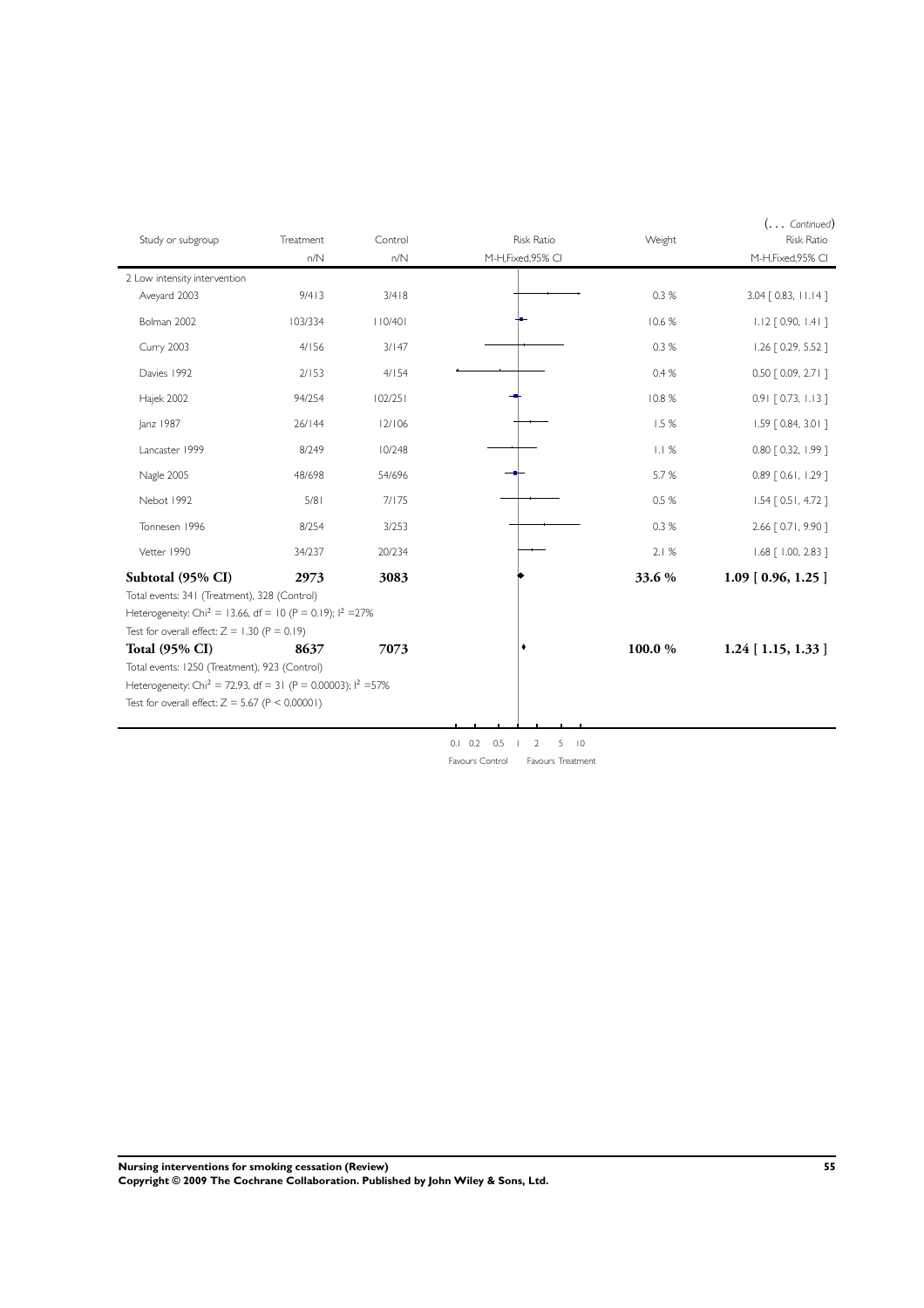### <span id="page-57-0"></span>**Analysis 5.1. Comparison 5 Sensitivity analysis by setting and population, including Hajek 2002, Outcome 1 Smoking cessation at longest follow up.**

Review: Nursing interventions for smoking cessation

Comparison: 5 Sensitivity analysis by setting and population, including Hajek 2002

Outcome: 1 Smoking cessation at longest follow up

| Study or subgroup                                                                | Treatment | Control | <b>Risk Ratio</b>   | Weight | <b>Risk Ratio</b>       |
|----------------------------------------------------------------------------------|-----------|---------|---------------------|--------|-------------------------|
|                                                                                  | n/N       | n/N     | M-H, Random, 95% CI |        | M-H, Random, 95% CI     |
| Smoking intervention alone in hospitalized smokers with a cardiovascular disease |           |         |                     |        |                         |
| Bolman 2002                                                                      | 103/334   | 110/401 |                     | 14.5 % | $1.12$ $[0.90, 1.41]$   |
| Chouinard 2005                                                                   | 26/106    | 7/55    |                     | 3.7%   | $1.93$ $[0.89, 4.16]$   |
| Froelicher 2004                                                                  | 64/134    | 55/132  |                     | 13.0%  | $1.15$ [ 0.88, 1.50 ]   |
| Hajek 2002                                                                       | 94/254    | 102/251 |                     | 14.7 % | $0.91$ $[0.73, 1.13]$   |
| Hennrikus 2005                                                                   | 66/666    | 68/678  |                     | 11.3%  | $0.99$ $[0.72, 1.36]$   |
| Miller 1997                                                                      | 100/320   | 74/310  |                     | 13.4 % | $1.31$ $[1.01, 1.69]$   |
| Quist-Paulsen 2003                                                               | 57/114    | 44/119  |                     | 12.0 % | $1.35$ $[$ 1.00, 1.82 ] |
| Rigotti 1994                                                                     | 22/44     | 22/43   |                     | 8.7%   | $0.98$ $[0.65, 1.48]$   |
| Taylor 1990                                                                      | 47/84     | 20/82   |                     | 8.5 %  | $2.29$ [ 1.50, 3.51 ]   |
|                                                                                  |           |         |                     |        |                         |

0.1 0.2 0.5 1 2 5 10

Favours Control Favours Treatment

#### **W H A T ' S N E W**

Last assessed as up-to-date: 20 October 2007.

29 October 2008 Amended Converted to new review format.

### **H I S T O R Y**

Protocol first published: Issue 3, 1998

Review first published: Issue 3, 1999

| 21 October 2007 |  |  |
|-----------------|--|--|

New citation required and minor changes Updated for issue 1 2008 with 12 new studies included; no major changes to results. The conclusions did not change.

**Nursing interventions for smoking cessation (Review) 56**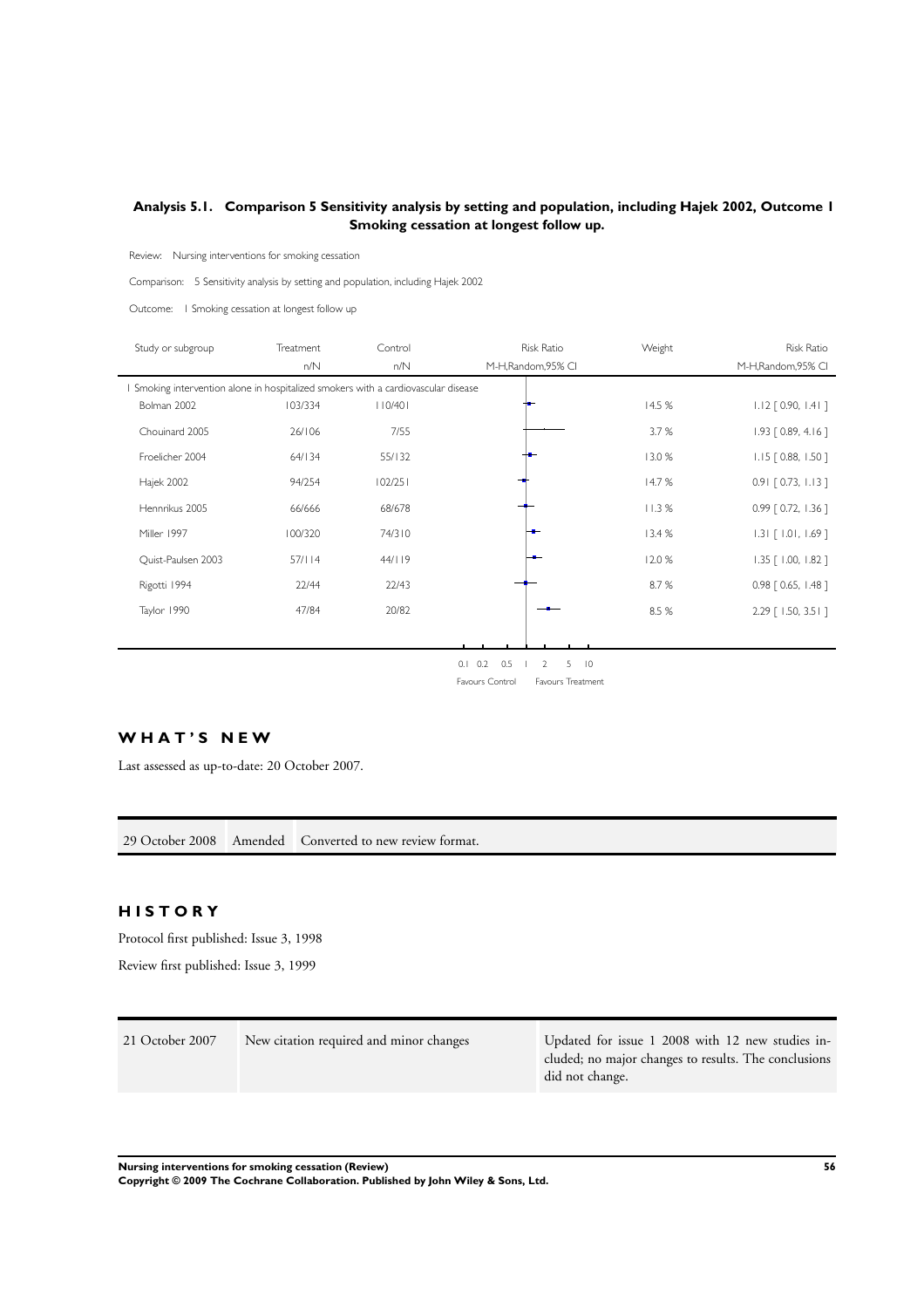(*Continued)*

| 14 September 2003 | New citation required and conclusions have changed | Updated for issue 1 2004 with 7 new studies. Conclu-<br>sions now give more emphasis to possible differences<br>between high and low intensity interventions. |
|-------------------|----------------------------------------------------|---------------------------------------------------------------------------------------------------------------------------------------------------------------|
| 14 October 2001   | New citation required and minor changes            | Updated for issue 3 2001 with 3 new studies. The<br>conclusions did not change substantially.                                                                 |

# **C O N T R I B U T I O N S O F A U T H O R S**

VHR extracted data and wrote the review. LS conducted searches, extracted data and assisted in drafting the review. Both authors contribute to review updates.

# **D E C L A R A T I O N S O F I N T E R E S T**

V.H. Rice was the principal investigator in one of the studies included in this review.

# **S O U R C E S O F S U P P O R T**

# **Internal sources**

- Wayne State University College of Nursing, Adult Health & Administration, USA.
- Department of Primary Health Care, Oxford University, UK.

### **External sources**

- American Heart Association, USA.
- NHS Research & Development Programme, UK.

# **I N D E X T E R M S**

## **Medical Subject Headings (MeSH)**

<sup>∗</sup>Counseling; <sup>∗</sup>Nursing Care; Randomized Controlled Trials as Topic; Smoking [<sup>∗</sup> prevention & control]; Smoking Cessation [∗methods]